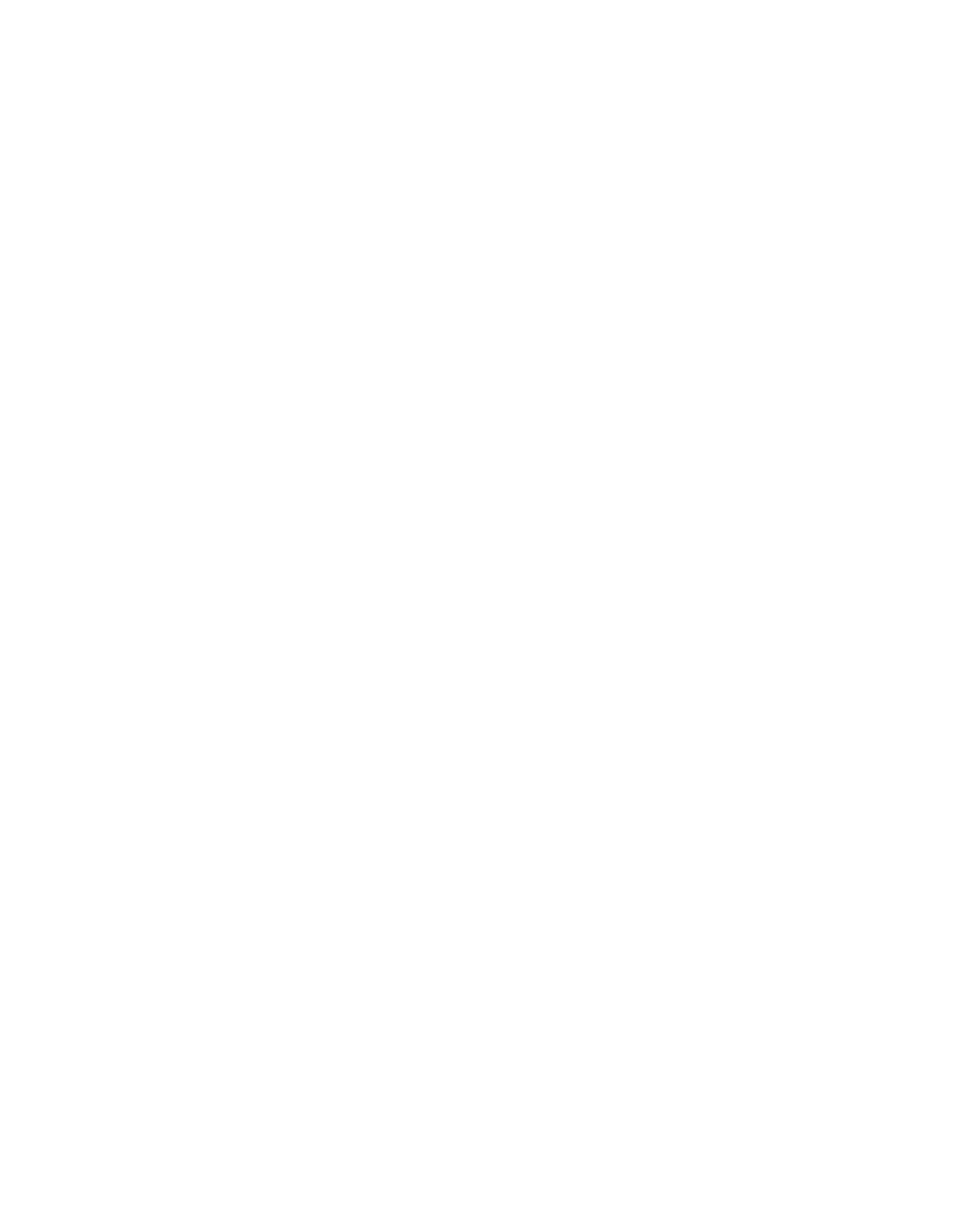# **TABLE OF CONTENTS**

| 1.0 |         |                                                  |  |
|-----|---------|--------------------------------------------------|--|
| 2.0 |         | Location and Description of SECONDARY PLAN Area1 |  |
| 3.0 |         |                                                  |  |
|     |         |                                                  |  |
| 8.0 |         |                                                  |  |
| 8.1 |         |                                                  |  |
|     | 8.1.1   |                                                  |  |
|     | 8.1.2   |                                                  |  |
| 8.2 |         |                                                  |  |
| 8.3 |         |                                                  |  |
|     | 8.3.1   |                                                  |  |
| 8.4 |         |                                                  |  |
|     | 8.4.1   |                                                  |  |
|     | 8.4.1.1 |                                                  |  |
|     |         |                                                  |  |
|     | 8.4.2   |                                                  |  |
|     | 8.4.2.1 |                                                  |  |
|     | 8.4.2.2 |                                                  |  |
|     | 8.4.2.3 |                                                  |  |
|     | 8.4.2.4 |                                                  |  |
|     | 8.4.2.5 |                                                  |  |
|     | 8.4.3   |                                                  |  |
|     | 8.4.3.1 |                                                  |  |
|     | 8.4.3.2 |                                                  |  |
|     |         |                                                  |  |
|     | 8.4.3.4 |                                                  |  |
|     | 8.4.3.5 |                                                  |  |
|     | 8.4.4   |                                                  |  |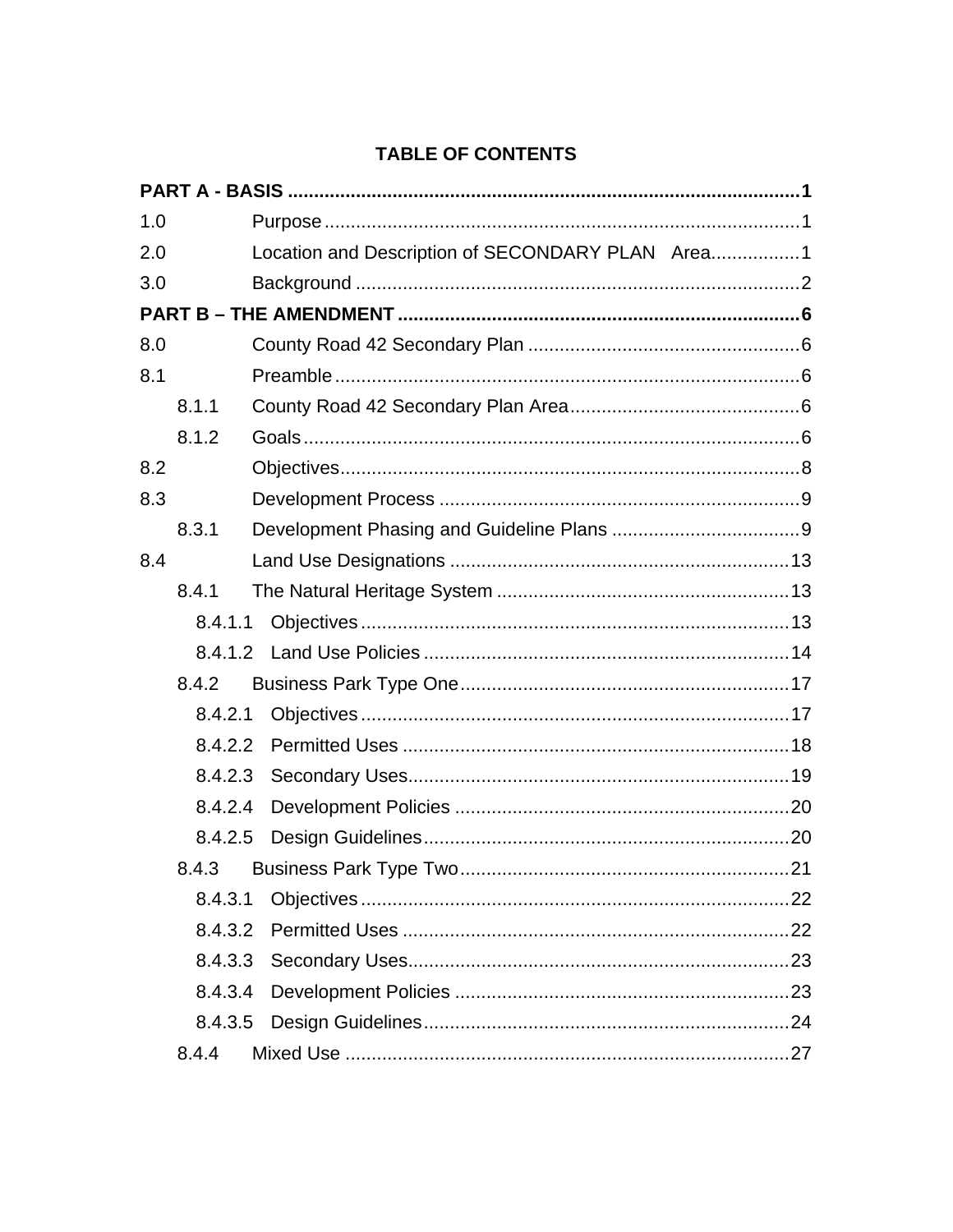|     | 8.4.4.1 |  |
|-----|---------|--|
|     |         |  |
|     | 8.4.4.3 |  |
|     | 8.4.4.4 |  |
|     |         |  |
|     | 8.4.4.6 |  |
|     |         |  |
|     | 8.4.5   |  |
|     | 8.4.6   |  |
| 8.5 |         |  |
|     | 8.5.1   |  |
|     | 8.5.2   |  |
|     | 8.5.3   |  |
|     | 8.5.4   |  |
|     |         |  |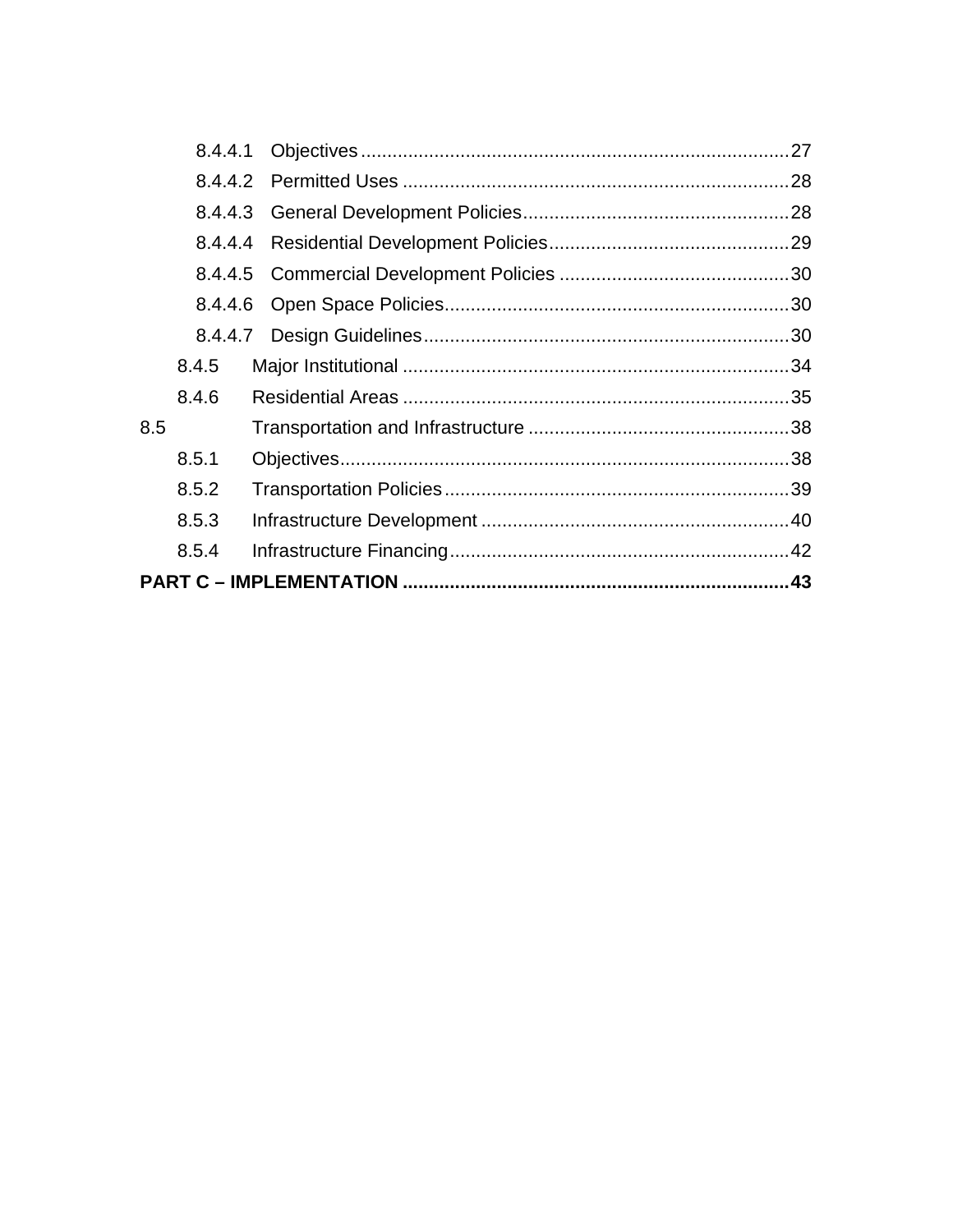This Official Plan Amendment contains the following Parts:

Part A – Basis

- Part B The Amendment
- Part C Implementation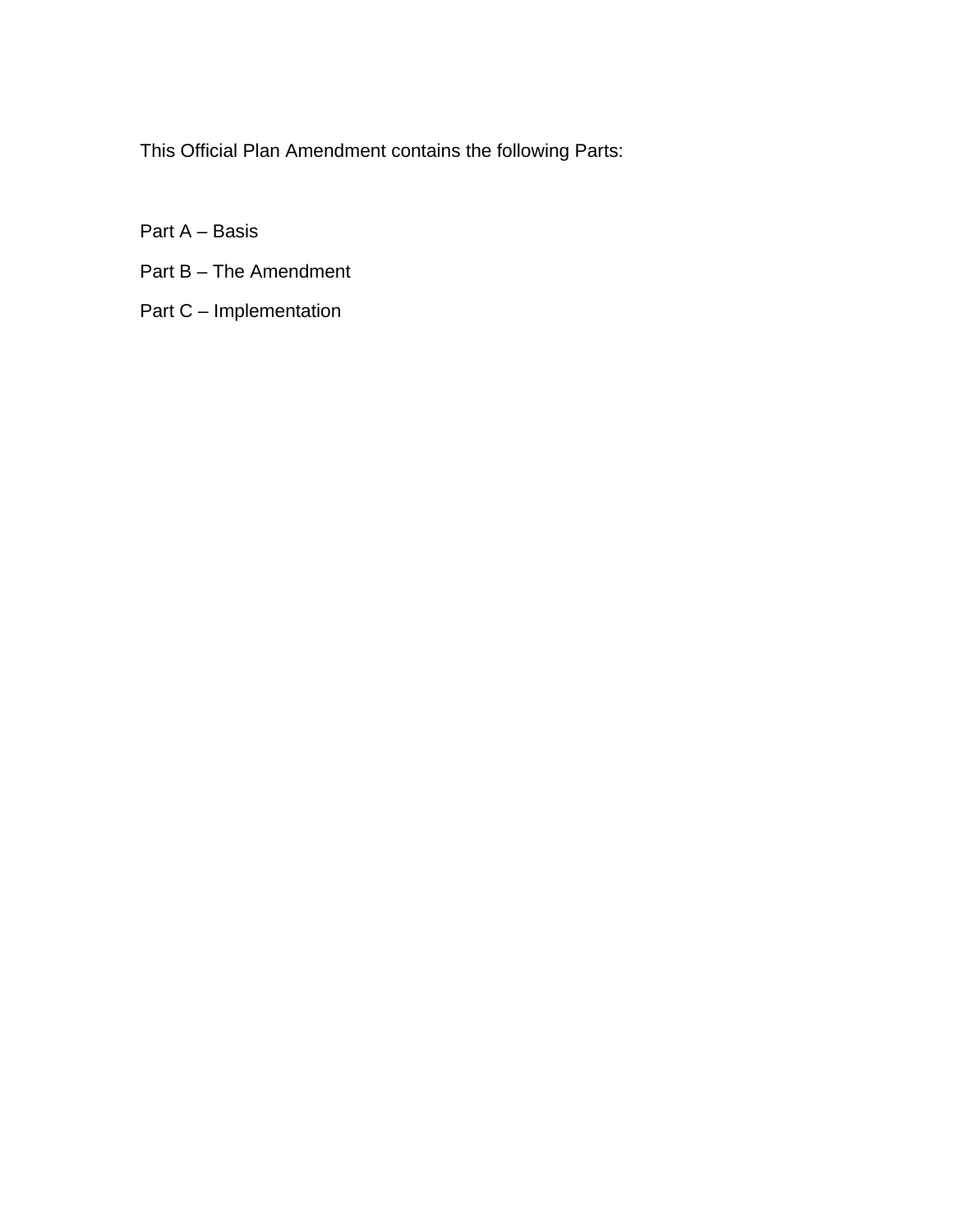# **PART A - BASIS**

## **1.0 PURPOSE**

The purpose of this amendment is to:

- (i) amend Volume II: Secondary Plans & Special Policy Areas of the City of Windsor Official Plan by adding a new section, being Section 9 to incorporate the goals, objectives, policies, development plan implementation measures and associated schedules as the County Road 42 Secondary Plan;
- (ii) amend Schedule A: Planning Districts & Policy Areas, in the City of Windsor Official Plan Volume I: The Primary Plan to identify the County Road 42 Secondary Plan Area;
- iii) amend Schedule J of the Official Plan, Volume 1 to identify a Regional Institution Centre; and
- (iv) redesignate lands from 'Future Urban Area' and 'Future Employment Area' as identified on Schedule D: Land Use, of the City of Windsor Official Plan Volume I: The Primary Plan to those uses identified on Schedule D of this amendment.

#### **2.0 LOCATION AND DESCRIPTION OF SECONDARY PLAN AREA**

The Secondary Plan Area consists of a portion of the Transferred Lands that were added to the City of Windsor, which were formerly in the Town of Tecumseh, generally south of the Windsor International Airport. The total land area is approximately 400 ha. Figure 1 outlines the limits of the Secondary Plan Area.

The westerly limit of the Secondary Plan Area also forms the easterly limit of the East Pelton Secondary Plan Area. The southerly limit extends approximately 600 metres south of Base Line Road and includes the Ray and Joy Road subdivisions. The easterly limit provides for planned development on either side of the future Lauzon Parkway, easterly to County Road 17. The northerly limit is County Road 42 abutting the Windsor International Airport.

The topography of the Secondary Plan Area is extremely flat and has generally been cleared for agricultural purposes. However,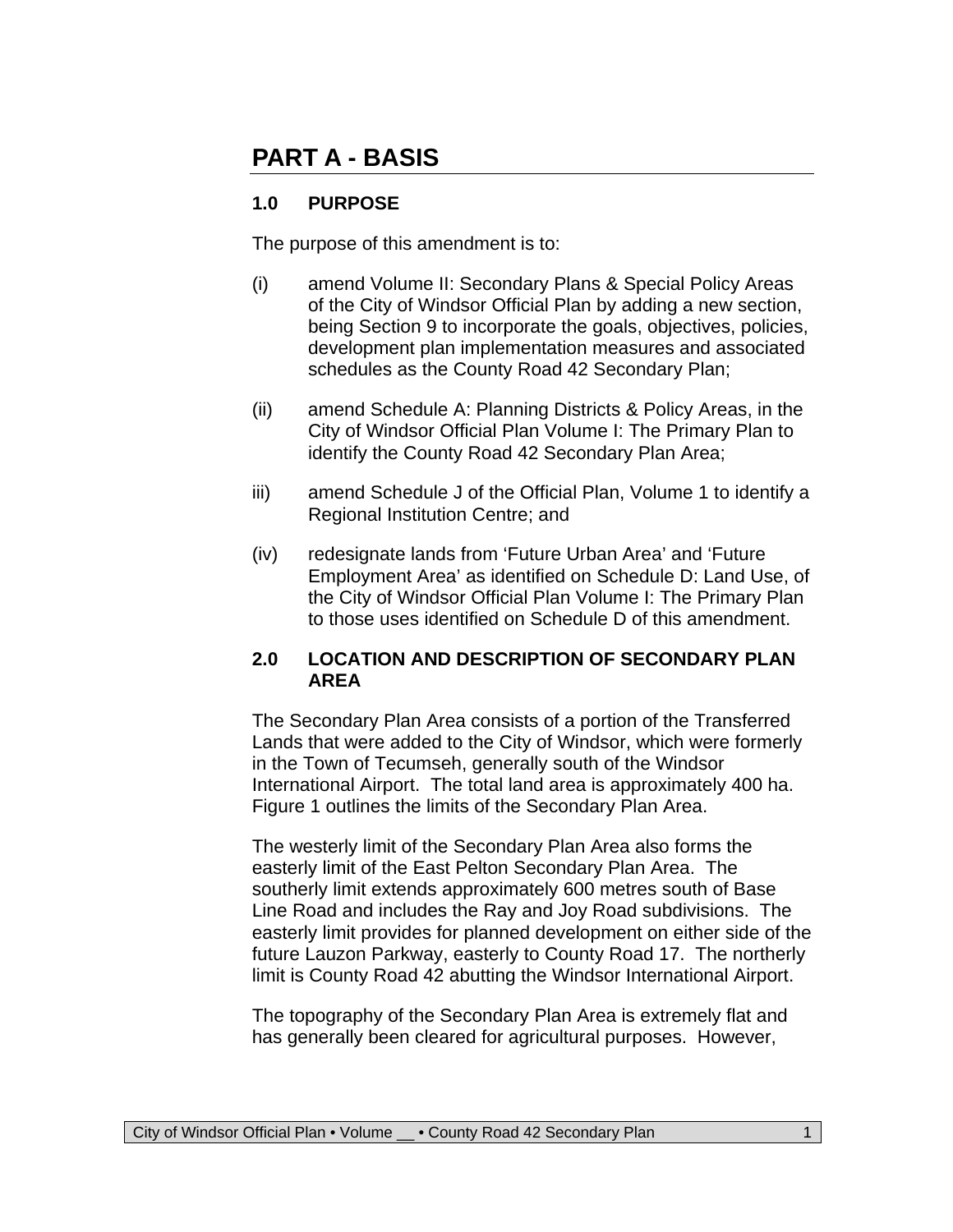there are small pockets of woodlots. The Area is generally surrounded by rural and agricultural land uses to the south and east. The East Pelton Secondary Plan Area is located immediately west of the Secondary Plan Area. The Windsor International Airport is located immediately adjacent to the Area to the north.



The Secondary Plan Area includes a number of natural heritage features. The Little River corridor is prominently featured within the easterly portion Area and flows northerly to the Detroit River.

#### **3.0 BACKGROUND**

In 2002 the City of Windsor acquired approximately 2,500 hectares of land, located generally south and east of the Windsor International Airport, in order to provide sufficient land to accommodate future growth. The acquisition of these lands by the City was followed by the Windsor Transferred Lands Master Planning Study which was initiated in 2003. The final report was adopted by Council on October 23, 2006, with direction to prepare an Official Plan Amendment based on the results of the Master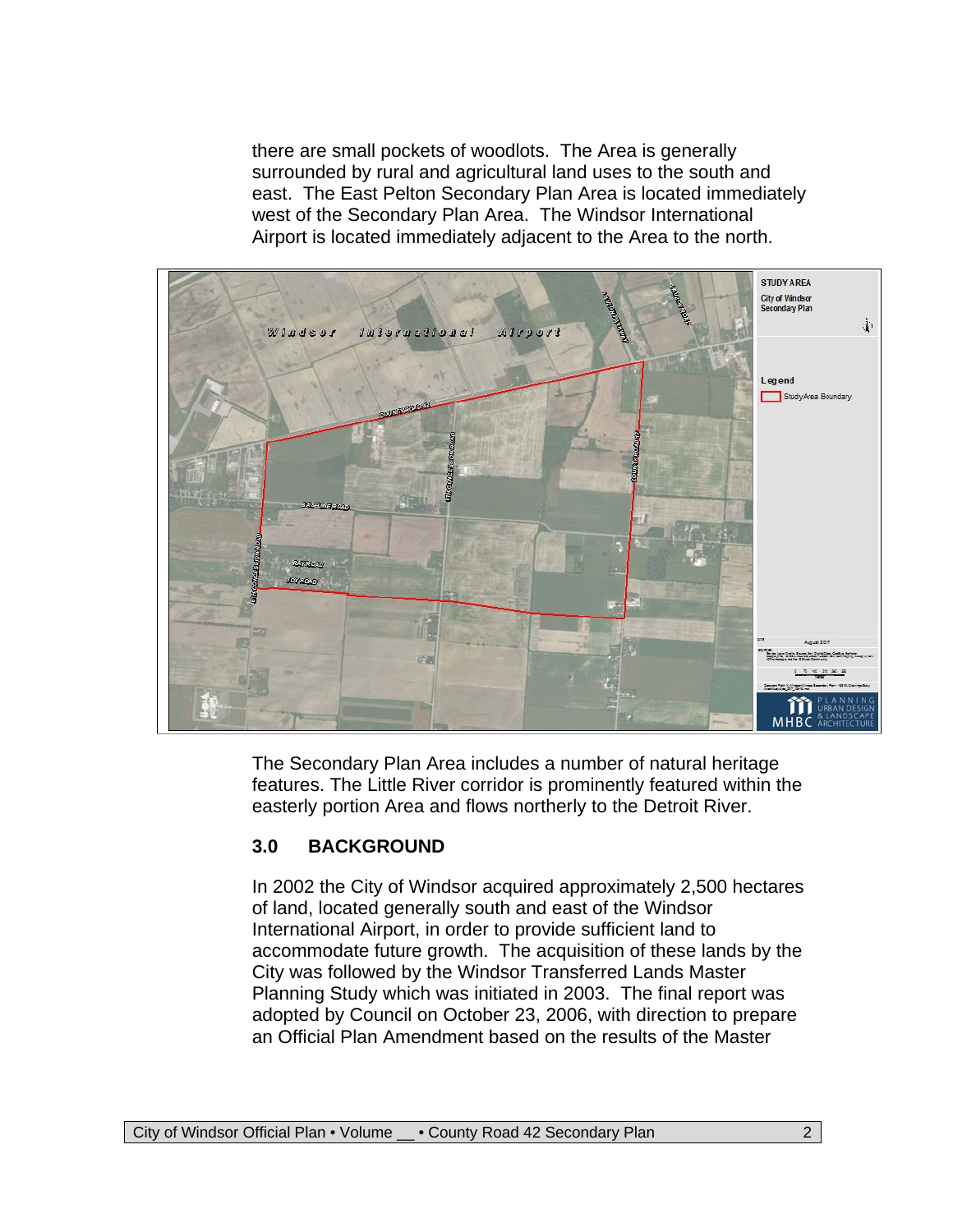Planning Study and the preferred land use concept. This Secondary Plan applies to a portion of the Transferred Lands referred to as the County Road 42 Secondary Plan Area.

In April 2007, the City of Windsor adopted Official Plan Amendment 60 (OPA 60). OPA 60 was approved by the Ontario Municipal Board in October 2007. OPA 60 provides general land use designations and development phasing but recognizes that the details of future development will be established through the preparation of a more detailed Secondary Plans.

The purpose of applying the *Future Urban Area* and *Future Employment Area* designations to portions of the Transferred Lands was to clearly identify that the lands will become urbanized in the future to meet the City's need for employment and residential lands while recognizing the need for further detailed study through the Secondary Plan process. The areas where these designations were applied were undeveloped at the time and were designated Agricultural in the Town of Tecumseh Official Plan. In addition, this approach signaled to landowners and developers that development could not proceed in advance of more detailed planning. It also recognized that the Master Planning Study was not intended to define the specific location, size and configuration of individual land use designations, but was rather intended to determine the overall land area requirements and general location of various land use categories to accommodate future growth.

The lands surrounding the Secondary Plan Area have been subject to a number of studies, including:

- East Pelton Secondary Plan (south half) OPA 74 (2009)
- Lauzon Parkway Environmental Study Report (2010 2014) (Lauzon Parkway ESR)
- Windsor International Airport Master Plan (2010)
- East Pelton Secondary Plan (north half) OPA 94 (2016)
- Upper Little River Master Drainage and Stormwater Management Plan EA and ESR (2017) (Upper Little River Master Plan)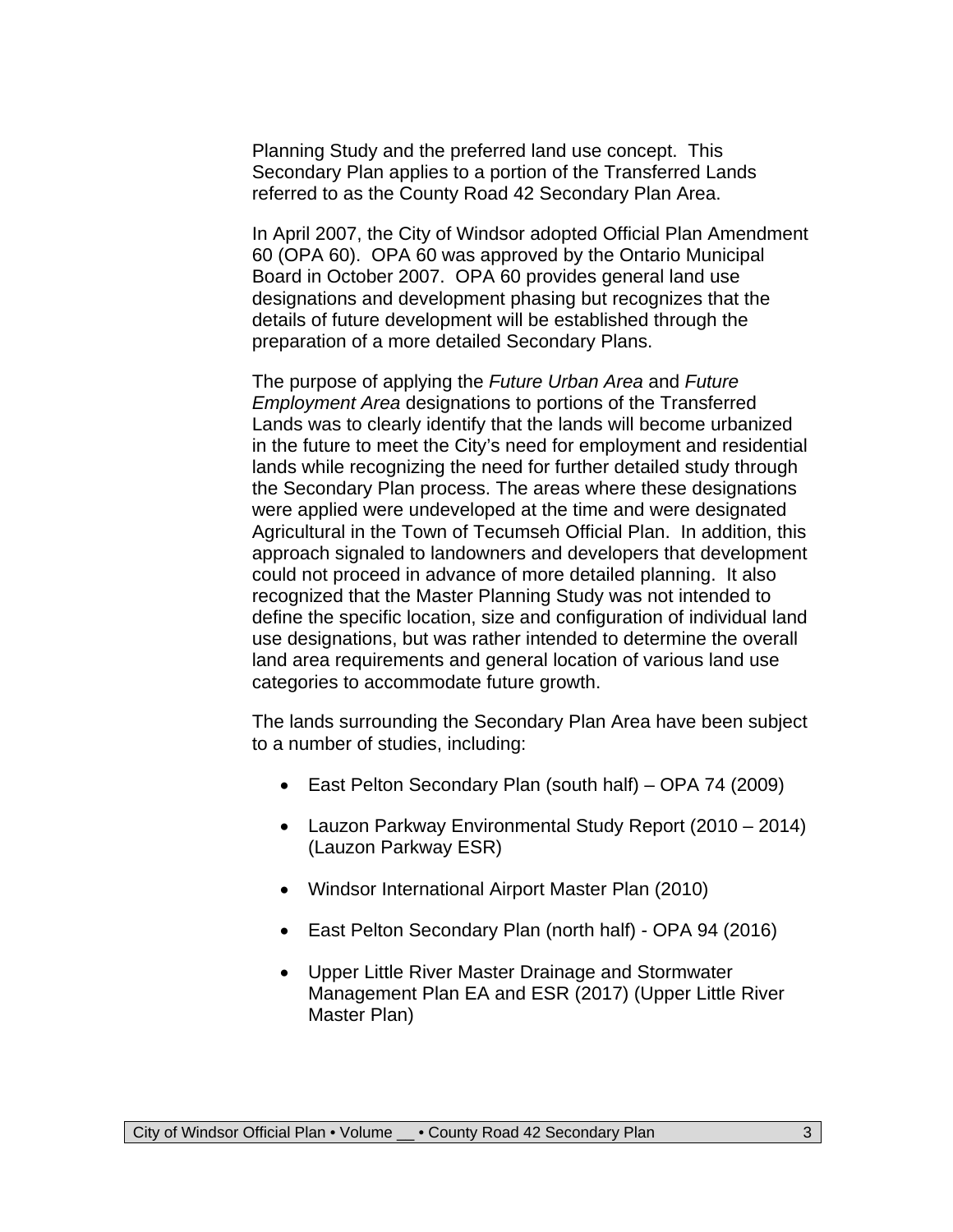With growth planned to the east, north and west, the Secondary Plan represents the next logical location for growth to occur outside of the existing built-up area of Windsor.

In January 2013, the Ministry of Health and Long-term Care approved funding for the preliminary planning of a new acute care hospital facility to serve the Region of Windsor/Essex. After a thorough site selection process the Hospital chose to relocate to a site that is located in the central part of the Secondary Plan Area, south of County Road 42. In accordance with the policies of OPA 60, a Secondary Plan process must be completed in order for the City to consider a major development proposal within the area covered by OPA 60.

Preparation of the Secondary Plan has followed an extensive public consultation program that has included two public open house sessions (September 2016 and July 2017), a workshop with affected property owners within the Secondary Plan Area (June 2017) and on-going dialogue with stakeholders and the community and public meetings required pursuant to the *Planning Act*.

The Secondary Plan is supported by the following reports:

- Background Report: County Road 42 Secondary Plan -MHBC Planning
- Natural Heritage Characterization Report County Road 42 Secondary Plan – Dillon Consulting
- County Road 42 Secondary Plan Area Servicing Background Investigation Study – Dillon Consulting
- Transportation Compliance Report County Road 42 Secondary Plan Transportation Background Study – LEA Consulting Ltd.

The Planning Background Study also reviews existing studies completed as part of the Lauzon Parkway Improvements Environmental Study Report and Upper Little River Watershed Master Drainage and Stormwater Management Plan Environmental Assessment Environmental Study Report related to the Secondary Plan Area. These studies identify natural heritage features, cultural heritage resources and the findings of Stage 1 archaeological investigations.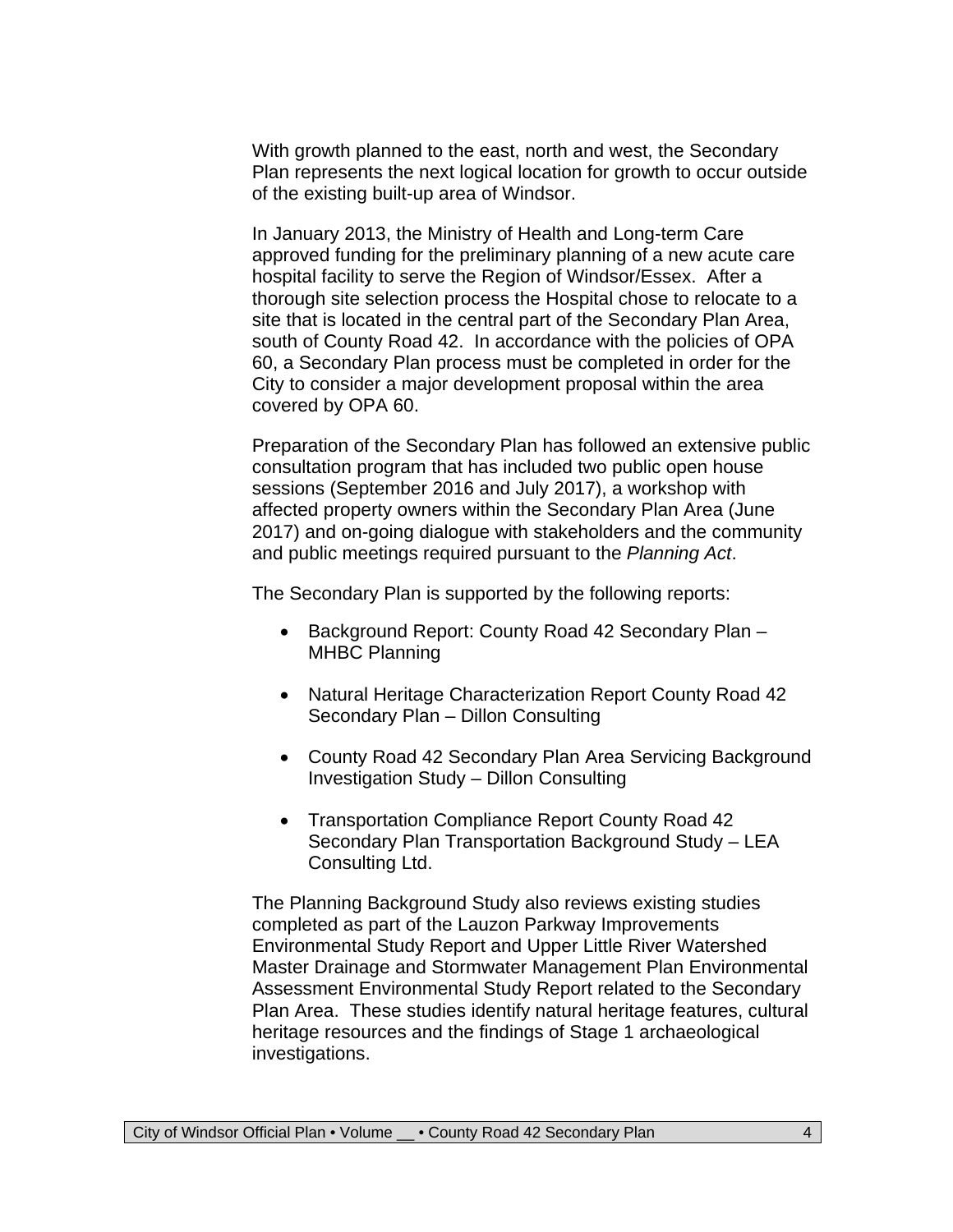The Secondary Plan has been prepared in a manner consistent with Provincial policies and guidelines. It is supported by an analysis of the need to designate additional land to accommodate growth to the year 2036. The Secondary Plan contains policies that will encourage the development of a complete community in the County Road 42 Secondary Plan Area with a range and mix of housing, open space and recreation, employment lands and population servicing commercial and institutional uses.

The Secondary Plan identifies a phased approach to development to minimize the development of agricultural lands until they are required for development while providing opportunities and options for development that will accommodate the City's future needs for residential and employment uses to the year 2036. The development phasing and infrastructure financing policies in the Secondary Plan will ensure that the extension of municipal infrastructure to the Secondary Plan Area will be done efficiently and not place a financial burden on the existing residents and businesses in the municipality and the Province.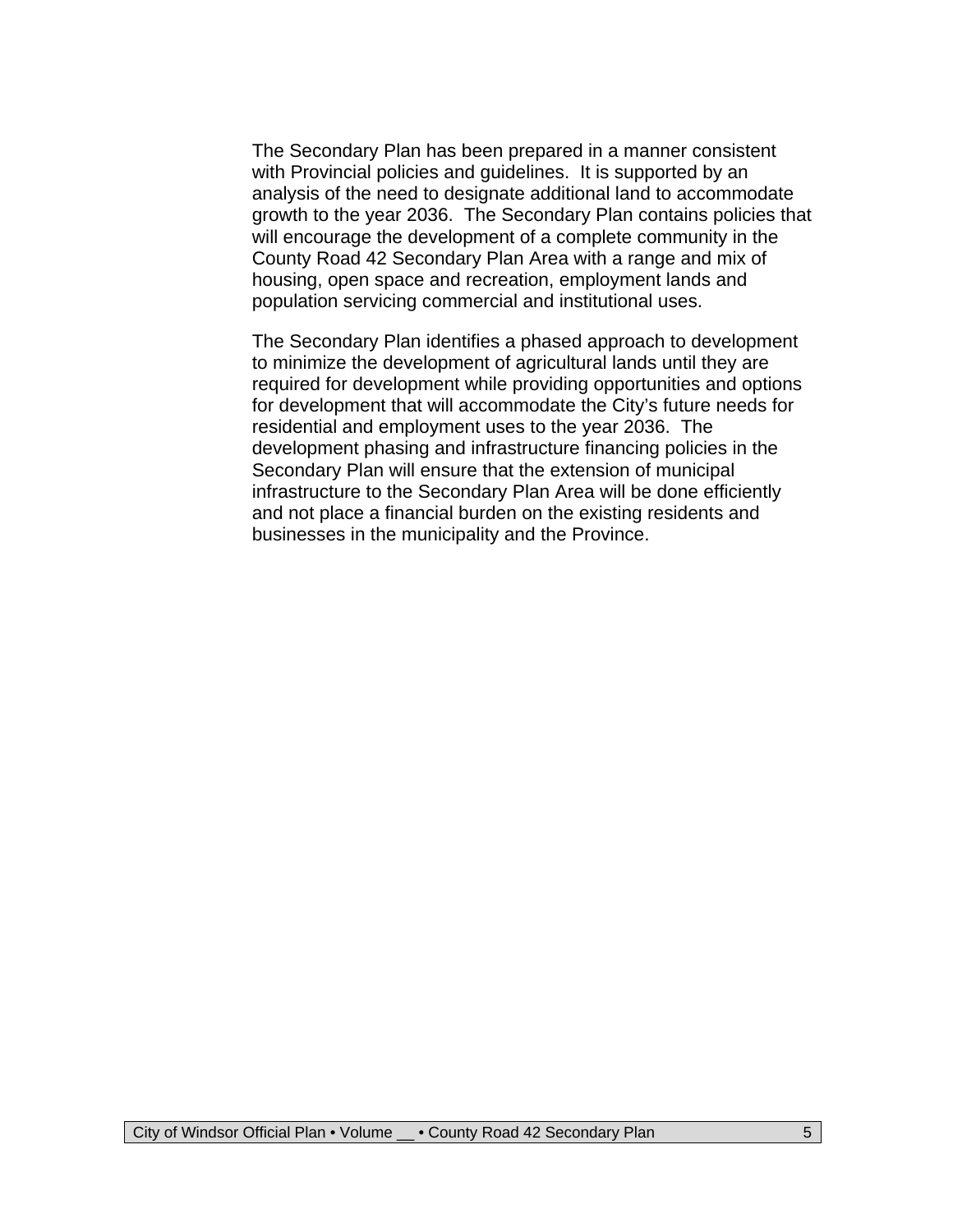# **PART B – THE AMENDMENT**

Volume II: Secondary Plans & Special Policy Areas of the City of Windsor Official Plan is hereby amended by adding the following after Section 7

# **8.0 County Road 42 Secondary Plan**

#### **8.1 PREAMBLE**

The following Secondary Plan provides direction for the development of the County Road 42 Planning Area as shown in Schedule D. This Secondary Plan was prepared in conformity with the City of Windsor Official Plan 2002, as amended.

The County Road 42 Secondary Plan should be read in conjunction with the goals, objectives and policies of Volume I: the Primary Plan insofar as they are not in conflict with the more specific goals, objectives and policies of this Secondary Plan. Where there is conflict, the goals, objectives and policies set out herein shall take precedence.

#### **(Note – in the event that OPA 86 is approved before this Amendment, this amendment may be modified to remove redundant policies)**

#### **8.1.1 County Road 42 Secondary Plan Area**

The area of the County Road 42 Secondary Plan is bounded, in general terms, by the north half of Lot 15, Concessions 8, 9 and 10 to the south; County Road 42 and the Windsor International Airport to the north; Concession Road 8 to the west; County Road 17 to the east. The boundaries of the Secondary Plan are illustrated on Schedule CR42-1 attached to and forming part of this Secondary Plan

#### **8.1.2 Goals**

The Goals of the County Road 42 Secondary Plan describe why this Secondary Plan was created and includes the following: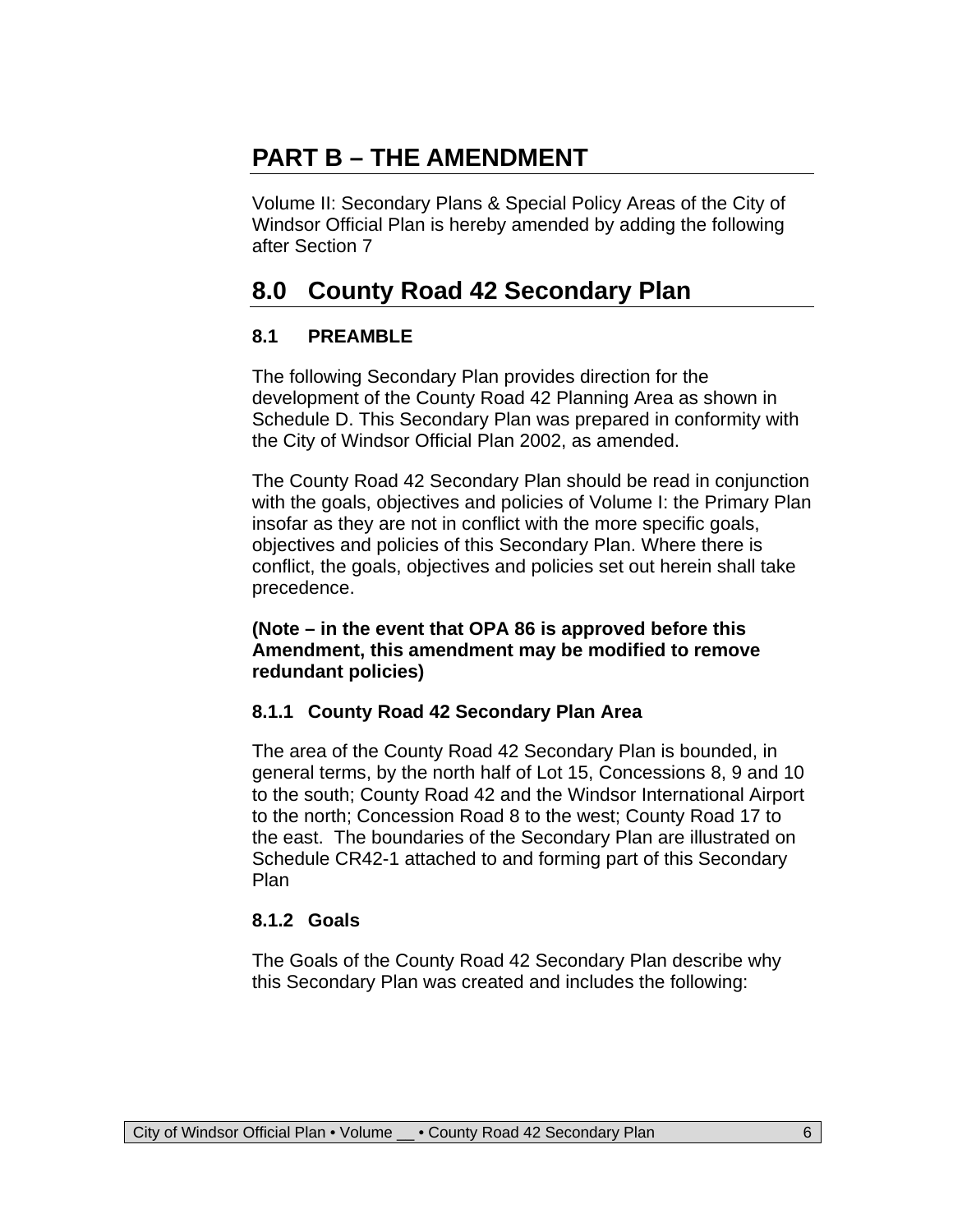| 8.1.2.1 | To establish the development concept, objectives and<br>policies that will guide future development of the<br>County Road 42 Area in a manner that will result in a<br>complete community that makes efficient use of<br>infrastructure and other services and includes a full<br>range and mix of housing and employment<br>opportunities; |
|---------|---------------------------------------------------------------------------------------------------------------------------------------------------------------------------------------------------------------------------------------------------------------------------------------------------------------------------------------------|
| 8.1.2.2 | To designate the use of land for specific purposes in<br>accordance with Schedule D of the Volume I Plan and<br>provide greater certainty regarding the future<br>development of those lands;                                                                                                                                               |
| 8.1.2.3 | To establish a Regional Institutional Centre Node as<br>defined in Section 3.3.1.2 of the Volume I Plan.                                                                                                                                                                                                                                    |
| 8.1.2.4 | To define and protect existing natural heritage features<br>within the Secondary Plan Area.                                                                                                                                                                                                                                                 |
| 8.1.2.5 | To establish a contiguous Greenway System<br>connected to lands outside of the Secondary Plan<br>Area;                                                                                                                                                                                                                                      |
| 8.1.2.6 | To create opportunities to establish and expand<br>business in Windsor through development of<br>Employment Areas that have access to major<br>transportation corridors and the Windsor International<br>Airport;                                                                                                                           |
| 8.1.2.7 | To provide for the development of a new Regional<br>Hospital to service the City and Essex County;                                                                                                                                                                                                                                          |
| 8.1.2.8 | To establish a road network within the County Road 42<br>Area in accordance with Schedule F of the Volume I<br>Plan and the Lauzon Parkway EA; and,                                                                                                                                                                                         |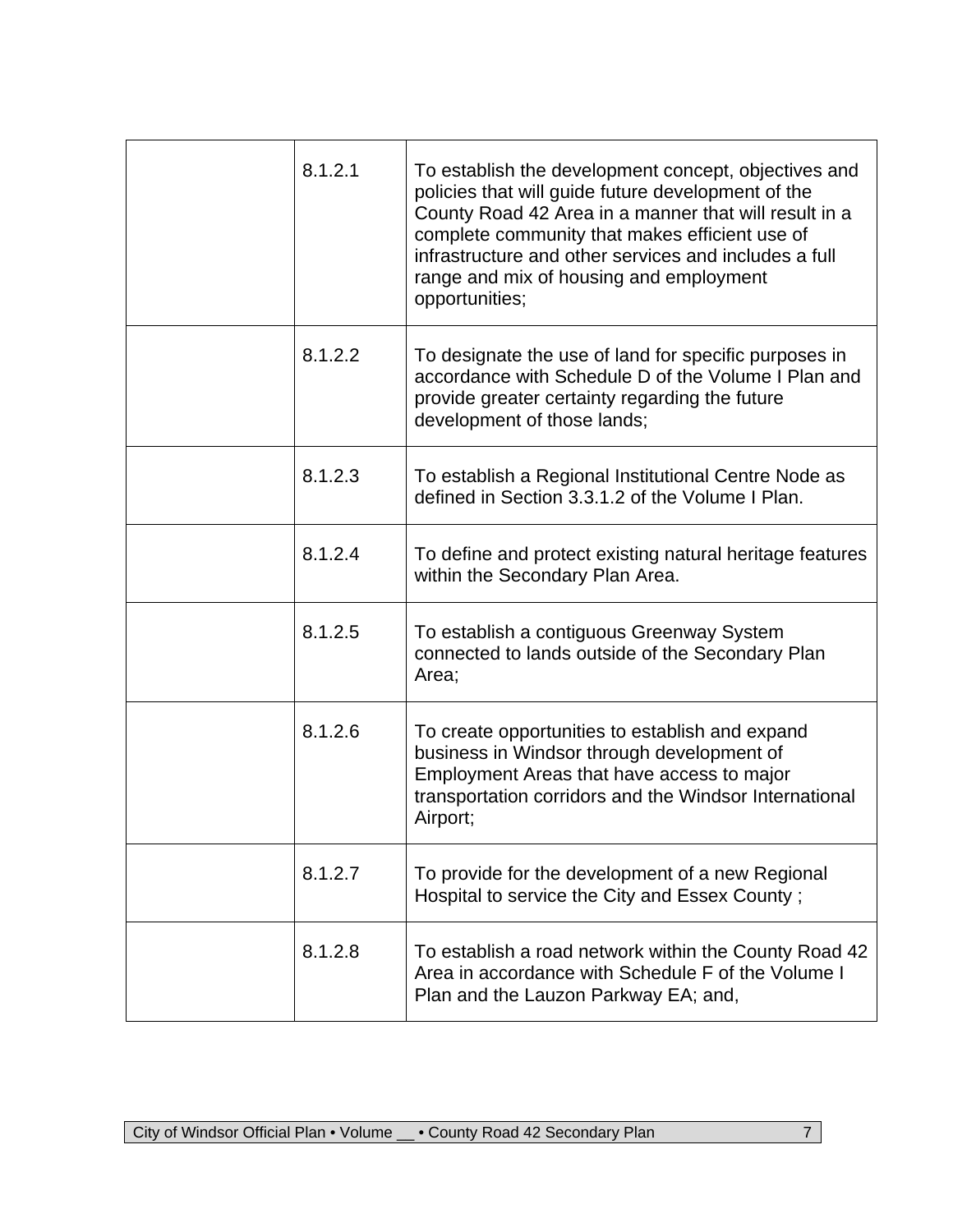| 8.1.2.9 | To provide for the phasing of residential development<br>and employment uses so that development occurs in<br>an orderly, efficient, fashion to create a complete<br>community through the development of the Secondary<br>Plan Area in accordance with Schedule H of the<br>Volume I Plan. |
|---------|---------------------------------------------------------------------------------------------------------------------------------------------------------------------------------------------------------------------------------------------------------------------------------------------|
|         |                                                                                                                                                                                                                                                                                             |

# **8.2 OBJECTIVES**

The Objectives of this Secondary Plan establish what the City envisions for the appropriate development of County Road 42 Secondary Plan Area. The Objectives describe the intent of the Secondary Plan.

| <b>ENVIRONMENT FIRST</b><br><b>PRINCIPLE</b> | 8.2.1 | To implement an environment first approach that<br>protects existing natural features and enhances the<br>Natural Heritage System. Development components of<br>the Secondary Plan will be designed to complement<br>and integrate with all natural features. This strong<br>connection with natural features and the proposed<br>Natural Heritage System will help define the character<br>of the community and beyond. |
|----------------------------------------------|-------|--------------------------------------------------------------------------------------------------------------------------------------------------------------------------------------------------------------------------------------------------------------------------------------------------------------------------------------------------------------------------------------------------------------------------|
| <b>EMPLOYMENT LANDS</b>                      | 8.2.2 | To provide a hierarchy of employment areas where<br>Business Park Type One and Business Park Type<br>Two Areas are located in high profile areas adjacent to<br>County Road 42, the future Lauzon Parkway and the<br>Windsor International Airport and intended for uses<br>that can meet a high standard of design, and to take<br>advantage of the area's excellent transportation<br>connections.                     |
| <b>RESIDENTIAL LANDS</b>                     | 8.2.3 | To encourage the development of residential areas<br>that provide a range and mix of housing, with medium<br>density residential areas near the central portion of the<br>Secondary Plan Area, and lower density areas<br>elsewhere throughout the Secondary Plan Area.<br>Neighbourhood parks, limited community commercial<br>development and smaller scale institutional uses will                                    |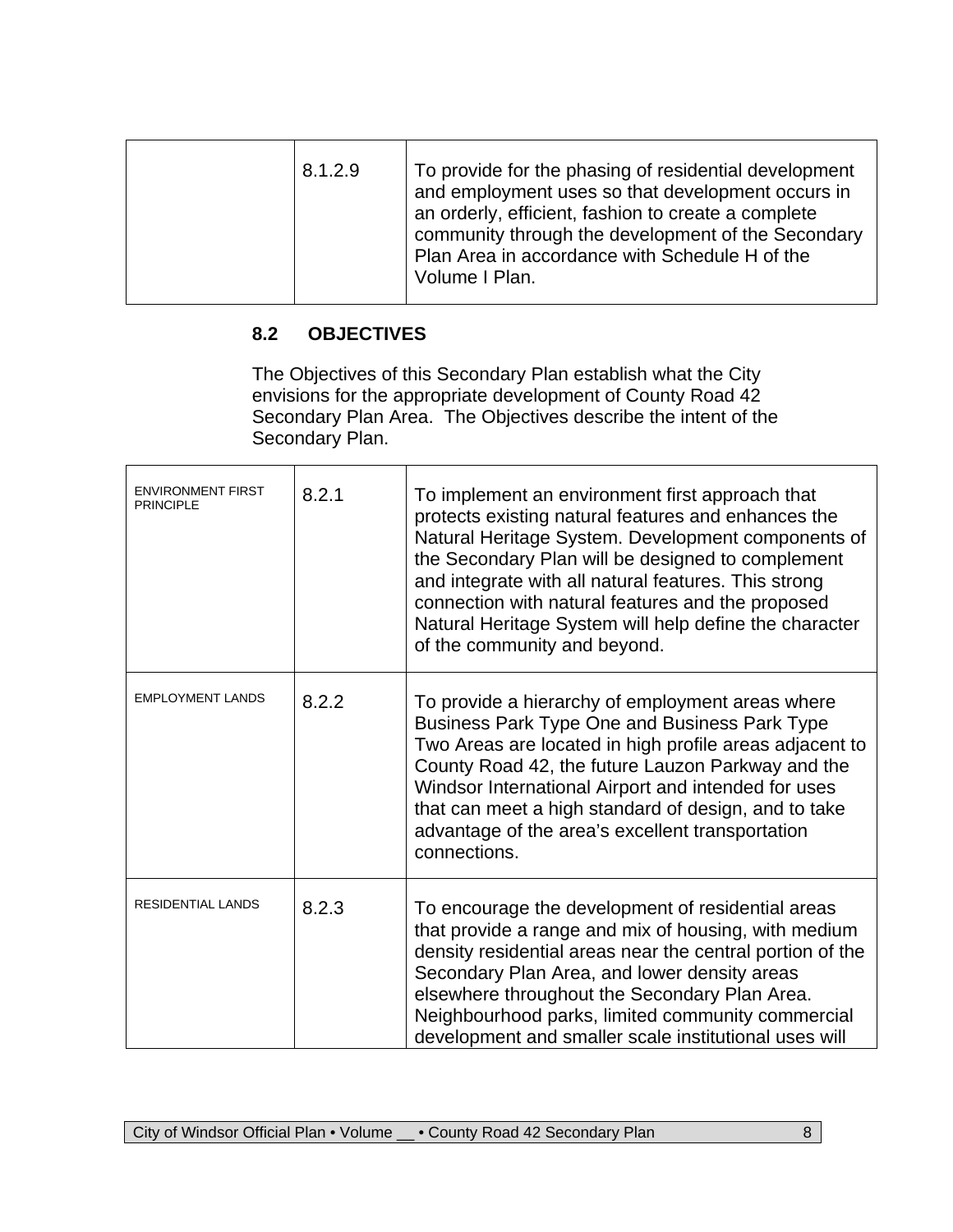|                                               |       | help make these areas livable and complete<br>communities.                                                                                                                                                                                                                                                                                                                                                                                                                                                |
|-----------------------------------------------|-------|-----------------------------------------------------------------------------------------------------------------------------------------------------------------------------------------------------------------------------------------------------------------------------------------------------------------------------------------------------------------------------------------------------------------------------------------------------------------------------------------------------------|
| <b>MIXED USE</b>                              | 8.2.4 | To encourage the creation of a Mixed Use Area that<br>will serve as a focus for the community in conjunction<br>with the Windsor Regional Hospital and support the<br>other business and residential uses in the immediate<br>area. This neighbourhood is expected to develop at<br>densities that will support public transportation<br>infrastructure. It will be a Mixed Use Area that will<br>incorporate medium density housing and employment<br>uses in a modern and attractive urban environment. |
| <b>STORMWATER</b><br><b>MANAGEMENT SYSTEM</b> | 8.2.5 | To ensure the creation of a comprehensive<br>Stormwater Management System to accommodate<br>major storm water management facilities designed to<br>ensure that the community is resilient to climate<br>change and can support growth without impacting<br>adjacent lands.                                                                                                                                                                                                                                |
| <b>DEVELOPMENT</b><br><b>PHASING</b>          | 8.2.6 | To plan for the orderly expansion of urban<br>development by preserving the agricultural uses in the<br>area until such a time as the lands are required to<br>accommodate urban growth of the City. Urban<br>development will be phased in concert with the<br>intensification targets for the entire City of Windsor.                                                                                                                                                                                   |
| <b>DESIGN GUIDELINES</b>                      | 8.2.7 | To require high quality architectural and landscape<br>design adjacent to County Road 42 and Lauzon<br>Parkway.                                                                                                                                                                                                                                                                                                                                                                                           |

# **8.3 DEVELOPMENT PROCESS**

## **8.3.1 Development Phasing and Guideline Plans**

| <b>DEVELOPMENT</b><br>PHASING | 8.3.1.1 | Development shall be phased according to Schedule<br>  'H' of this Secondary Plan. Development will be<br>phased as follows: |
|-------------------------------|---------|------------------------------------------------------------------------------------------------------------------------------|
|                               |         |                                                                                                                              |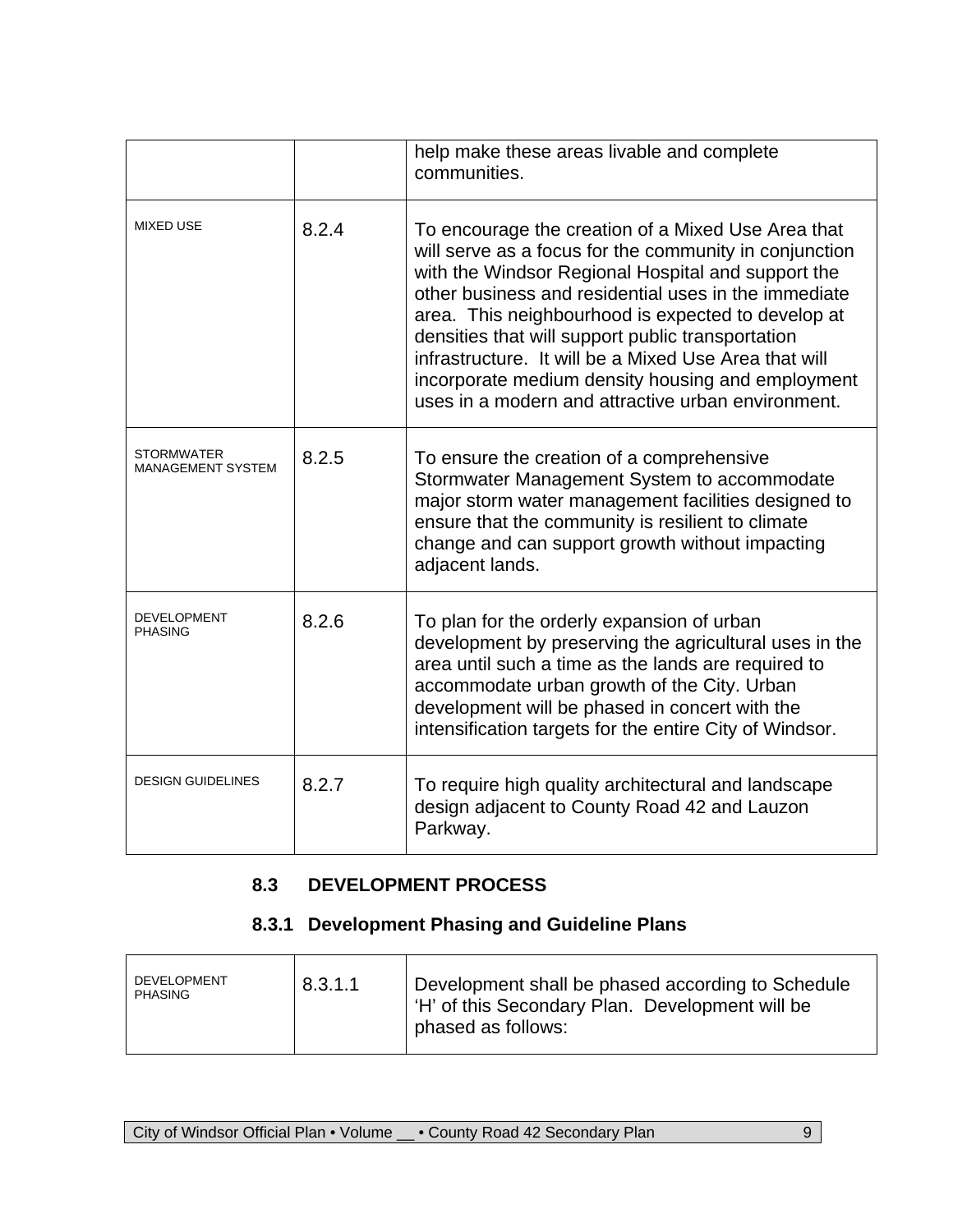|                                         |         | (a)<br>Development in the Phase 1 area can occur at<br>any time provided that the infrastructure to<br>support the development is available.                                                                                                                                                                                                                                                                                                                                                                                 |  |  |
|-----------------------------------------|---------|------------------------------------------------------------------------------------------------------------------------------------------------------------------------------------------------------------------------------------------------------------------------------------------------------------------------------------------------------------------------------------------------------------------------------------------------------------------------------------------------------------------------------|--|--|
|                                         |         | (b)<br>Phase 2 can be initiated when there is a<br>demonstrated need to develop the lands to<br>ensure that there is a 10 year supply of lands to<br>accommodate residential or employment growth<br>in the City.                                                                                                                                                                                                                                                                                                            |  |  |
|                                         |         | Notwithstanding the policies referenced above,<br>(c)<br>the development phases may be adjusted<br>without amending this Secondary Plan where<br>such adjustment is required to properly plan for<br>emergency response services or other servicing<br>and infrastructure in a manner that makes the<br>most efficient use of infrastructure and land.                                                                                                                                                                       |  |  |
| <b>MASTER SERVICING</b><br><b>PLANS</b> | 8.3.1.2 | Following approval of the Secondary Plan a Master<br>Servicing Plan shall be prepared for each phase of<br>development in the Secondary Plan Area in<br>accordance with the policies in Section 8.5.3.                                                                                                                                                                                                                                                                                                                       |  |  |
| <b>GUIDELINE PLANS</b>                  | 8.3.1.3 | Prior to draft approval for development in any phase,<br>the City shall approve a plan for the entire<br>development phase as described in the following<br>section. Single site developments within the Business<br>Park Areas or Major Institutional Areas may be<br>considered in the absence of a Guideline Plan should<br>the City be satisfied that impacts of the proposed<br>development on the comprehensive development<br>within the neighbourhood and adjacent<br>neighbourhoods has been adequately considered. |  |  |
| PHASING OF GUIDELINE<br><b>PLANS</b>    | 8.3.1.4 | Guideline Plans shall be prepared for each<br>development phase within the County Road 42<br>Secondary Plan Area. The Phase 2 Residential Areas<br>and the Phase 2 Employment Areas may develop<br>separate Guideline Plans.<br>Plans of subdivision will not be considered in the                                                                                                                                                                                                                                           |  |  |
|                                         |         |                                                                                                                                                                                                                                                                                                                                                                                                                                                                                                                              |  |  |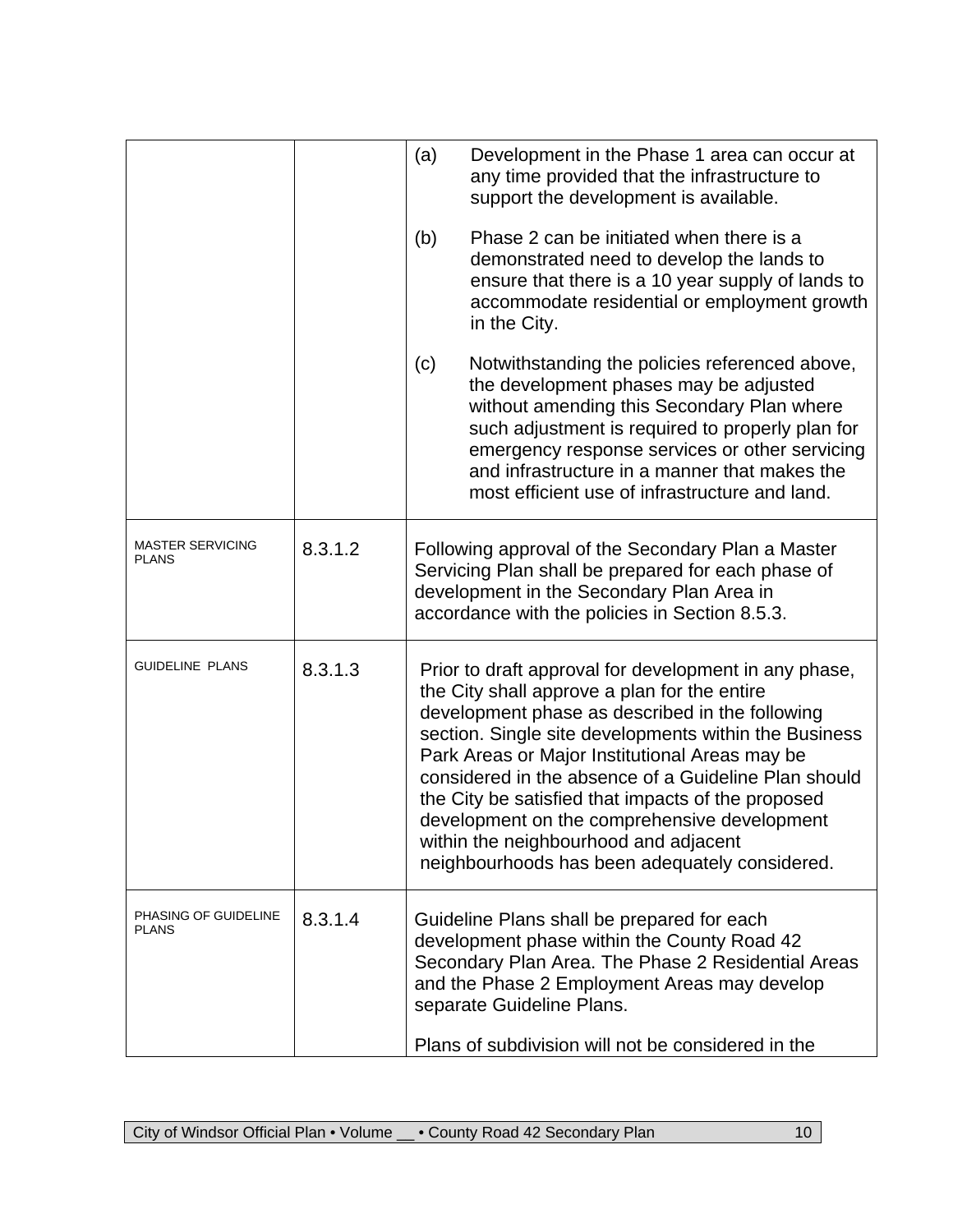|                                   |         | absence of a Guideline Plan except in accordance with<br>the other policies in this Plan.                                                                                                                                                                                                                                                                                                                                                                                                                                                                                                                                                                                                                                                                                                                                                 |
|-----------------------------------|---------|-------------------------------------------------------------------------------------------------------------------------------------------------------------------------------------------------------------------------------------------------------------------------------------------------------------------------------------------------------------------------------------------------------------------------------------------------------------------------------------------------------------------------------------------------------------------------------------------------------------------------------------------------------------------------------------------------------------------------------------------------------------------------------------------------------------------------------------------|
|                                   | 8.3.1.5 | The purpose of a Guideline Plan is to provide<br>comprehensive development plans for large areas<br>where there are a number of land holdings in order to<br>ensure that there is a coordinated approach to<br>planning among the property owners and the review<br>agencies.                                                                                                                                                                                                                                                                                                                                                                                                                                                                                                                                                             |
| SUPPORTING STUDIES                | 8.3.1.6 | The City will require a variety of component studies as<br>background information and documentation in support<br>of the content of a Guideline Plan.<br>Refer to Chapter 10 of the Official Plan Volume I, for<br>additional information about Support Studies.                                                                                                                                                                                                                                                                                                                                                                                                                                                                                                                                                                          |
| <b>GUIDELINE PLANS</b><br>CONTENT | 8.3.1.7 | Guidelines Plans shall contain the following:<br>The neighborhood vision, which shall articulate<br>(a)<br>the overall urban form, character, connections<br>and relationships between various components<br>of the neighbourhood.<br>Consideration of how the proposed<br>(b)<br>development will ensure the conservation and<br>improvement to the natural heritage features<br>and functions and connectivity between the<br>features.<br>A Functional Servicing Report that will identify<br>(c)<br>how the area will be serviced with sanitary<br>sewers, municipal water, storm water<br>management and other utilities in accordance<br>with the Upper Little River Watershed Master<br>Drainage Plan and Stormwater Management<br>Plan and other relevant master servicing plans.<br>Provisions for cost sharing among the<br>(d) |
|                                   |         | benefiting property owners to provide for<br>infrastructure, parkland and school sites.                                                                                                                                                                                                                                                                                                                                                                                                                                                                                                                                                                                                                                                                                                                                                   |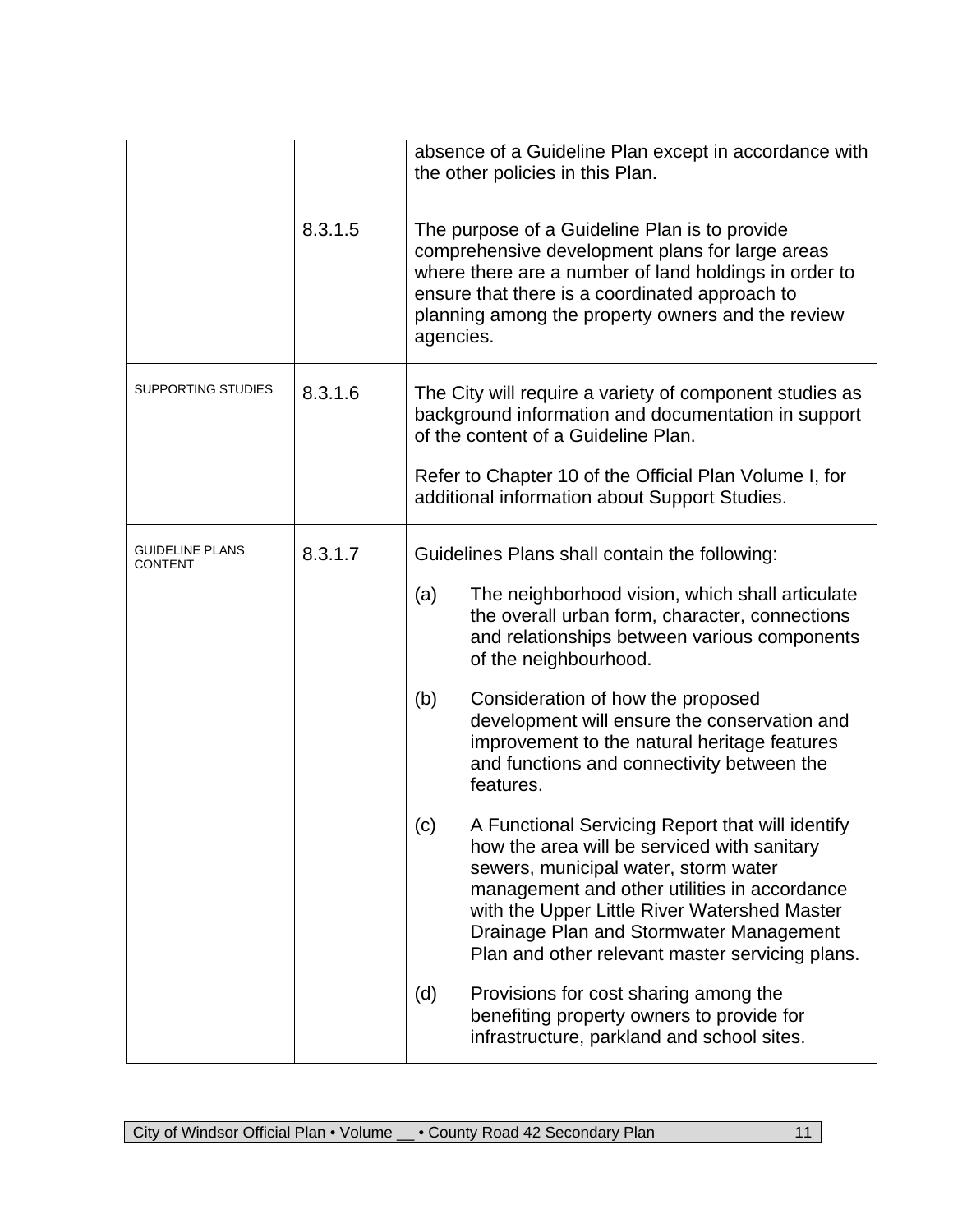|                                           |         | (e)                                                                                                                                                                                                                                                                                                                                                                                                                       | A neighbourhood conceptual map which shall<br>include layout of the arterial, collector and local<br>roads, transit routes, trails, development blocks,<br>land use, community design elements, schools,<br>housing form, buffers, open space and<br>stormwater management facilities. |
|-------------------------------------------|---------|---------------------------------------------------------------------------------------------------------------------------------------------------------------------------------------------------------------------------------------------------------------------------------------------------------------------------------------------------------------------------------------------------------------------------|----------------------------------------------------------------------------------------------------------------------------------------------------------------------------------------------------------------------------------------------------------------------------------------|
|                                           |         | (f)                                                                                                                                                                                                                                                                                                                                                                                                                       | Road cross sections and elements of the right-<br>of-way.                                                                                                                                                                                                                              |
|                                           |         | (g)                                                                                                                                                                                                                                                                                                                                                                                                                       | Phasing and staging policies including<br>establishing priorities and setting density<br>targets.                                                                                                                                                                                      |
|                                           |         | (h)                                                                                                                                                                                                                                                                                                                                                                                                                       | Other considerations that may be deemed<br>necessary by the City.                                                                                                                                                                                                                      |
|                                           |         | (i)                                                                                                                                                                                                                                                                                                                                                                                                                       | Guideline Plans may be reviewed by the City at<br>applicant's expense.                                                                                                                                                                                                                 |
| <b>GUIDELINE PLAN</b><br>APPROVAL PROCESS | 8.3.1.8 |                                                                                                                                                                                                                                                                                                                                                                                                                           | Notwithstanding any policy to the contrary, Guideline<br>Plans within the County Road 42 Secondary Plan Area<br>shall be endorsed by Council resolution.                                                                                                                               |
| <b>DENSITY</b>                            | 8.3.1.9 | For the purposes of this Plan 'gross density' means<br>the number of dwelling units or jobs in a designated<br>area including land area for roads, parkland,<br>stormwater management facilities, schools and other<br>public facilities or infrastructure. The term 'net density'<br>refers to the number of dwelling units or jobs on a<br>single site, excluding land area for public infrastructure<br>or facilities. |                                                                                                                                                                                                                                                                                        |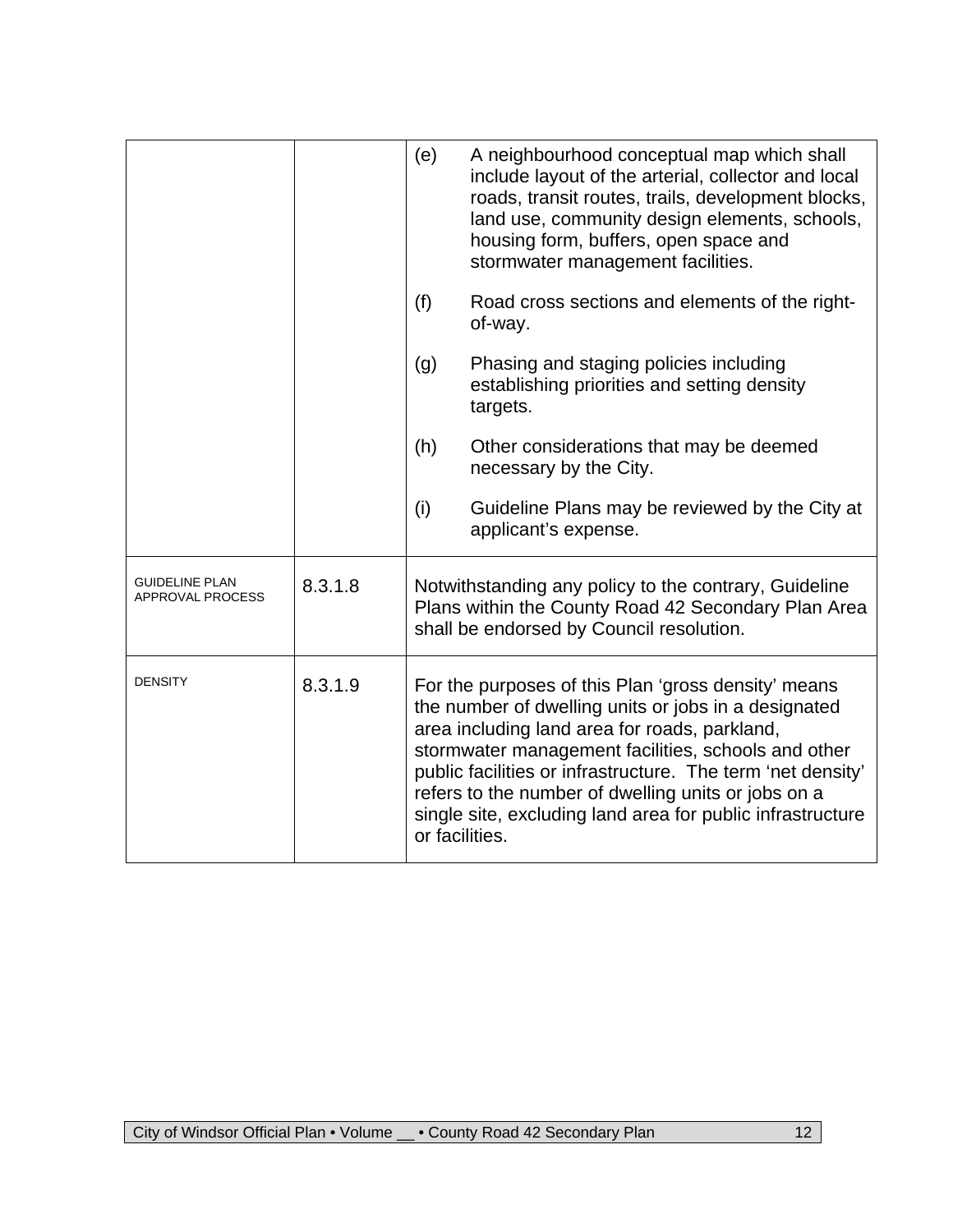## **8.4 LAND USE DESIGNATIONS**

#### **8.4.1 The Natural Heritage System**

The Natural Heritage System represents a planning framework which recognizes that natural heritage features and their associated landscapes need to be considered in a holistic manner in order to provide a comprehensive and integrated approach for conservation and enhancement. The System includes Core Natural Heritage Areas and Non-Core Natural Heritage Areas.

The Natural Heritage System is intended to include those features and areas which are part of the City's natural heritage as well as areas in which natural hazards may pose a threat to public safety. These often inter-related areas include: wetlands, woodlands, streams and valleys, ponds, areas of natural and scientific interest, fish wildlife and plant habitats habitat areas for endangered and threatened species, flood plains and hazard lands.

These designations are shown on Schedule B.

| <b>PRIMARY PLAN</b><br><b>POLICIES</b>          | 8.4.1.1.1 | Except as otherwise identified in this section, the<br>Objectives and Policies for Environment in Section 5 of<br>the Official Plan: Volume I Plan shall apply.                                  |  |  |
|-------------------------------------------------|-----------|--------------------------------------------------------------------------------------------------------------------------------------------------------------------------------------------------|--|--|
| <b>COMPREHENSIVE</b><br><b>CONNECTED SYSTEM</b> | 8.4.1.1.2 | To establish a comprehensive systems<br>a)<br>approach to the protection and enhancement of<br>natural heritage features and open space areas.                                                   |  |  |
|                                                 |           | b)<br>To recognize and identify existing natural<br>features and their associated ecological<br>functions in the City that should be preserved<br>and/or enhanced.                               |  |  |
|                                                 |           | To provide ecologically-appropriate recreational<br>$\mathsf{c})$<br>and educational opportunities in the unique<br>natural areas incorporated into the urban form<br>and structure of the City. |  |  |
|                                                 |           | To protect, preserve and enhance land with<br>d)                                                                                                                                                 |  |  |

#### **8.4.1.1 Objectives**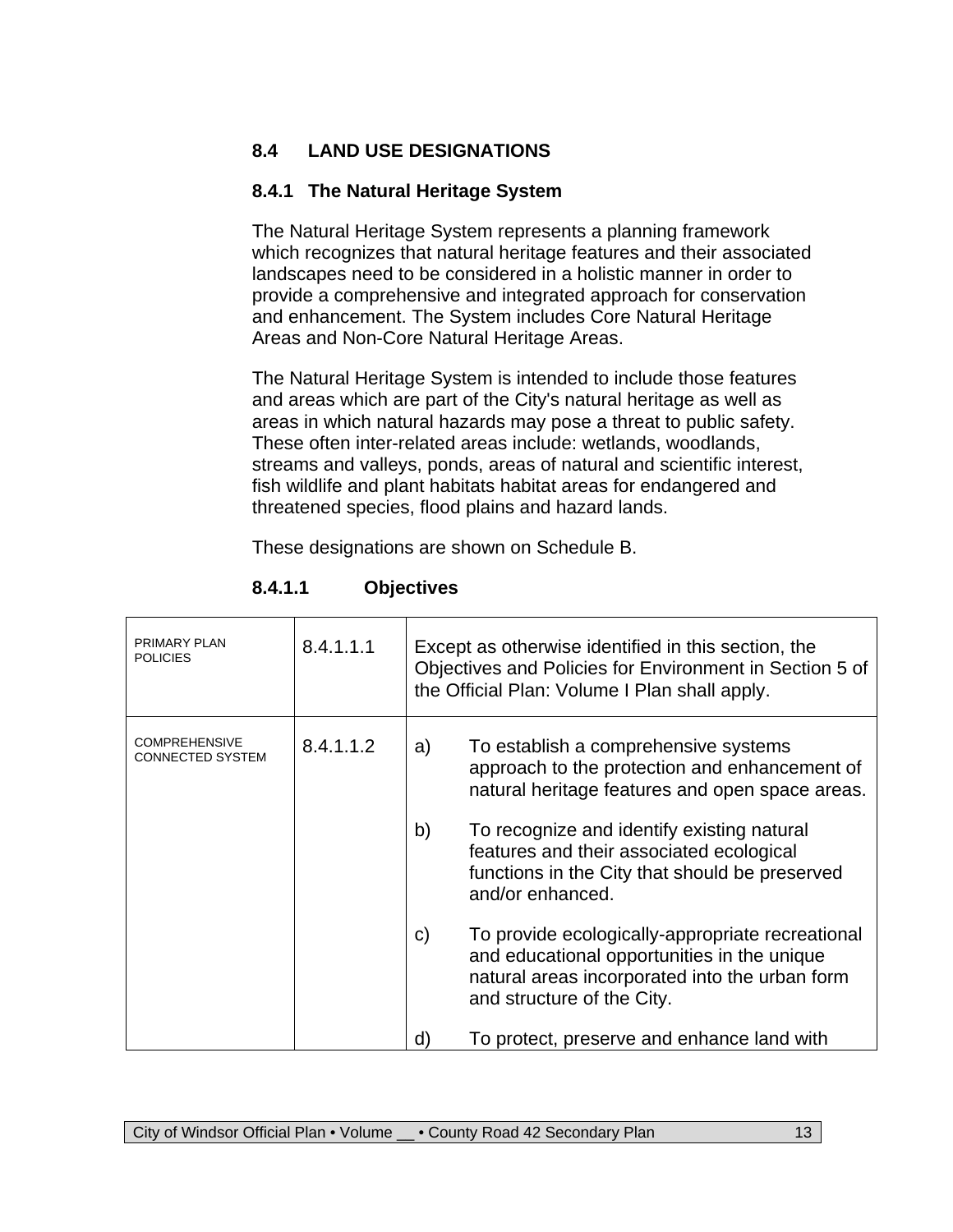|    | unique or environmentally significant natural<br>features and ecological functions.                                                                                                                               |
|----|-------------------------------------------------------------------------------------------------------------------------------------------------------------------------------------------------------------------|
| e) | To promote the creation and continued integrity<br>and enhancement of natural features by<br>interconnecting these features with<br>environmental corridors and ecological linkages,<br>where possible.           |
| f) | To maintain and enhance natural rivers, vistas<br>and other aesthetic qualities of the environment.                                                                                                               |
| g) | To ensure development activities on lands<br>adjacent to natural heritage features do not<br>detrimentally impair the function and ecological<br>viability of the abutting natural heritage feature.              |
| h) | To provide a clear and reasonable mechanism<br>for assessing the impact of applications for land<br>use change on natural heritage features and<br>functions.                                                     |
| i) | To integrate the stormwater management<br>system described in the Upper Little River<br>Master Plan into a connected Greenway<br>System that will contribute to the connectivity of<br>natural heritage features. |
|    |                                                                                                                                                                                                                   |

# **8.4.1.2 Land Use Policies**

| <b>CORE NATURAL</b><br><b>HERITAGE FEATURES</b> | 8.4.1.2.1 | The Core Natural Heritage land use designation<br>recognizes areas of the Natural Heritage System                                                          |  |
|-------------------------------------------------|-----------|------------------------------------------------------------------------------------------------------------------------------------------------------------|--|
|                                                 |           | which have greater sensitivity or significance. The<br>following natural heritage features have been included<br>in the Core Natural Heritage designation: |  |
|                                                 |           | a) Upper Little River corridor and associated<br>woodlands                                                                                                 |  |
|                                                 |           | b) Sun Drop Bend Woodlands*                                                                                                                                |  |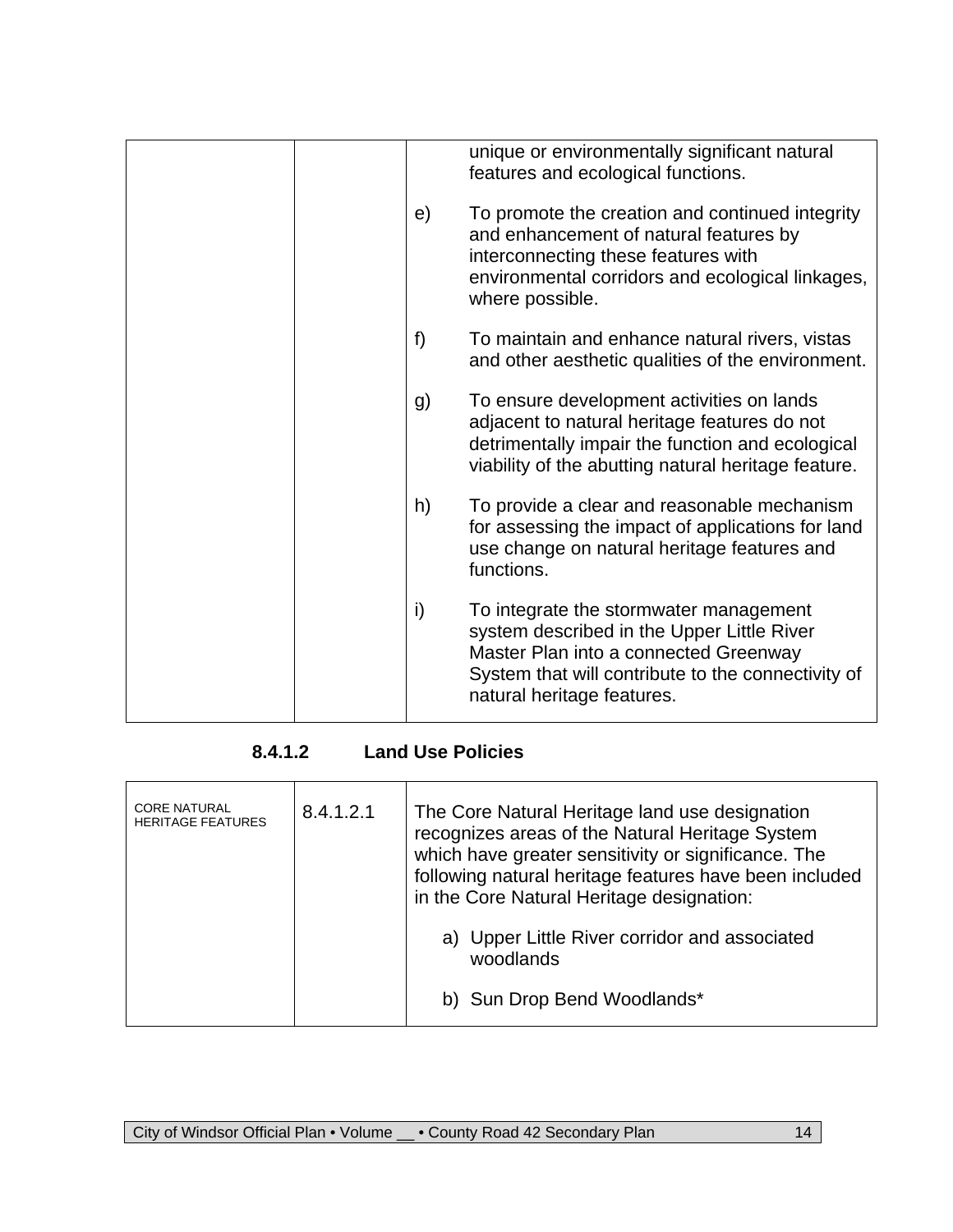|                                                                    |           | c) Fairbairn Woodlands*                                                                                                                                                                                                                                                                                                                                                                                                                                                                                                                                                   |
|--------------------------------------------------------------------|-----------|---------------------------------------------------------------------------------------------------------------------------------------------------------------------------------------------------------------------------------------------------------------------------------------------------------------------------------------------------------------------------------------------------------------------------------------------------------------------------------------------------------------------------------------------------------------------------|
|                                                                    |           | * source – Ecolplans report                                                                                                                                                                                                                                                                                                                                                                                                                                                                                                                                               |
| <b>CORE NATURAL</b><br><b>HERITAGE FEATURES</b><br><b>POLICIES</b> | 8.4.1.2.2 | Development is not permitted within Core Natural<br>a)<br>Heritage designation. Uses that are permitted<br>include conservation activities, open space and<br>passive recreational pursuits that do not negatively<br>impact on the natural heritage features or their<br>associated ecological functions.                                                                                                                                                                                                                                                                |
|                                                                    |           | b) Setbacks and associated vegetative protection<br>zones from the Core Natural Heritage areas shall be<br>identified through an Environmental Impact Study<br>required through the Guideline Plan process or,<br>where such a plan is not required, through the<br>zoning and site plan approval process.                                                                                                                                                                                                                                                                |
| <b>ADJACENT LANDS</b>                                              | 8.4.1.2.3 | Development and site alteration is not permitted within<br>adjacent lands unless it has been demonstrated to the<br>satisfaction of the City, in consultation with the<br>Conservation Authority, that there will be no negative<br>impacts on the natural features or their ecological<br>functions. Assessment of negative impact is to be<br>determined by conducting an environmental impact<br>study. The proponent is responsible for completing an<br>environmental impact study in accordance with the<br>provisions of Chapter 10 of the Official Plan Volume I. |
| <b>NON-CORE NATURAL</b><br><b>HERITAGE FEATURES</b>                | 8.4.1.2.4 | The lands associated with the Non-Core Natural<br>Heritage overlay on Schedule B may contain<br>unidentified natural heritage features, natural feature<br>adjacent lands and natural hazard lands that should be<br>afforded protection from development. The following<br>natural features and their associated adjacent lands<br>are found within the Non-Core Natural Heritage area:<br>a) fish habitat, locally significant wetlands,<br>significant woodlands,<br>b)<br>significant environmental corridors and<br>C)                                               |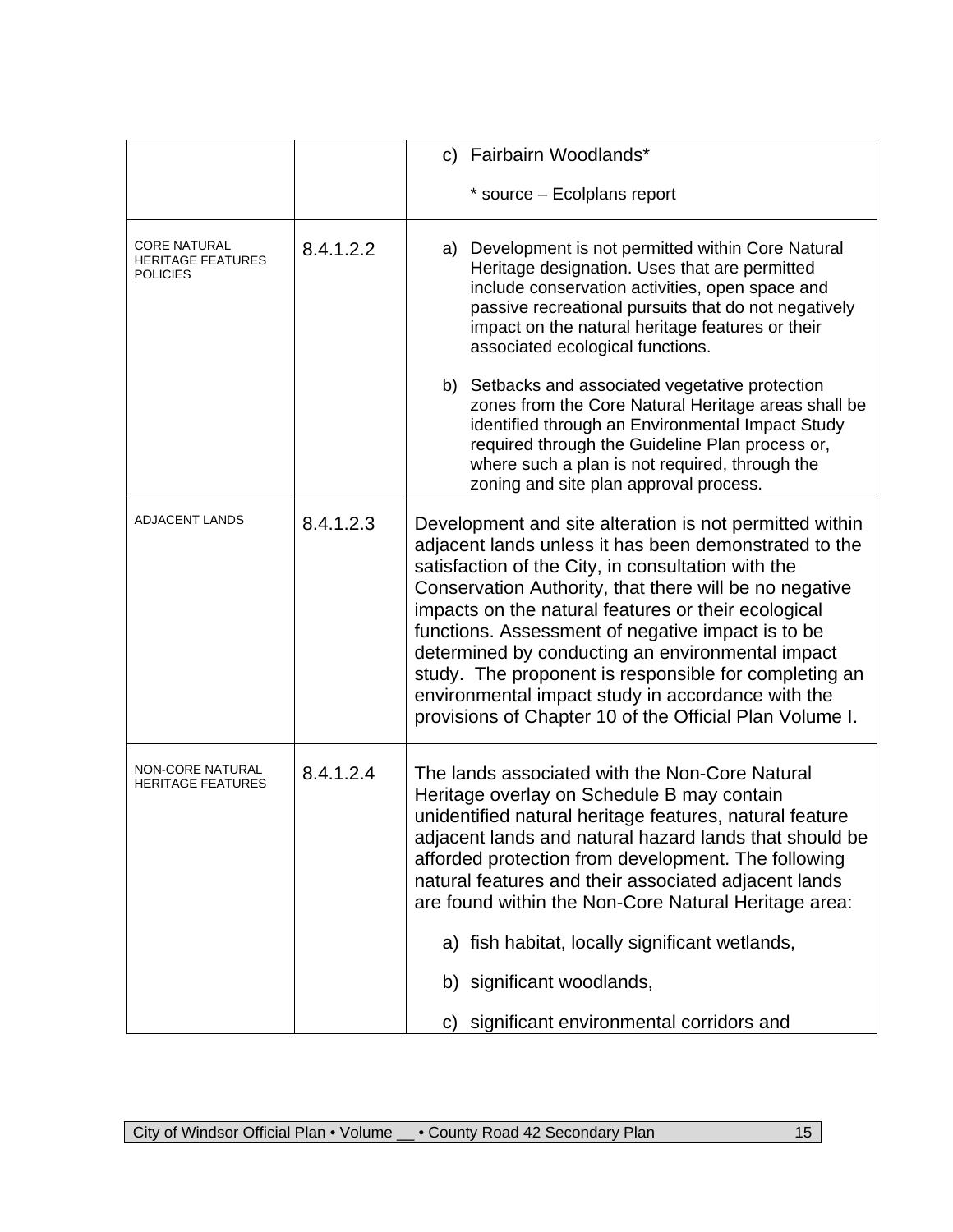|                                                              |           | ecological linkages,<br>d) significant wildlife habitat.<br>In many instances these natural heritage features also<br>have hazards associated with them that serve as<br>development constraints.                                                                                                                                                                                                                                                                                                                                                                                                                                                                                                                                                                                                                                                     |
|--------------------------------------------------------------|-----------|-------------------------------------------------------------------------------------------------------------------------------------------------------------------------------------------------------------------------------------------------------------------------------------------------------------------------------------------------------------------------------------------------------------------------------------------------------------------------------------------------------------------------------------------------------------------------------------------------------------------------------------------------------------------------------------------------------------------------------------------------------------------------------------------------------------------------------------------------------|
| NON-CORE NATURAL<br><b>FEATURES POLICIES</b>                 | 8.4.1.2.5 | Development may occur on lands associated with the<br>Non-Core Natural Heritage Areas in instances where<br>an Environmental Impact Study has been completed<br>as required by Volume I of this Official Plan, and it can<br>be demonstrated that no negative impacts will occur<br>on the natural features or the ecological functions<br>which may be associated with the area. Where<br>appropriate and reasonable, consideration will be<br>given to measures to provide for the enhancement of<br>any identified natural heritage feature and the linkages<br>between them as part of such Environmental Impact<br>Study.<br>The precise location and dimensions of the Non-Core<br>Natural Features shall be established through the<br>Environmental Impact Study. The minimum width of<br>an ecological linkage corridor should be 30 metres. |
| UPPER LITTLE RIVER<br>STORMWATER<br><b>MANAGEMENT SYSTEM</b> | 8.4.1.2.6 | Lands required to manage stormwater in the Upper<br>Little River drainage area are included in the Natural<br>Heritage System as Non-Core Features. The extent of<br>these lands has been determined through the<br>completion of the Upper Little River Master Plan under<br>the Environmental Assessment process.<br>The extent of the lands required for the stormwater<br>management system may be refined through more<br>detailed studies. Should the area be reduced in size,<br>the designation of the abutting lands shall be used to<br>determine future land use and no amendment to the<br>Secondary Plan will be required.                                                                                                                                                                                                               |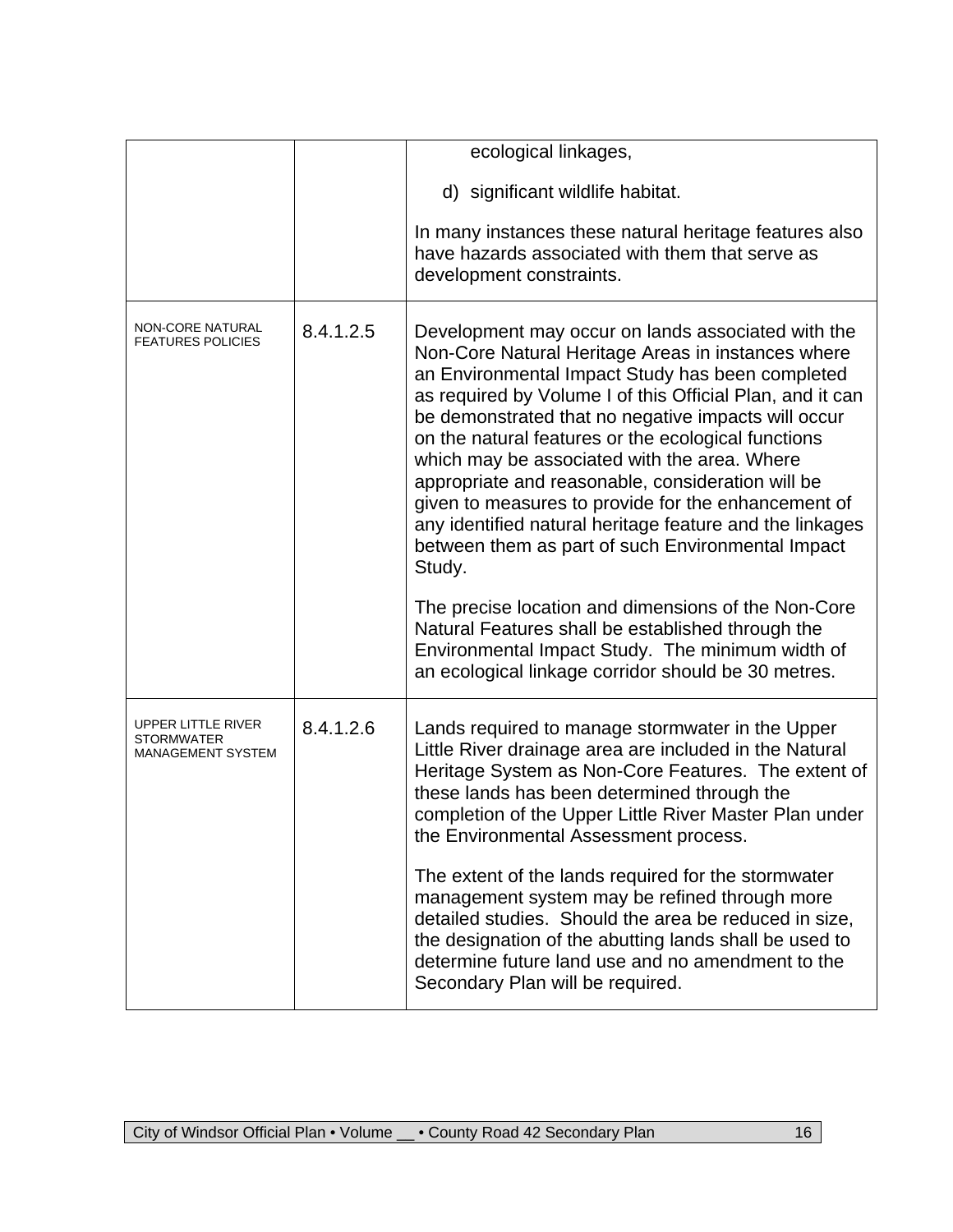| <b>ECOLOGICAL</b><br>RESTORATION                                 | 8.4.1.2.7 | Ecological restoration that contributes to the long-term<br>viability of the Natural Heritage System, due to its<br>location, size and existing ecological attributes<br>including presence of uncommon / rare habitats and<br>habitat for species of conservation concern. The<br>development of the Upper Little River stormwater<br>system provides an opportunity to effectively expand<br>and enhance the Natural Heritage System in a<br>centralized area of the Secondary Plan Area while<br>providing critical infrastructure and recreational<br>opportunities. The Upper Little River stormwater<br>system will be designed and managed to become part<br>of the connected Natural Heritage System by:<br>increasing habitat diversity; creating, restoring or<br>enhancing habitat for species of conservation concern<br>and rare vegetation community types; and creating<br>suitable habitat for transplanting species of<br>conservation concern. |
|------------------------------------------------------------------|-----------|------------------------------------------------------------------------------------------------------------------------------------------------------------------------------------------------------------------------------------------------------------------------------------------------------------------------------------------------------------------------------------------------------------------------------------------------------------------------------------------------------------------------------------------------------------------------------------------------------------------------------------------------------------------------------------------------------------------------------------------------------------------------------------------------------------------------------------------------------------------------------------------------------------------------------------------------------------------|
| <b>INCENTIVES FOR</b><br><b>ECOLOGICAL</b><br><b>RESTORATION</b> | 8.4.1.2.8 | Stewardship education, coupled with incentives, may<br>be required to effectively implement ecological<br>restoration initiatives. In that regard, the City may<br>encourage the maintenance, enhancement or<br>restoration of natural heritage features through<br>incentives, including the use of community<br>improvement, bonusing, development charges credits<br>and tax incentives.                                                                                                                                                                                                                                                                                                                                                                                                                                                                                                                                                                      |

#### **8.4.2 Business Park Type One**

Business Park Type One are those Employment Areas that are used for employment purposes that are located with good exposure to major transportation facilities. The Business Park Type One Areas are expected to accommodate light industrial uses, which could include, among other things: light manufacturing, fabricating, processing, assembly, and similar uses.

#### **8.4.2.1 Objectives**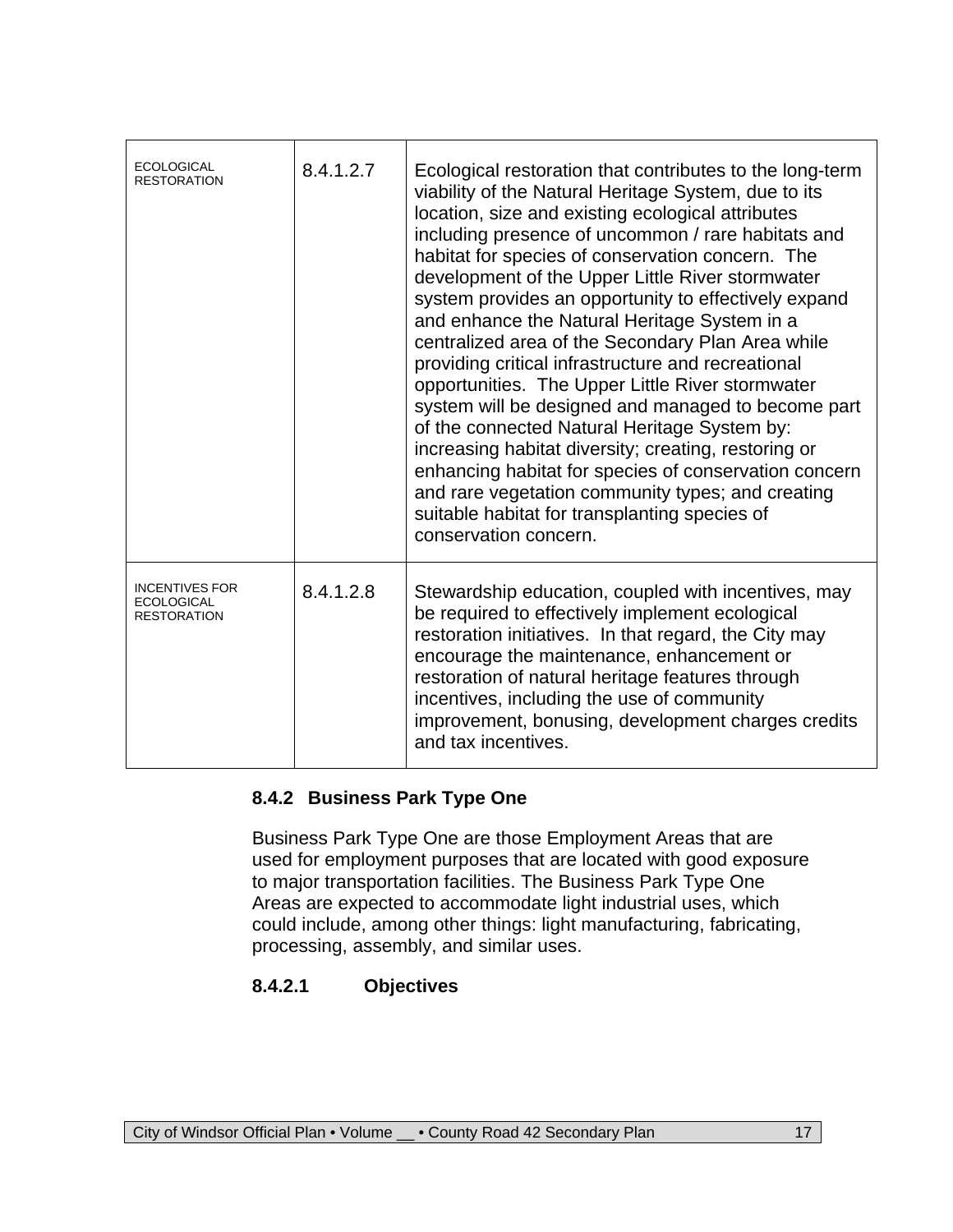| <b>ACCESS</b>                                  | 8.4.2.1.1 | To provide for major employment uses with access to<br>Lauzon Parkway, Highway 401, with connections to<br>Windsor International Airport and Rail Corridors.                                                                  |  |
|------------------------------------------------|-----------|-------------------------------------------------------------------------------------------------------------------------------------------------------------------------------------------------------------------------------|--|
| <b>COMPATIBLE USES</b>                         | 8.4.2.1.2 | To create an attractive new employment area with a<br>wide range of employment uses that is well separated<br>and buffered from other uses yet is well connected to<br>major transportation infrastructure                    |  |
| <b>BUILDING AND</b><br><b>LANDSCAPE DESIGN</b> | 8.4.2.1.3 | To require new development with exposure on County<br>Road 42 and Lauzon Parkway to incorporate a high<br>level of architectural and landscape design consistent<br>with policies in Chapter 8 of the Official Plan Volume I. |  |
| <b>INTERNATIONAL TRADE</b>                     | 8.4.2.1.4 | To create an employment community that can take<br>advantage of the proximity to the Canada - United<br>States border and specifically to the County Road 42<br><b>National Trade Corridor</b>                                |  |
| <b>LONG TERM LAND</b><br><b>SUPPLY</b>         | 8.4.2.1.5 | To ensure that there is a sufficient supply of<br>designated employment land to meet the needs of the<br>City for at least 20 years.                                                                                          |  |

# **8.4.2.2 Permitted Uses**

Within the Business Park Type One Designation the use of land shall be limited to:

| <b>PRIMARY USES</b> | Distributing and logistics operations;                                                                                                                              |
|---------------------|---------------------------------------------------------------------------------------------------------------------------------------------------------------------|
|                     | Light industrial uses that involve assembly,<br>fabrication, distribution, packaging, storage and<br>manufacturing or printing within wholly enclosed<br>buildings. |
|                     | Service establishments such as print shops and                                                                                                                      |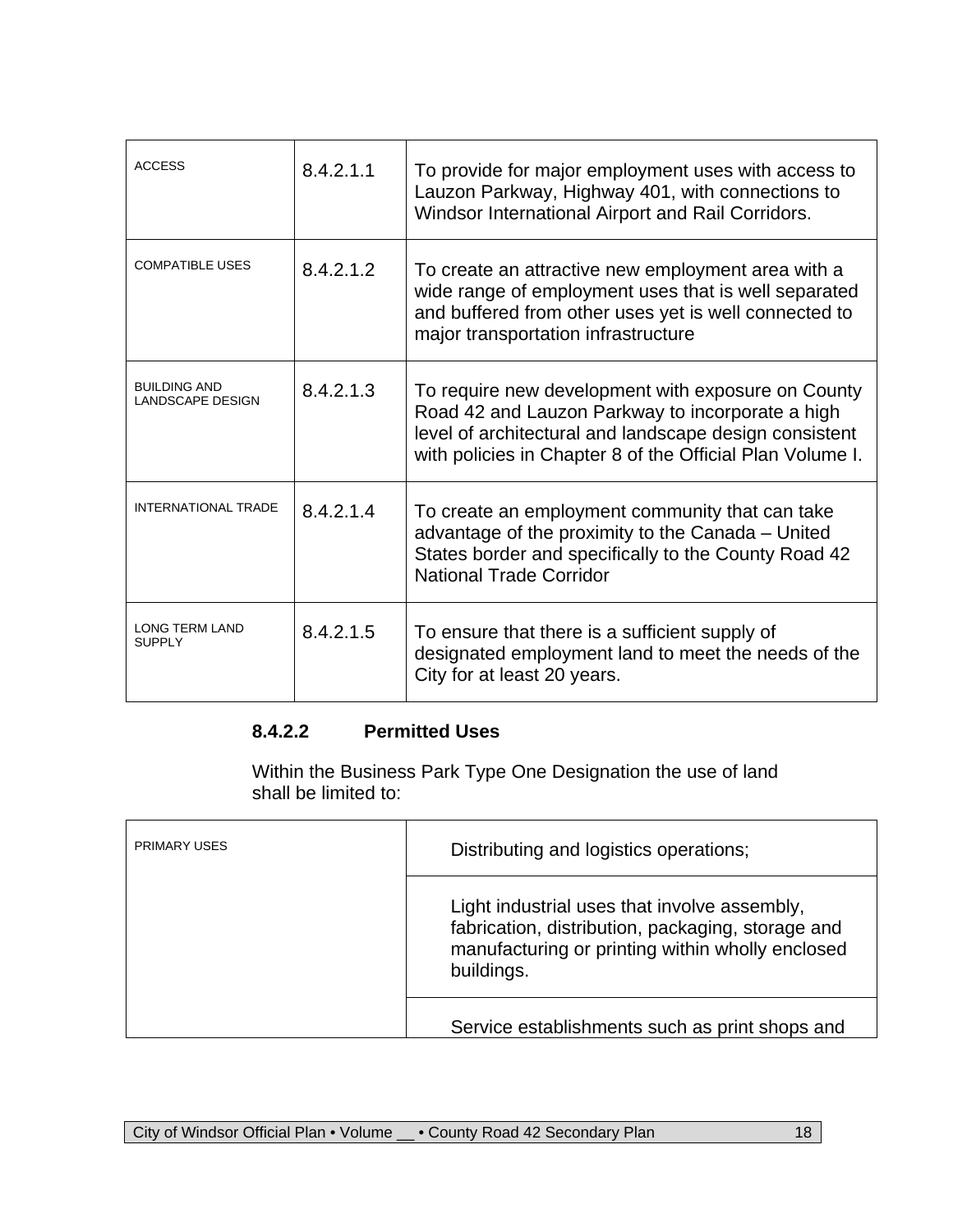| equipment rental establishments;                                                                                                                  |
|---------------------------------------------------------------------------------------------------------------------------------------------------|
| Warehousing;                                                                                                                                      |
| Creative studios and media production and<br>communication facilities including call centres,<br>server farms, and related professional services; |
| Research and development facilities;                                                                                                              |
| Professional and business offices;                                                                                                                |
| Utilities.                                                                                                                                        |

# **8.4.2.3 Secondary Uses**

Within the Business Park Type One Areas the following uses of land shall be permitted provided they occur as subordinate to permitted uses:

| <b>SECONDARY USES</b> | Restaurants and service-related uses that serve the<br>needs of the immediate employment uses;                                                                                               |
|-----------------------|----------------------------------------------------------------------------------------------------------------------------------------------------------------------------------------------|
|                       | Showroom, retail, wholesale and sales uses operating<br>in association and ancillary to the permitted uses<br>noted above; and                                                               |
|                       | Automobile related uses, including gas stations and<br>car washes (excluding repair services) and associated<br>convenience stores that serve the needs of the<br>immediate employment uses. |
|                       | Outdoor Storage in accordance with section 8.4.2.5.2<br>of this Plan.                                                                                                                        |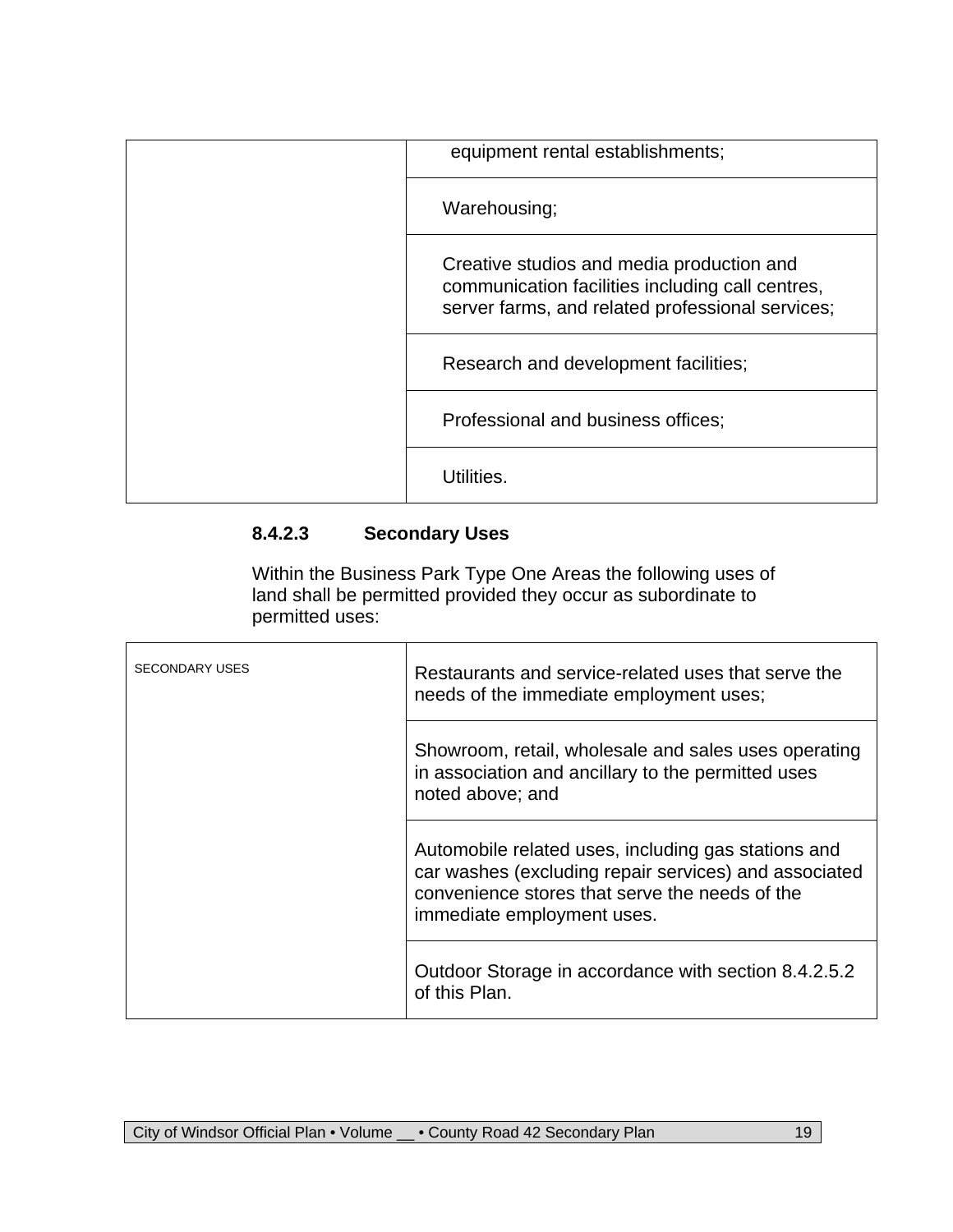| 8.4.2.4 | <b>Development Policies</b> |
|---------|-----------------------------|
|---------|-----------------------------|

| <b>VOLUME I PLAN</b>                 | 8.4.2.4.1 | Unless specified otherwise, the Business Park Type<br>One uses shall be developed in accordance with the<br>Business Park policies in Chapter 6 of the Official Plan<br>Volume I.                                                                                                                                                                                                                                                                                            |
|--------------------------------------|-----------|------------------------------------------------------------------------------------------------------------------------------------------------------------------------------------------------------------------------------------------------------------------------------------------------------------------------------------------------------------------------------------------------------------------------------------------------------------------------------|
| <b>GUIDELINE PLANS</b>               | 8.4.2.4.2 | Development of Business Park Type One Areas shall<br>be permitted in absence of a Guideline Plan. However,<br>development of the Areas will be coordinated with<br>growth through-out the City in accordance with<br>Chapters 3 and 7 of the Official Plan Volume I.                                                                                                                                                                                                         |
| <b>DEVELOPMENT</b><br><b>PROCESS</b> | 8.4.2.4.3 | The preferred approach to development in the<br>Business Park Type One Areas will be through plans<br>of subdivision followed by part lot control. The plans of<br>subdivision shall identify roadways, open space areas<br>and storm water management facilities with large<br>development blocks that can be subsequently divided<br>through part lot control to maximize flexibly in lot size<br>to match the proposed use and to encourage<br>intensification over time. |
| SITE PLAN CONTROL                    | 8.4.2.4.4 | All development in the Business Park Type One Areas<br>shall be subject to site plan control.                                                                                                                                                                                                                                                                                                                                                                                |

# **8.4.2.5 Design Guidelines**

Developments in the Business Park Type One Area shall follow the urban design guidelines identified in the Secondary Plan and those found in the City of Windsor's Site Plan Review Manual. The following additional guidelines shall apply to all development proposals within the Business Park Type One area.

| SITE DESIGN | 8.4.2.5.1 | (a) | Garbage and recycling containers shall be<br>enclosed and not exposed to major<br>transportation corridors; |
|-------------|-----------|-----|-------------------------------------------------------------------------------------------------------------|
|             |           | (b) | Boulevards shall be sodded, and treed                                                                       |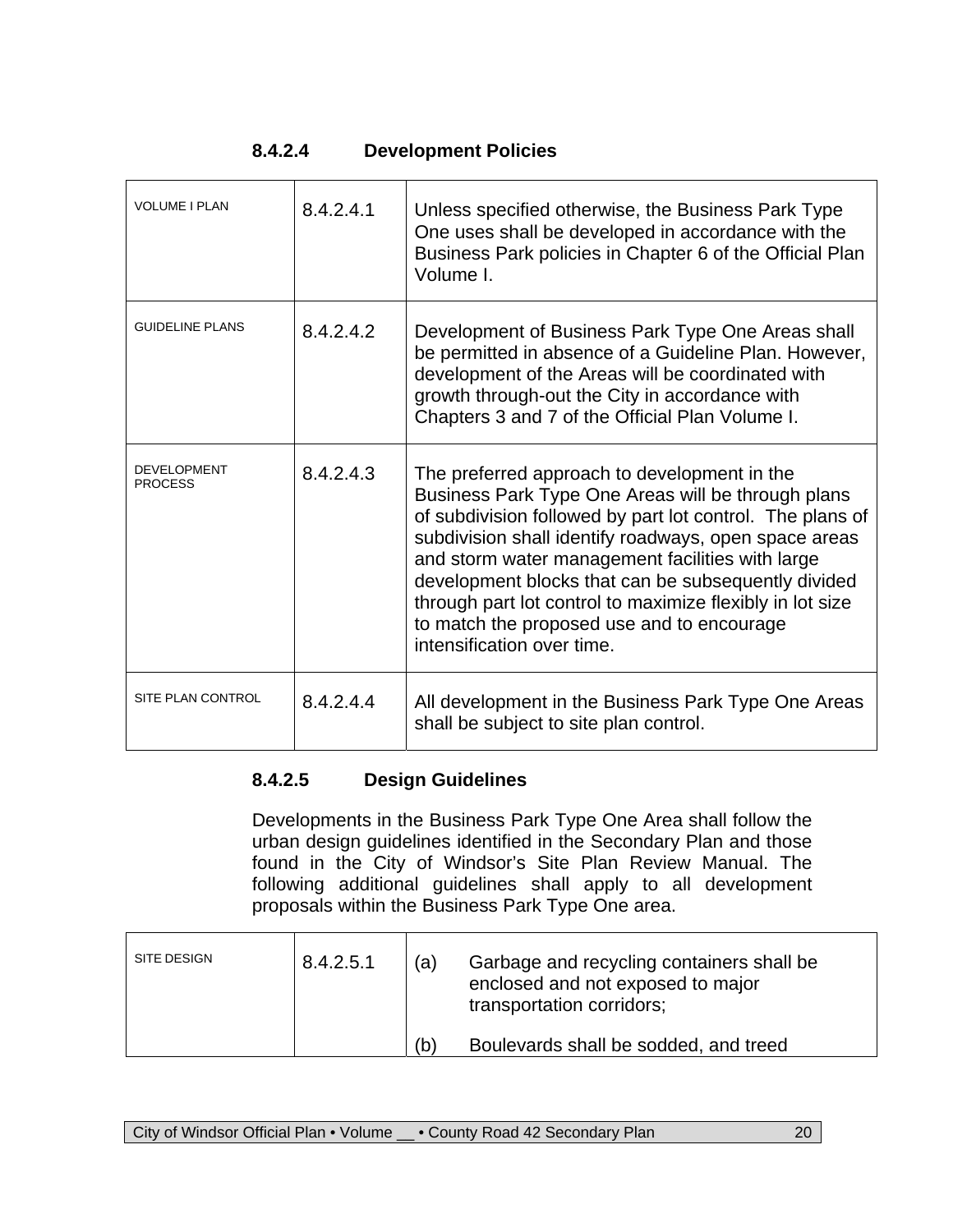|                                  |           |     | consistent with the principal property to maintain<br>a seamless look                                                                                                                                                                 |
|----------------------------------|-----------|-----|---------------------------------------------------------------------------------------------------------------------------------------------------------------------------------------------------------------------------------------|
|                                  |           | (c) | Where the City's standard level of landscaping<br>cannot be achieved due to site constraints,<br>green roofs and walls may be required in order<br>to compensate for the level of landscaped open<br>space on the ground;             |
|                                  |           | (d) | Landscaping shall be complementary to the<br>building, architecture, site and scale of the<br>development and surrounding areas.                                                                                                      |
|                                  |           | (e) | Landscape areas shall provide lighting for the<br>purpose of enhancing important elements of the<br>site such as architectural elements, art, major<br>entrances and gardens yet avoid lighting<br>trespass and be dark-sky friendly. |
| <b>OUTDOOR STORAGE</b><br>DESIGN | 8.4.2.5.2 |     | Outdoor storage shall only be permitted as an ancillary<br>use where it is:                                                                                                                                                           |
|                                  |           | (a) | Placed exclusively at the least visible location<br>from public roads and provincial highways;                                                                                                                                        |
|                                  |           | (b) | Located on the same site as the principal use the<br>outdoor storage serves;                                                                                                                                                          |
|                                  |           | (c) | Screened from public view by fencing, screening,<br>or landscaping that is of high quality and<br>appealing from all views;                                                                                                           |
|                                  |           | (d) | Safe as determined by provincial, and or federal<br>regulation, including Windsor International Airport                                                                                                                               |

#### **8.4.3 Business Park Type Two**

The Business Park Type Two Area is intended for development of employment intensive uses exhibiting a high standard of building design and landscaping. Business Park Type Two Areas have prime exposure to County Road 42, the future Lauzon Parkway and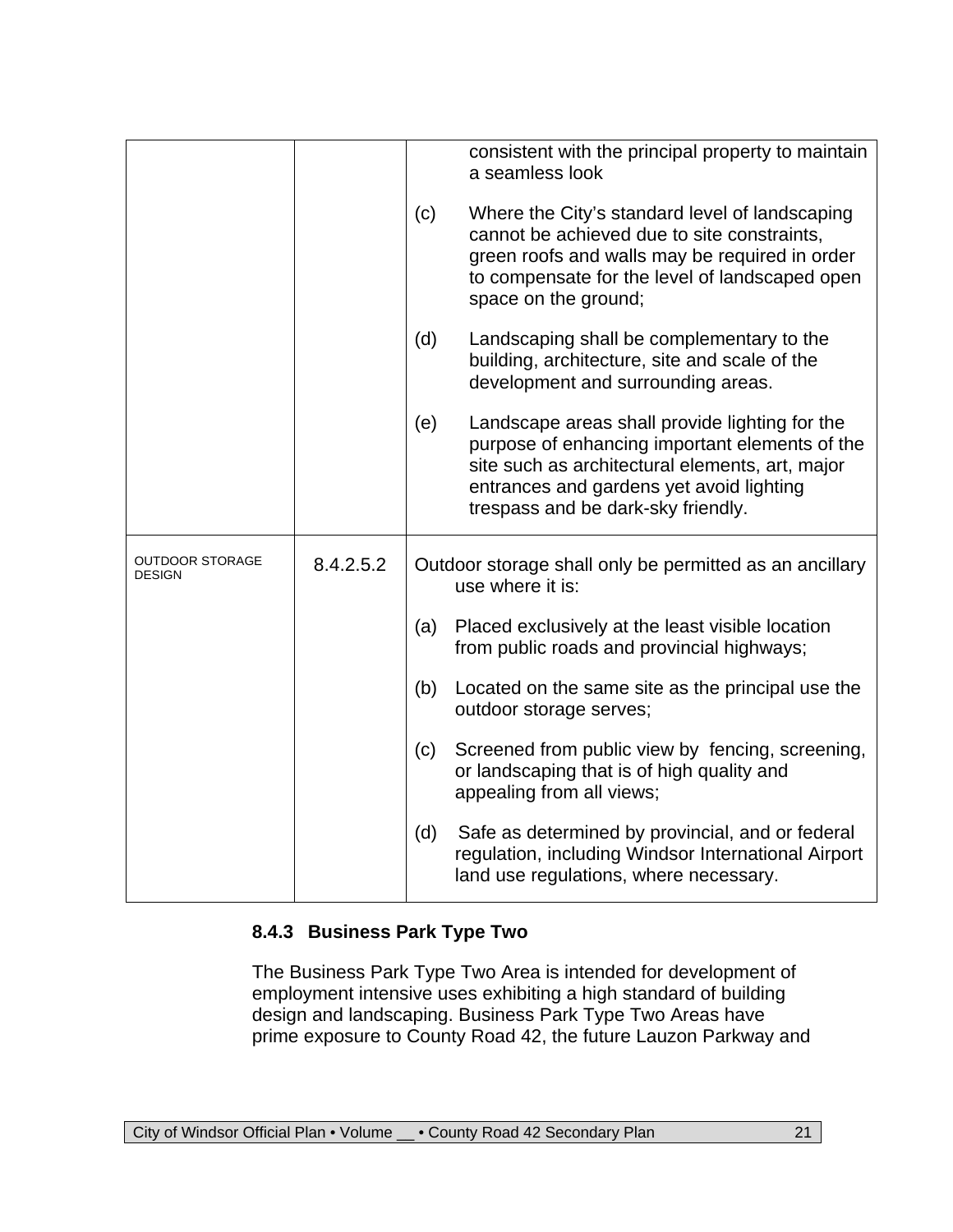the Windsor International Airport in order to showcase the high caliber design.

| <b>HIGHLY VISIBLE</b><br><b>EMPLOYMENT USES</b> | 8.4.3.1.1 | To provide for a major employment centre adjacent to<br>the Lauzon Parkway and County Road 42 in a highly<br>desirable visible location.                                                         |  |
|-------------------------------------------------|-----------|--------------------------------------------------------------------------------------------------------------------------------------------------------------------------------------------------|--|
| <b>GATEWAY TO WINDSOR</b>                       | 8.4.3.1.2 | To create an attractive new gateway to the City of<br>Windsor that will demonstrate the City's progressive<br>approach to economic development.                                                  |  |
| <b>BUILDING AND</b><br>LANDSCAPE DESIGN         | 8.4.3.1.3 | To require new development to incorporate a high<br>level of architectural and landscape architectural<br>design in a business park setting.                                                     |  |
| <b>INNOVATION</b>                               | 8.4.3.1.4 | To create an employment community where there is<br>interaction between people and uses to encourage<br>innovation and creativity.                                                               |  |
| <b>HEALTH SCIENCES</b>                          | 8.4.3.1.5 | To foster an environment that will build upon a synergy<br>with the Windsor Regional Hospital by attracting and<br>encouraging a variety of health science related<br>businesses and industries. |  |
| <b>INTENSIFICATION</b>                          | 8.4.3.1.6 | To plan for the area to intensify over time in a manner<br>that will make the most effective use of infrastructure<br>and be transit supportive.                                                 |  |

#### **8.4.3.1 Objectives**

#### **8.4.3.2 Permitted Uses**

Within the Business Park Type Two Areas the primary use of land shall be limited to:

| PRIMARY USES | Research and development facilities; |
|--------------|--------------------------------------|
|--------------|--------------------------------------|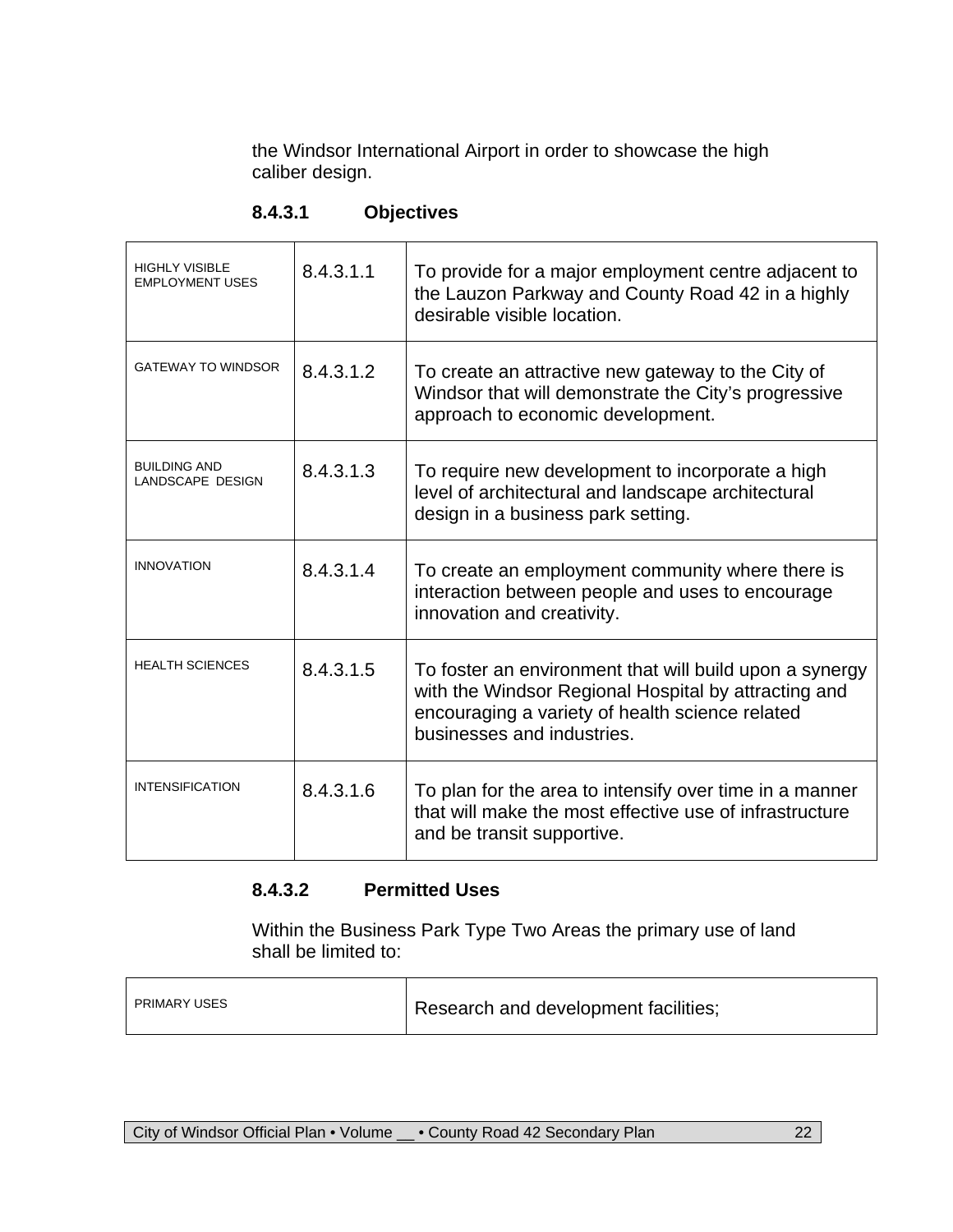| Business and professional offices;                                                                                                         |
|--------------------------------------------------------------------------------------------------------------------------------------------|
| Business support services;                                                                                                                 |
| Medical clinics and laboratories;                                                                                                          |
| Warehousing and wholesaling including businesses<br>related to medical and other health related goods<br>within wholly enclosed buildings; |
| Education, training, meeting, or conference facilities;<br>and                                                                             |

## **8.4.3.3 Secondary Uses**

Within the Business Park Type Two Areas the following uses of land shall be permitted provided they occur as subordinate to permitted uses:

| <b>SECONDARY USES</b> | Hotels, restaurants, conference centres and service-<br>related uses that serve the needs of the surrounding<br>area; |  |
|-----------------------|-----------------------------------------------------------------------------------------------------------------------|--|
|                       | Small scale retail uses that are subordinate to the<br>main use of a building; and                                    |  |
|                       | Service commercial uses that are subordinate to the<br>main use of a building                                         |  |

## **8.4.3.4 Development Policies**

| <b>VOLUME I PLAN</b> | 8.4.3.4.1 | Unless specified otherwise, the Business Park Type<br>Two uses shall be developed in accordance with the<br>policies of Chapters 6 and 8 of the Official Plan<br>Volume I. |
|----------------------|-----------|----------------------------------------------------------------------------------------------------------------------------------------------------------------------------|
|----------------------|-----------|----------------------------------------------------------------------------------------------------------------------------------------------------------------------------|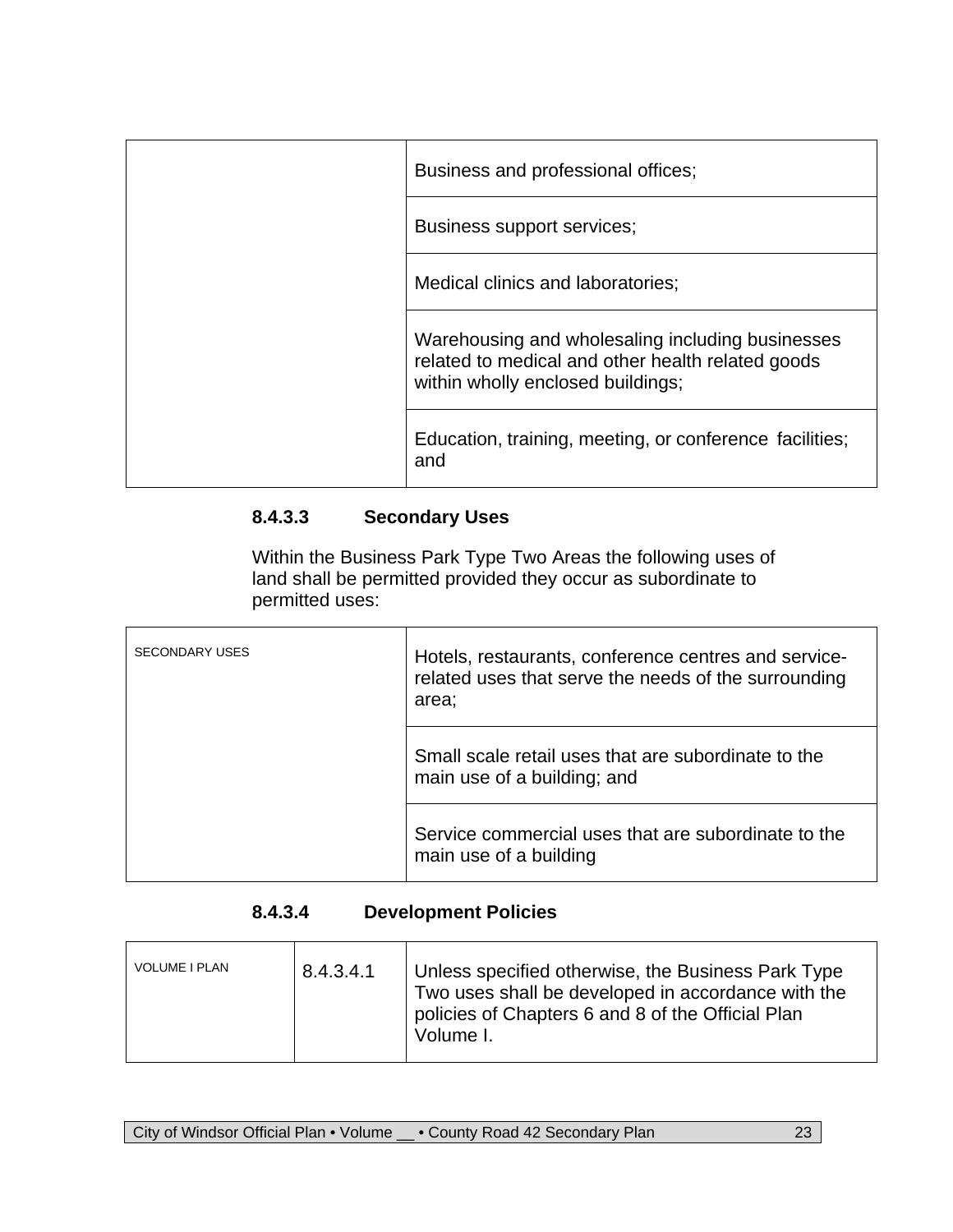## **8.4.3.5 Design Guidelines**

Developments in the Business Park Type Two Area shall follow the urban design guidelines identified in the Secondary Plan and those found in the City of Windsor's Site Plan Review Manual. The following additional guidelines shall apply to all development proposals within the Business Park Type Two Area.

| <b>BUILDING DESIGN</b> | 8.4.3.5.1 | (a) | Buildings will be of high quality architectural<br>design and use high quality building materials,<br>such as, but not limited to: brick, stone,<br>masonry, pre-finished steel, glazed block, wood,<br>marble, enamel, glass, or composite panels of<br>the forgoing.                              |
|------------------------|-----------|-----|-----------------------------------------------------------------------------------------------------------------------------------------------------------------------------------------------------------------------------------------------------------------------------------------------------|
|                        |           | (b) | The height of buildings shall recognize any<br>height restrictions associated with the operation<br>and future development of the Windsor<br>International Airport.                                                                                                                                 |
|                        |           | (c) | The design of buildings shall be unique to the<br>site and project. Building facades shall provide<br>visual interest through the use of materials,<br>design, and architectural features.                                                                                                          |
|                        |           | (d) | All sides of the building shall have consistent<br>architectural style, materials, colours, and<br>details. Blank walls shall not be permitted.                                                                                                                                                     |
|                        |           | (e) | Main entrances shall be visible and direct<br>accessible from the primary access street.                                                                                                                                                                                                            |
|                        |           | (f) | Roof top equipment including vents, stacks,<br>louvers, roof ventilators, and similar mechanical<br>equipment shall be screened from all directions.<br>Screening shall be integrated with the<br>architectural form of the building or designed to<br>be compatible in form, material, and colour. |
|                        |           | (g) | Building entrances should be prominent and<br>highly visible with features such as canopies,<br>awnings and other architectural elements.                                                                                                                                                           |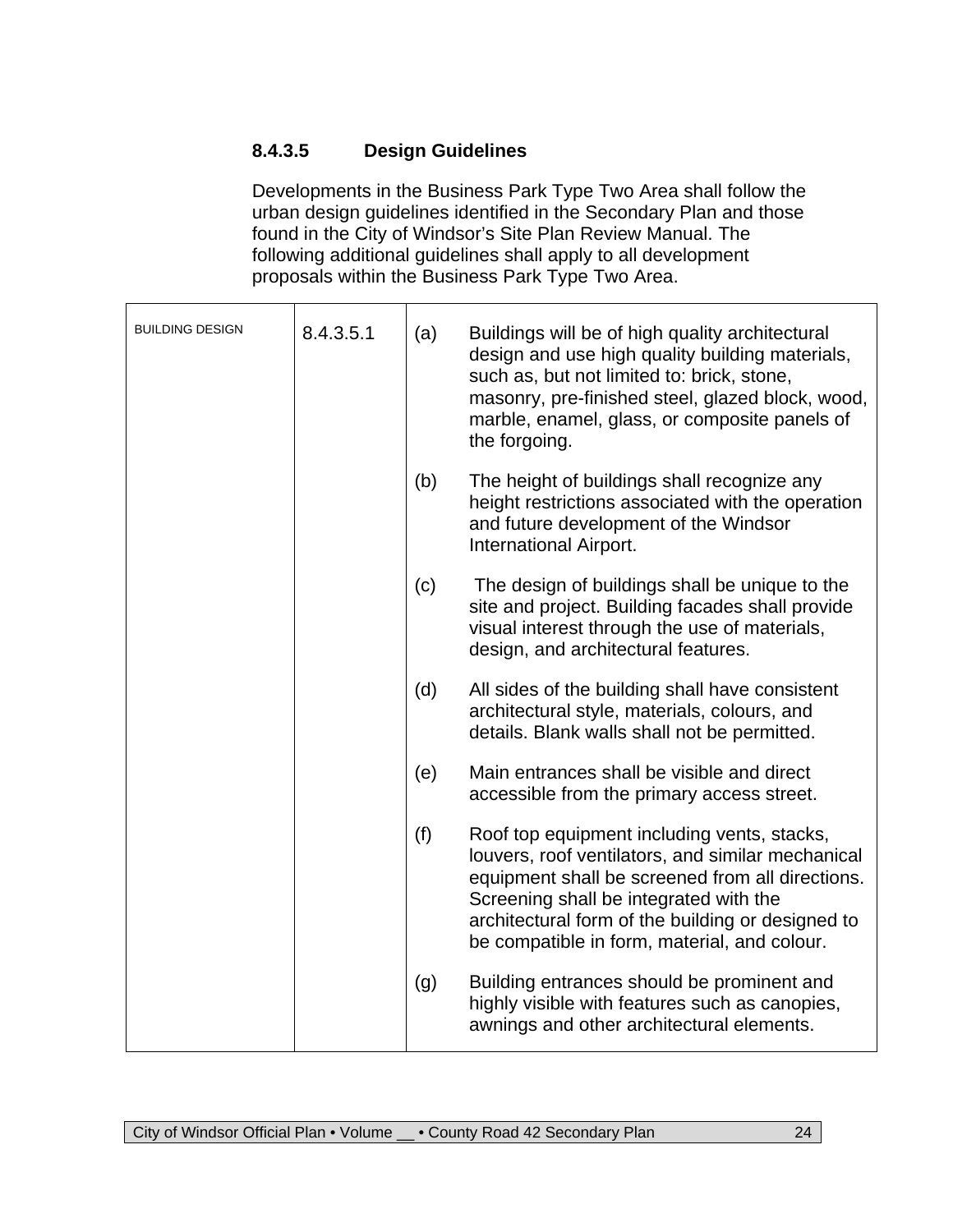|             |           | (h) | Major building components may be illuminated<br>to complement the building and enhance site<br>features. However, light trespass onto adjacent<br>sites shall not be permitted.                                                                                                                                                                                       |
|-------------|-----------|-----|-----------------------------------------------------------------------------------------------------------------------------------------------------------------------------------------------------------------------------------------------------------------------------------------------------------------------------------------------------------------------|
|             |           | (i) | Loading and service areas shall not be located<br>along major roadways                                                                                                                                                                                                                                                                                                |
|             |           | (j) | Utility equipment, hydro transformers, and<br>switching boxes should be positioned to not be<br>visible from the public street and shall be<br>incorporated into the design of the building.<br>Utility equipment, hydro transformers, and<br>switching boxes that are required to be located<br>in the landscape shall be recessed below grade<br>wherever possible. |
| SITE DESIGN | 8.4.3.5.2 | (a) | Business Park Type Two lands shall include a<br>significant landscape element in all exterior<br>yards;                                                                                                                                                                                                                                                               |
|             |           | (b) | Boulevards shall be sodded and treed;                                                                                                                                                                                                                                                                                                                                 |
|             |           | (c) | Trees shall be placed in all exterior side and<br>front yards along the roadway at appropriate<br>intervals for the species of trees and required<br>site specific screening or buffers and shall be<br>resilient to climate change;                                                                                                                                  |
|             |           | (d) | Signage should complement the site and<br>architecture of the building in its scale,<br>materials, consistency and design and shall<br>comply with the City's Sign By-law;                                                                                                                                                                                            |
|             |           | (e) | Garbage and recycling shall be stored internally<br>or to the rear of the building and not be visible<br>from major roadways;                                                                                                                                                                                                                                         |
|             |           | (f) | Parking in the Business Park Type Two<br>designation should not dominate the site design<br>and shall be:                                                                                                                                                                                                                                                             |
|             |           |     | primarily permitted only in rear and side                                                                                                                                                                                                                                                                                                                             |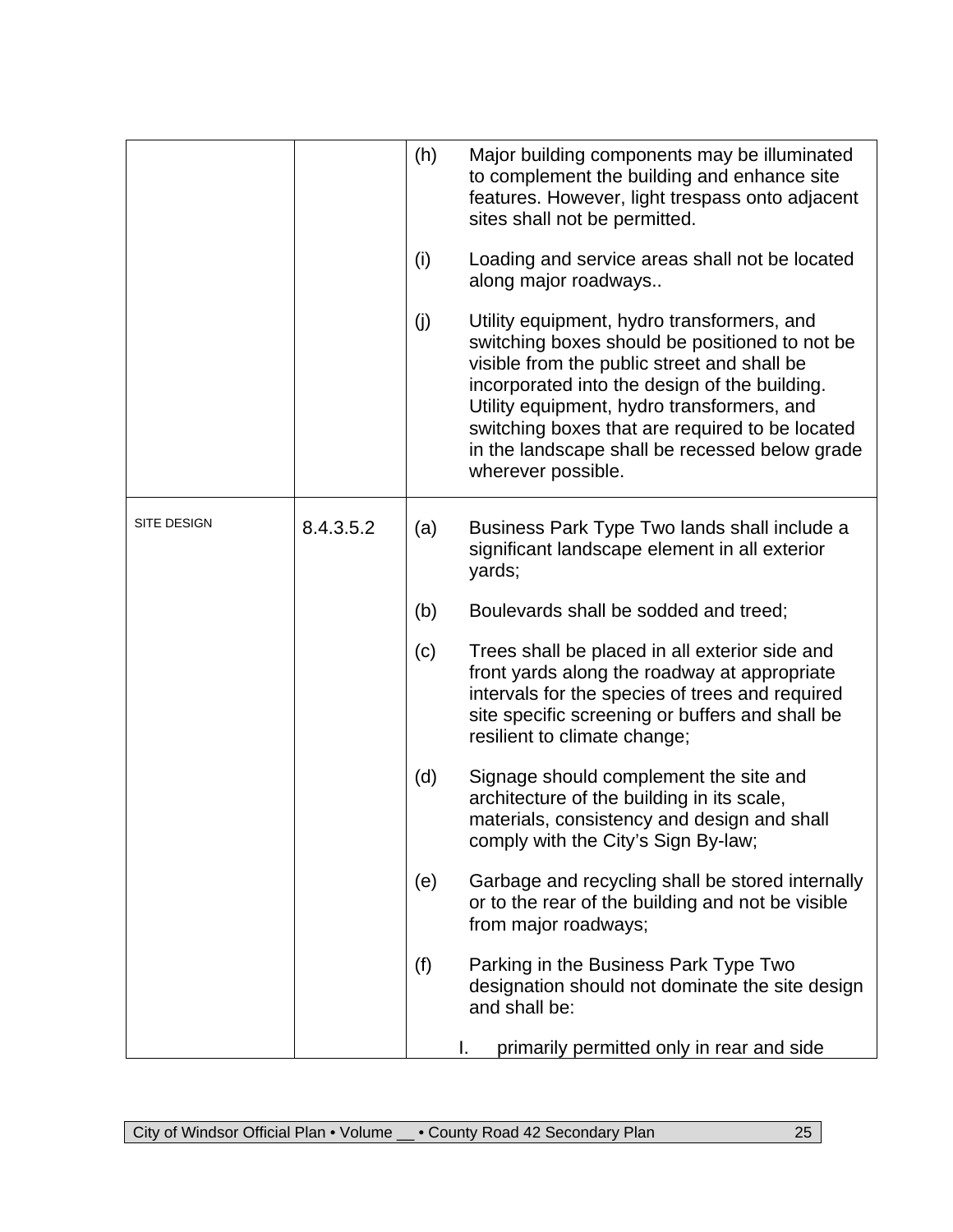|  |      | yards with limited visitor and short-term<br>parking in the front yard,                                                                                                                                                                                                             |
|--|------|-------------------------------------------------------------------------------------------------------------------------------------------------------------------------------------------------------------------------------------------------------------------------------------|
|  | Ⅱ.   | paved in a manner designed to encourage<br>on-site infiltration and natural treatment of<br>stormwater                                                                                                                                                                              |
|  | III. | designed to have internal landscaping areas<br>comprised of at least 10 per cent of the<br>parking area utilizing broad canopy<br>deciduous shade trees at an appropriate<br>density to reduce the urban heat island<br>effect created by hard surface paving and;                  |
|  | IV.  | include planting islands along the perimeter<br>of the parking areas with a mix of deciduous<br>and evergreen shrubs to reduce light<br>trespass from vehicles within the parking<br>area to abutting properties and/or traffic<br>along the street.                                |
|  | V.   | Screened with a combination of high quality<br>coated wire mesh screening (not chain link)<br>and plant material such as vines, trees, and<br>narrow evergreens as appropriate.                                                                                                     |
|  | (g)  | Landscape areas shall be provided with lighting<br>for purpose of enhancing important elements of<br>the building and throughout the landscape, such<br>as architectural elements, art, major entrances<br>and gardens while avoiding light trespass and<br>protecting the dark sky |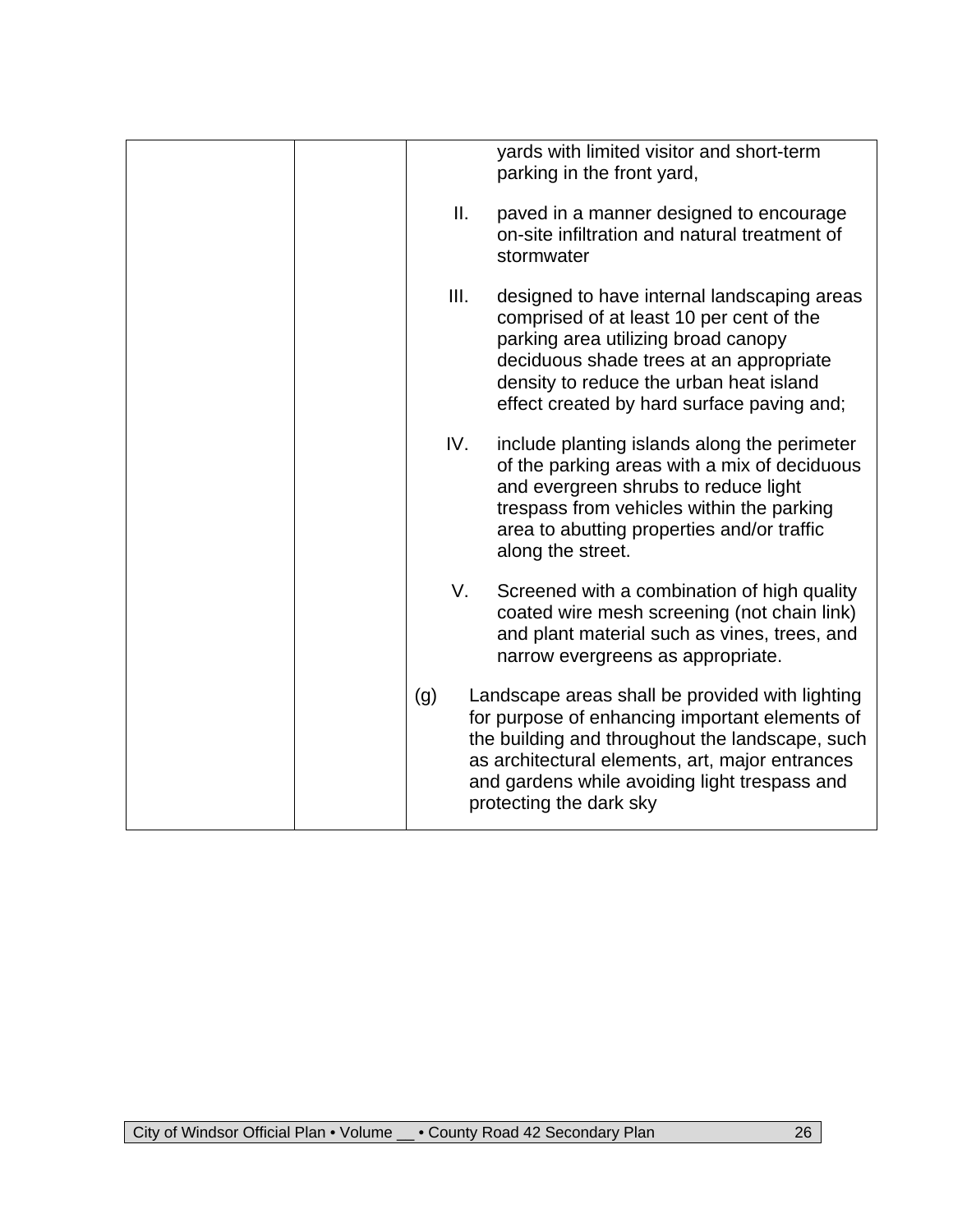### **8.4.4 Mixed Use**

The Mixed Use Area will form the focus of the County Road 42 community. It will be a compact urban village with a main street look of medium density mixed-uses supported by sustainable development practices, providing attractive and accessible places for diverse communities.

| 8.4.4.1 | <b>Objectives</b> |
|---------|-------------------|
|         |                   |

| <b>COMPACT URBAN NODE</b>                                        | 8.4.4.1.1 | To serve as focal areas for investment in institutional<br>and region-wide public services, as well as commercial<br>and recreational uses in a compact development; |
|------------------------------------------------------------------|-----------|----------------------------------------------------------------------------------------------------------------------------------------------------------------------|
| RANGE OF USES                                                    | 8.4.4.1.2 | To support a complete community comprised of places<br>to live, work and play as well as offering a full range of<br>goods and services;                             |
| <b>RESIDENTIAL DENSITY</b>                                       | 8.4.4.1.3 | To facilitate residential gross densities of 50 units per<br>gross hectare or greater and not less than 25 units per<br>gross hectare in mixed use buildings;        |
| <b>EMPLOYMENT DENSITY</b>                                        | 8.4.4.1.4 | To facilitate employment densities of at least 25 jobs<br>per gross hectare with the ability to intensify<br>employment to 50 jobs per gross hectare.                |
| TRANSIT SUPPORTIVE<br><b>AND ACTIVE</b><br><b>TRANSPORTATION</b> | 8.4.4.1.5 | To accommodate and support transit infrastructure<br>and to design the area to support pedestrian access<br>and cycling;                                             |
| <b>RANGE OF BUILDING</b><br><b>FORMS</b>                         | 8.4.4.1.6 | To create an area that functions as a secondary urban<br>node, where mixed-use buildings and a vibrant<br>streetscape are encouraged.                                |
| <b>PEDESTRIAN</b><br><b>ORIENTATION</b>                          | 8.4.4.1.7 | To create an urban centre designed with a pedestrian<br>orientation and foster a distinctive and attractive area<br>identity.                                        |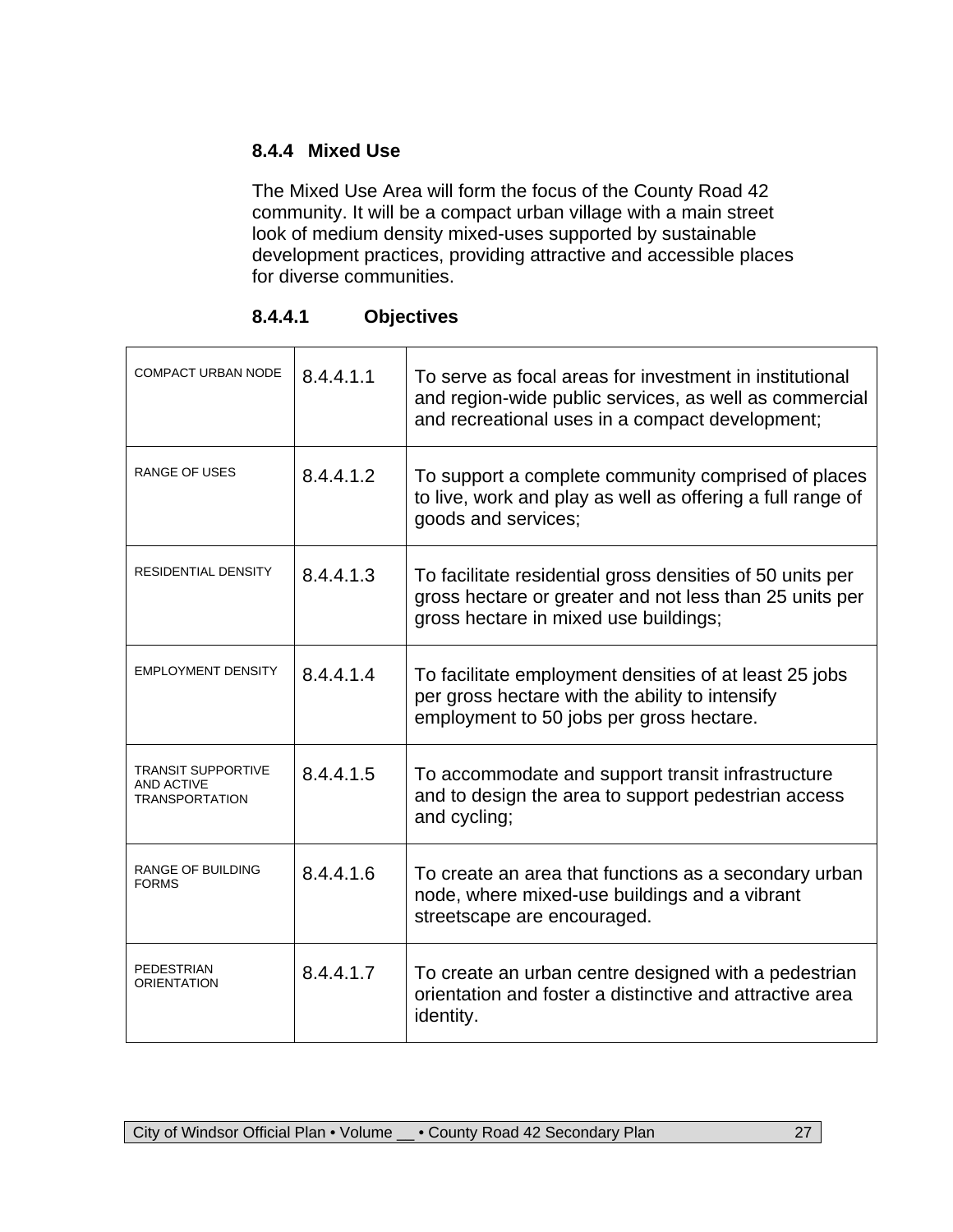## **8.4.4.2 Permitted Uses**

The permitted uses in the Mixed Use Area shall include any of the following:

| <b>PRIMARY USES</b> | Residential uses above the ground floor;          |
|---------------------|---------------------------------------------------|
|                     | Retail and service commercial establishments;     |
|                     | <b>Business and Professional Offices;</b>         |
|                     | Post Secondary and Commercial Schools;            |
|                     | Cultural, recreation and entertainment uses; and, |
|                     | Institutional uses.                               |

In addition to 8.4.4.2.1 the following uses are considered as secondary uses:

| <b>SECONDARY USES</b> | Open space,    |  |
|-----------------------|----------------|--|
|                       | Parkland; and  |  |
|                       | Public squares |  |

#### **8.4.4.3 General Development Policies**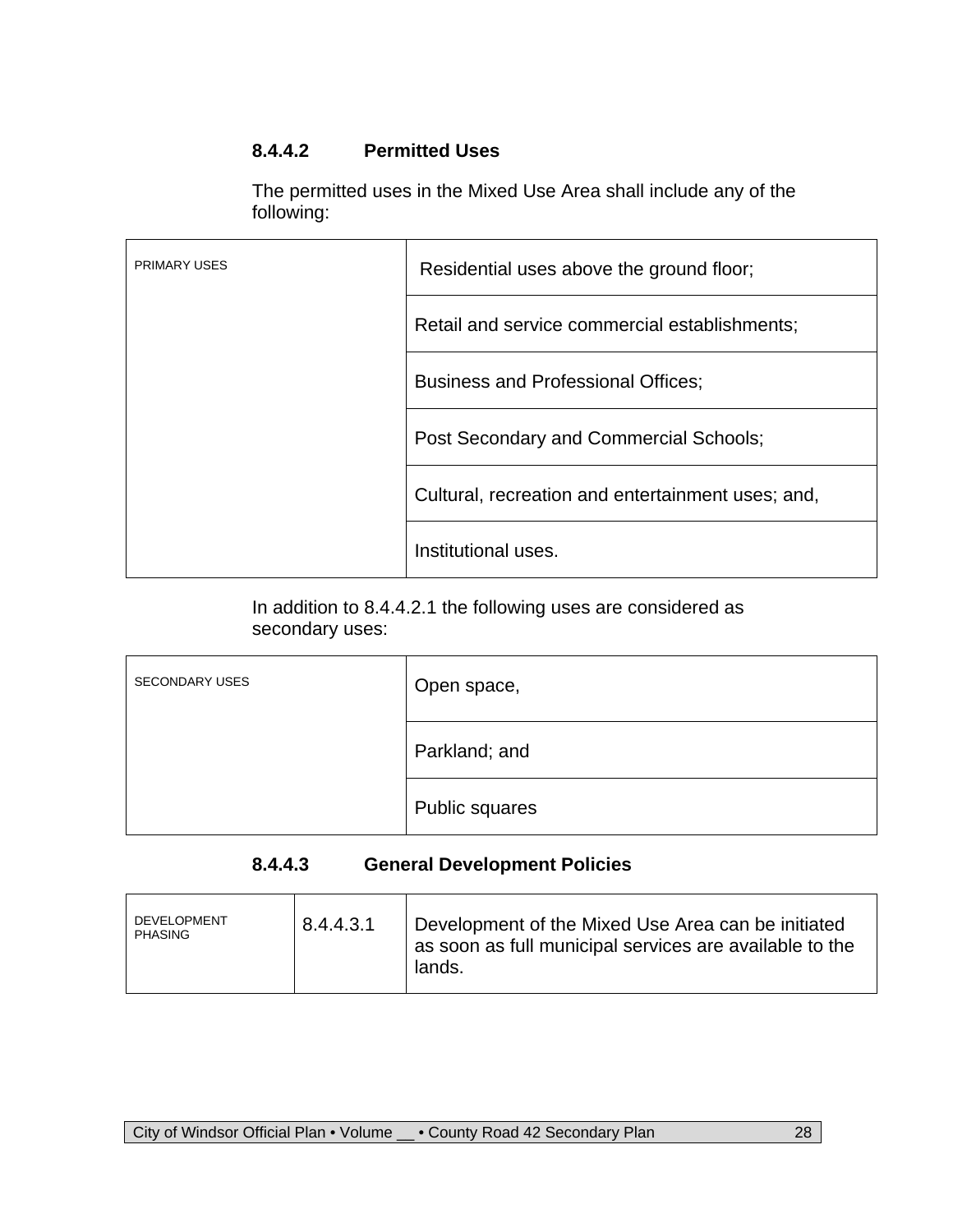| <b>GUIDELINE PLANS</b> | 8.4.4.3.2 | The Mixed Use Area shall develop according to a<br>comprehensive Guideline Plan for the entire lands<br>within the designation. The Guideline Plan may<br>identify development staging within the designated<br>area.                 |
|------------------------|-----------|---------------------------------------------------------------------------------------------------------------------------------------------------------------------------------------------------------------------------------------|
| DEVELOPMENT DENSITY    | 8.4.4.3.3 | Development in the Mixed Use Area shall be planned<br>to accommodate a gross density of 30 residential units<br>per hectare and 50 jobs per hectare.                                                                                  |
| <b>BUILDING HEIGHT</b> | 8.4.4.3.4 | Building height within the Mixed Use Area shall<br>generally be a minimum of 10 metres. Building heights<br>lower than 10 metres should be consistent with the<br>overall architectural style and massing of the<br>surrounding area. |

# **8.4.4.4 Residential Development Policies**

| <b>RESIDENTIAL FORM</b>                  | 8.4.4.4.1 | Residential development should take the form of<br>medium density development not exceeding 16 metres<br>in height. The minimum residential density for a free-<br>standing residential building shall be 50 units per net<br>ha. Residential uses shall be located above the ground<br>floor of any mixed use building.                                                                                                                                                      |
|------------------------------------------|-----------|-------------------------------------------------------------------------------------------------------------------------------------------------------------------------------------------------------------------------------------------------------------------------------------------------------------------------------------------------------------------------------------------------------------------------------------------------------------------------------|
| <b>RESIDENTIAL PARKING</b><br>OFF-STREET | 8.4.4.4.2 | Parking for residential development shall be primarily<br>in covered spaces. Outdoor parking areas shall be<br>considerably landscaped to prevent heat island effects<br>of vast areas of asphalt. The Zoning By-law may<br>establish maximum surface parking areas associated<br>with residential uses. Any surface parking areas will<br>be located at the rear of residential properties and not<br>fronting the streets; above or below surface parking is<br>encouraged. |
| <b>VOLUME I PLAN</b><br><b>POLICES</b>   | 8.4.4.4.3 | In all other respects Residential development shall<br>comply with the medium profile development policies                                                                                                                                                                                                                                                                                                                                                                    |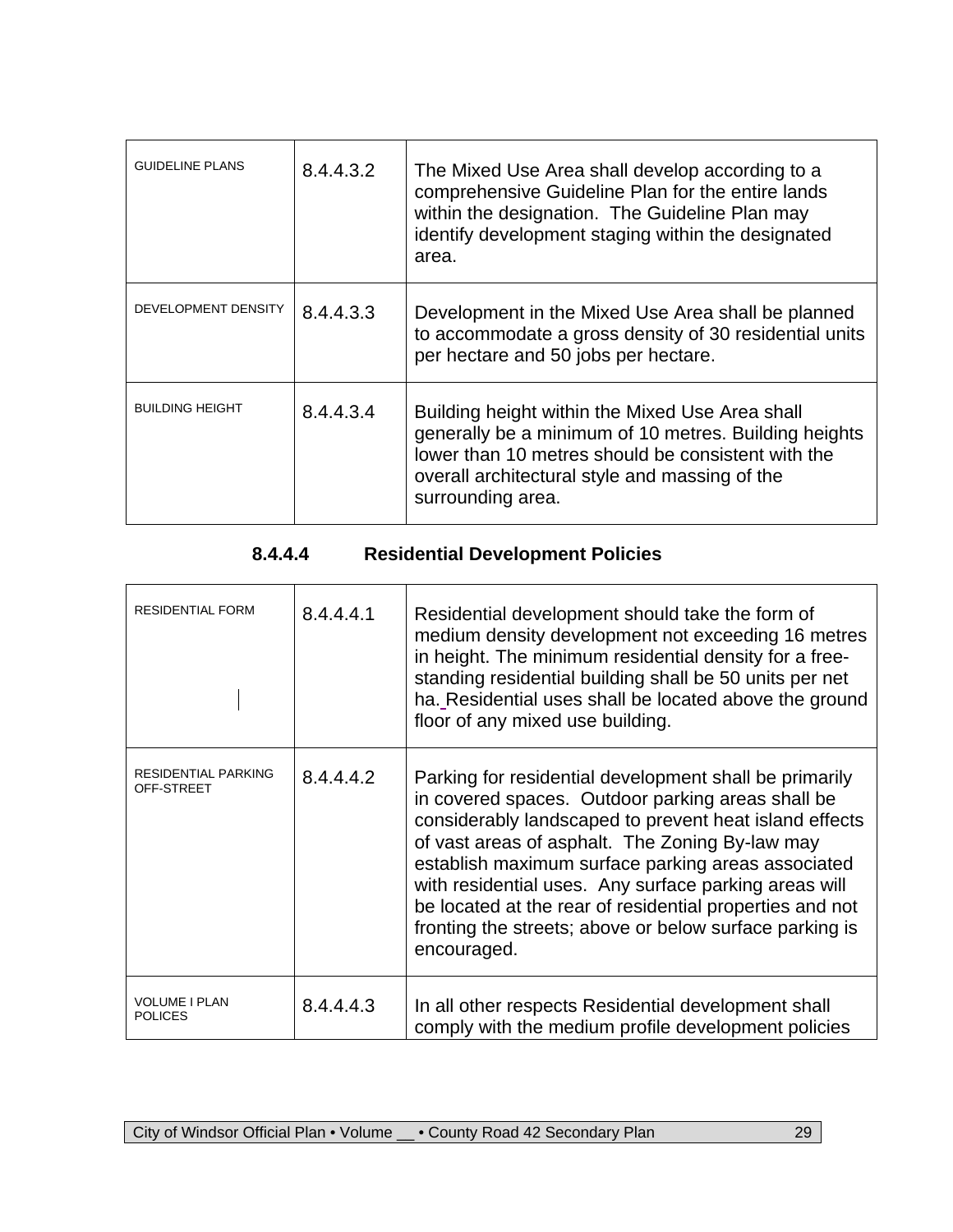|  | In Section 6.10 of the Volume I Plan. |
|--|---------------------------------------|

#### **8.4.4.5 Commercial Development Policies**

| PERMITTED USES     | 8.4.4.5.1 | A wide range of uses that support the community will<br>be permitted. These uses include small scale retail<br>uses, restaurants, commercial schools, business and<br>professional offices, medical offices and clinics, and<br>service commercial. |
|--------------------|-----------|-----------------------------------------------------------------------------------------------------------------------------------------------------------------------------------------------------------------------------------------------------|
| <b>LOCATION</b>    | 8.4.4.5.2 | Retail and service related commercial uses shall be<br>located primarily on the first floor of mixed use<br>buildings. Business and office uses may be located on<br>the second floor of commercial or mixed use buildings.                         |
| USES NOT PERMITTED | 8.4.4.5.3 | Business uses that utilize fleets of vehicles,<br>automotive retail uses, adult entertainment and other<br>space extensive business and retail uses are not<br>permitted in the Mixed Use Area.                                                     |
|                    | 8.4.4.5.4 | Outdoor storage shall not be permitted.                                                                                                                                                                                                             |

## **8.4.4.6 Open Space Policies**

| <b>OPEN SPACE</b><br><b>CONNECTIVITY</b> | 8.4.4.6.1 | The Mixed Use Area shall be connected to the Natural<br>Heritage System through Multi-Use Trails and<br>pedestrian access.                                              |
|------------------------------------------|-----------|-------------------------------------------------------------------------------------------------------------------------------------------------------------------------|
| PUBLIC OPEN SPACE                        | 8.4.4.6.2 | Provisions for public open space shall be included into<br>the Guideline Plan for the Mixed Use Area in<br>accordance with the Design Guidelines in Section<br>8.4.4.8. |

### **8.4.4.7 Design Guidelines**

Developments in the Mixed Use Area shall follow the urban design guidelines identified in this Secondary Plan and those found in the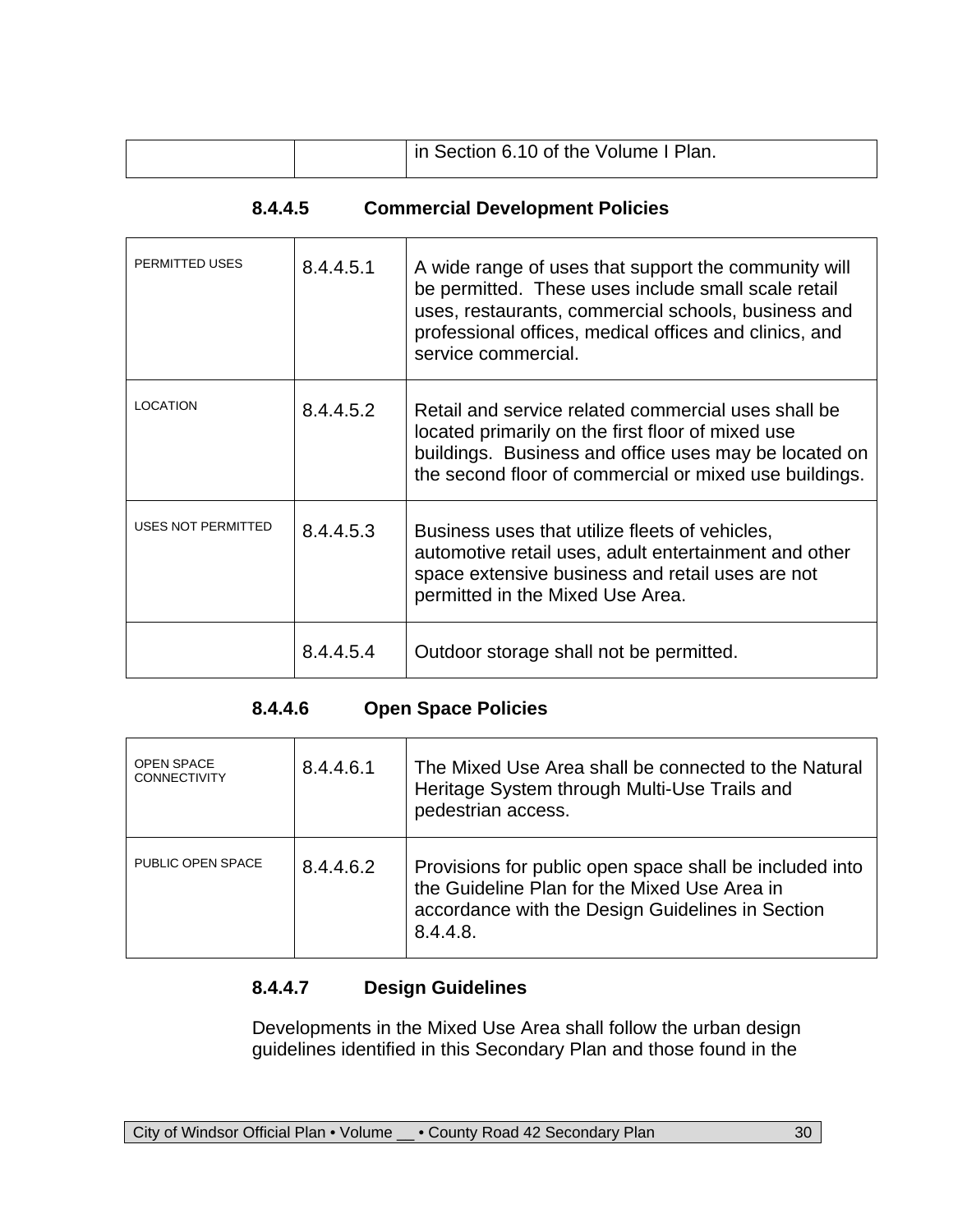City of Windsor's Site Plan Review Manual. The City of Windsor shall apply the following design guidelines to all development proposals within the Mixed Use designation:

| <b>BUILDING PLACEMENT</b><br>AND FACADES | 8.4.4.7.1 | (a) | Buildings shall be located on the front property<br>line. However, 30% of the building frontage may<br>be set back for the creation of facade recesses,<br>alcoves, changes in massing, and active public<br>spaces.                                |
|------------------------------------------|-----------|-----|-----------------------------------------------------------------------------------------------------------------------------------------------------------------------------------------------------------------------------------------------------|
|                                          |           | (b) | Any portion of a building over 12 metres in height<br>should be stepped back at least 3 metres from<br>the front façade for each4 metres of height.                                                                                                 |
|                                          |           | (c) | Where possible, a minimum of 60% of the<br>building facade on the street level should be<br>transparent using windows and doors;<br>architecturally designed display case windows<br>may only provide half of the required<br>transparency.         |
|                                          |           | (d) | Buildings should be articulated between the<br>floors through the use of materials or design<br>details but maintain a unified appearance using<br>complementary colours and materials.                                                             |
| <b>BUILDING DESIGN</b>                   | 8.4.4.7.2 | (a) | The primary building entrances should be<br>prominent, accessible from the street and made<br>visible by canopies, awnings and other<br>architectural elements.                                                                                     |
|                                          |           | (b) | Building materials in the Mixed Use Area<br>designation shall be one or more of the following:<br>brick, stone, pre-finished steel, on masonry,<br>glazed block, wood, marble, glass, or composite<br>panels of the forgoing.                       |
|                                          |           | (c) | Roof top equipment including vents, stacks,<br>louvers, roof ventilators, and similar mechanical<br>equipment shall be screened from all directions.<br>Screening shall be integrated with the<br>architectural form of the building or designed to |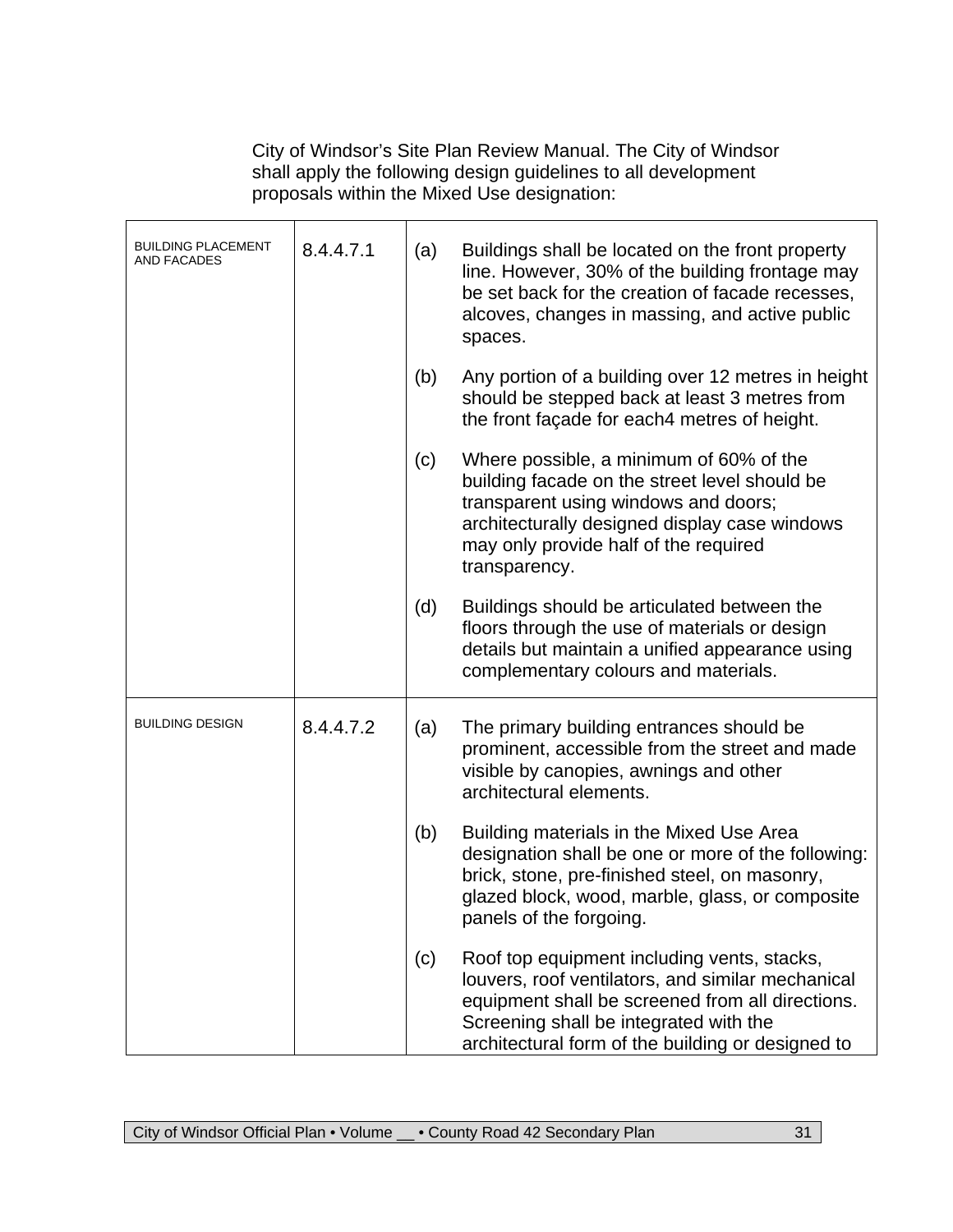|               |           |     | be compatible in form, material, and colour;                                                                                                                                                                                                                                                               |
|---------------|-----------|-----|------------------------------------------------------------------------------------------------------------------------------------------------------------------------------------------------------------------------------------------------------------------------------------------------------------|
|               |           | (d) | Loading and service areas should not be<br>exposed to major streets and be screened from<br>view;                                                                                                                                                                                                          |
|               |           | (e) | Utility equipment, hydro transformers, and<br>switching boxes should be positioned to not be<br>visible from the public street and shall be<br>incorporated into the design of the building.<br>Where utility equipment is required to be located<br>in the landscape it shall be recessed below<br>grade. |
|               |           | (f) | Garbage refuse areas will be located in the<br>building. Where that is not feasible, then it will<br>be located at the back of the building and be<br>screened from view with building materials that<br>complement the main building.                                                                     |
| PUBLIC SPACES | 8.4.4.7.3 | (a) | Public spaces within the Mixed Use Area such<br>as market squares, pedestrian plazas, pocket<br>parks, trails connecting other public spaces will<br>contribute to creating a sense of place and will<br>be designed to provide the following:                                                             |
|               |           |     | i. A number of attractions such as public art,<br>landscaping, seating, fountains, and<br>interactive elements;                                                                                                                                                                                            |
|               |           |     | Connection to public transit;<br>ii.                                                                                                                                                                                                                                                                       |
|               |           |     | iii. Adjacent to uses that provide service to the<br>public space such as retail, restaurants etc;                                                                                                                                                                                                         |
|               |           |     | iv. Located along a busy pedestrian route and<br>provide a high level of public access to<br>encourage the creation of meeting points<br>and gathering spaces; and,                                                                                                                                        |
|               |           |     | v. Should be designed to be functional and<br>provide a sense of spatial enclosure.                                                                                                                                                                                                                        |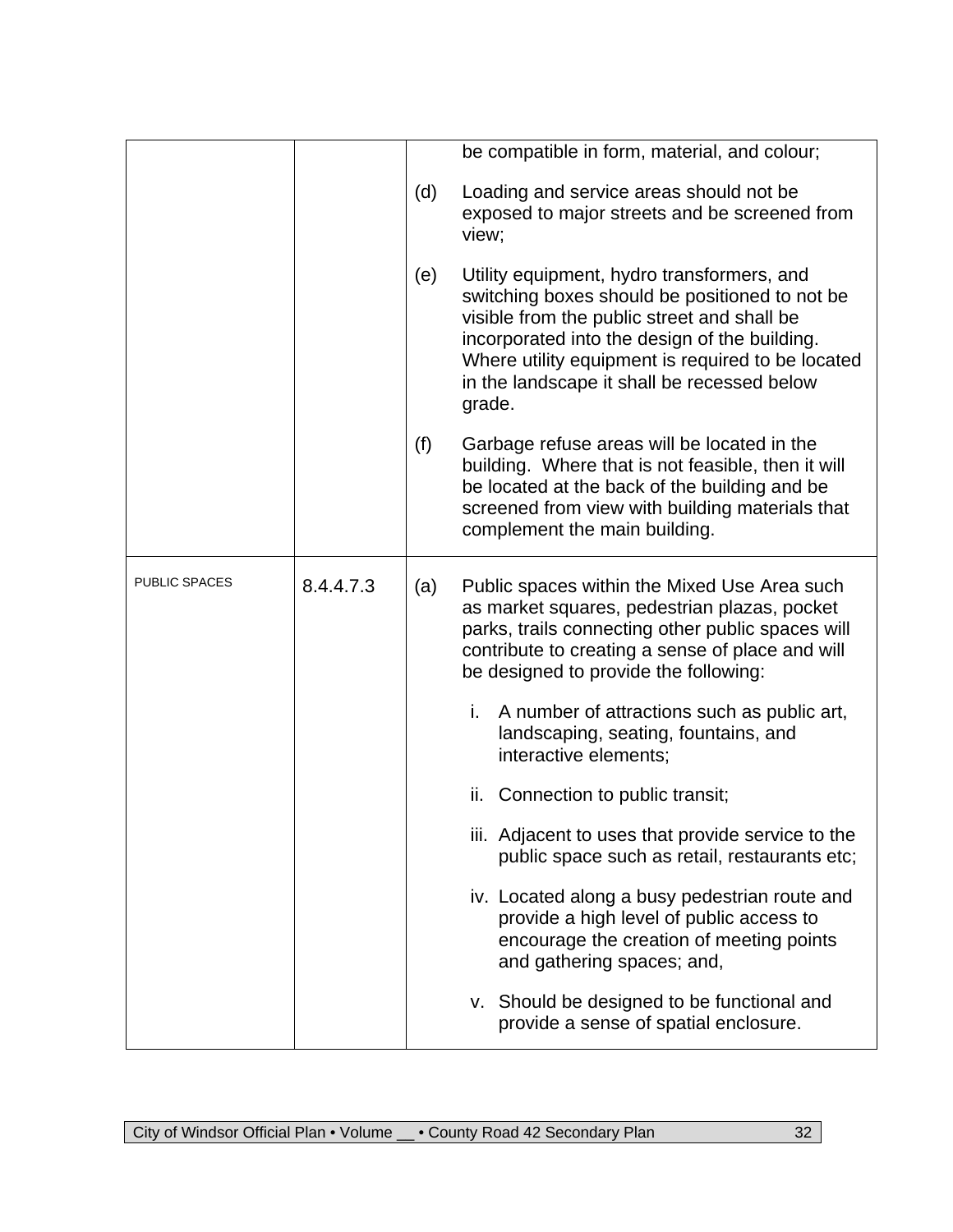| <b>ACTIVE</b><br><b>TRANSPORTATION</b> | 8.4.4.7.4 | (a) | Bicycle storage facilities should be provided in a<br>well lit, secure location within 15 metres of the<br>main entrance of the building or location being<br>served.                                                               |
|----------------------------------------|-----------|-----|-------------------------------------------------------------------------------------------------------------------------------------------------------------------------------------------------------------------------------------|
|                                        |           | (b) | Other facilities such as change rooms and<br>showers should be incorporated into the building<br>where practical.                                                                                                                   |
|                                        |           | (c) | Transit stops should be positioned as close as<br>possible to building entrances.                                                                                                                                                   |
|                                        |           | (d) | Transit stops should include shelter and seating.                                                                                                                                                                                   |
|                                        |           | (e) | A wayfinding system composed of a combination<br>of signs, landmarks, and plaques for information<br>are to be provided particularly at access points<br>and nodes to improve navigation and enhance<br>the experience of the area. |
|                                        |           | (f) | Drop off areas are encouraged to accommodate<br>accessibility needs and reduce need for onsite<br>parking but should be designed to avoid conflict<br>with pedestrian movements.                                                    |
| <b>PARKING AREAS</b>                   | 8.4.4.7.5 | (a) | On street parking is encouraged throughout the<br>entire Mixed Use Area to provide convenient<br>parking and buffer pedestrians on sidewalks<br>from vehicles on street.                                                            |
|                                        |           | (b) | Shared parking facilities are encouraged<br>especially for developments that have offset<br>peak usage times.                                                                                                                       |
|                                        |           | (c) | Parking areas shall be located primarily in rear<br>yards and developed to City Standard as<br>stipulated in the Zoning By-law and Site Plan<br>Manual.                                                                             |
|                                        |           | (d) | Parking lots should provide dedicated pedestrian<br>paths along the entire parking area.                                                                                                                                            |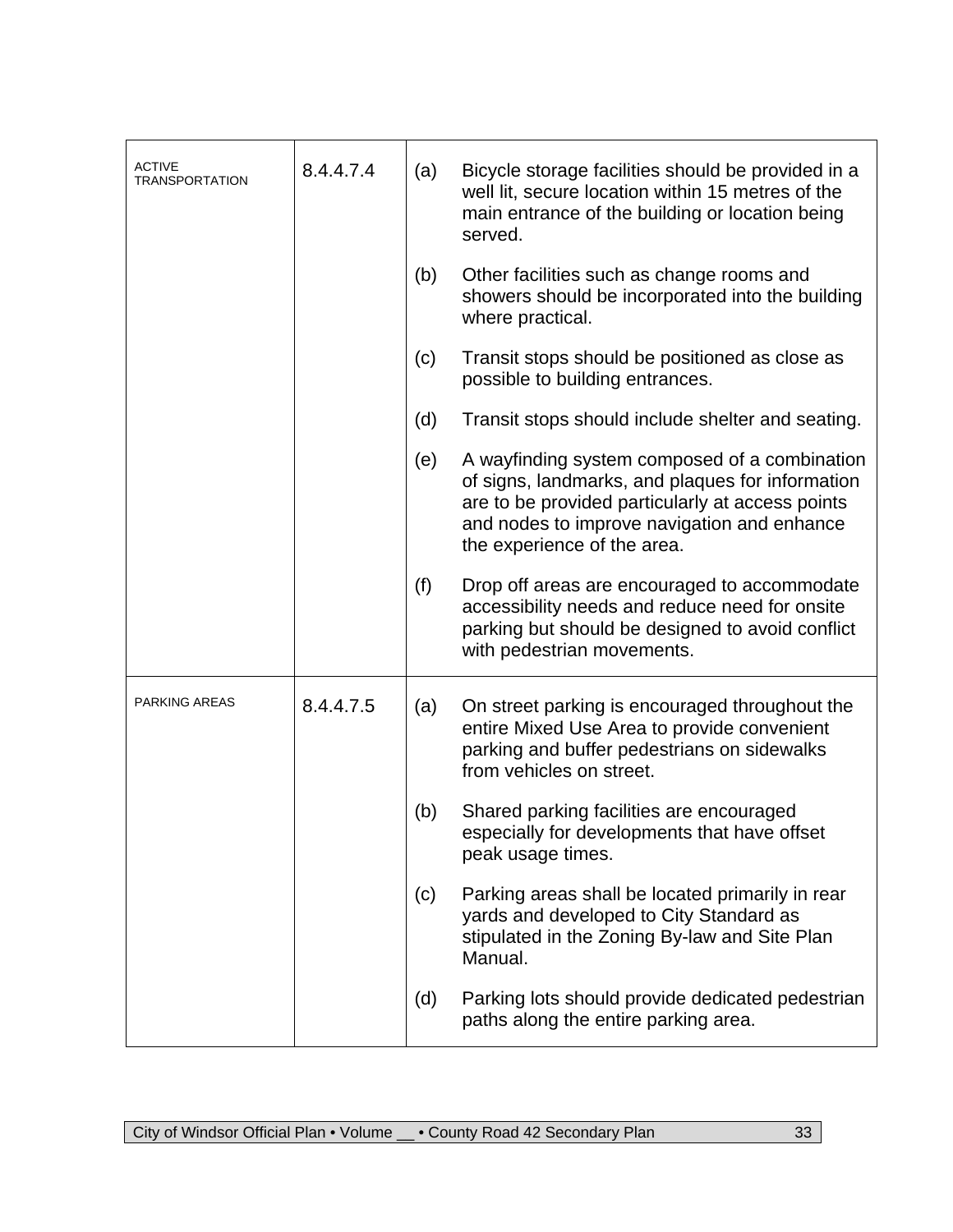### **8.4.5 Major Institutional**

The Major Institutional designation provides for the establishment of large scale institutional uses such as hospitals, secondary and post secondary educational facilities. Except as noted in this section of the Plan, these uses shall develop in accordance with Section 6.6 of the Volume

| PERMITTED USES        | 8.4.5.1 | The primary permitted use shall be a Regional<br>Hospital. Hospital uses include, but are not limited to<br>provision of a complete range of health and medical<br>services, education, research and development.                                                                                                                                                                                                                                                                                                         |
|-----------------------|---------|---------------------------------------------------------------------------------------------------------------------------------------------------------------------------------------------------------------------------------------------------------------------------------------------------------------------------------------------------------------------------------------------------------------------------------------------------------------------------------------------------------------------------|
| <b>ANCILLARY USES</b> | 8.4.5.2 | Lands within the Major Institutional designation may<br>also be used for uses that augment and support the<br>Regional Hospital. Those uses include, but are not<br>limited to:<br>Medical offices and clinics<br>L.<br>П.<br>Laboratories and research facilities<br>Ш.<br>Education facilities specializing in heath<br>sciences<br>IV.<br>Residential uses accessory to a permitted use<br>Restaurants and small scale retail uses within a<br>V.<br>building that is a primary permitted use.<br>VI.<br>Parking areas |
|                       |         |                                                                                                                                                                                                                                                                                                                                                                                                                                                                                                                           |
| <b>VOLUME 1 PLAN</b>  | 8.4.5.3 | Unless specified otherwise, Major Institutional uses<br>shall be developed in accordance with the Institutional<br>policies in Chapter 6 of the Official Plan Volume I.                                                                                                                                                                                                                                                                                                                                                   |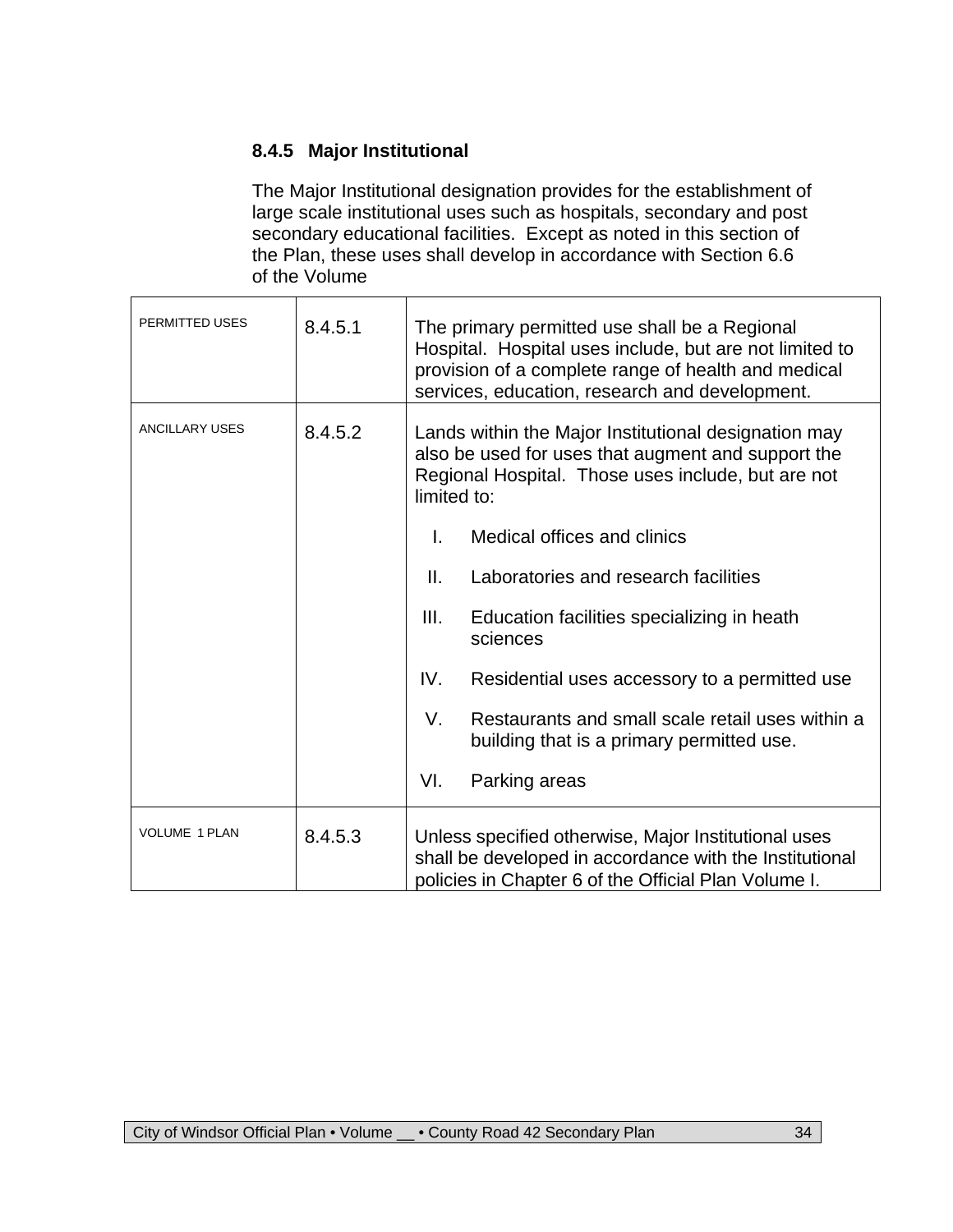| <b>BUILT FORM</b>                     | 8.4.5.4 | The main hospital building may be 38 metres subject to<br>complying with Federal height regulations associated<br>with the Windsor International Airport. The height<br>should be maximized to reduce the building footprint so<br>that lands continue to be available within the<br>designation for future expansions to the hospital and<br>ancillary uses. |
|---------------------------------------|---------|---------------------------------------------------------------------------------------------------------------------------------------------------------------------------------------------------------------------------------------------------------------------------------------------------------------------------------------------------------------|
| <b>ENVIRONMENTAL</b><br><b>DESIGN</b> | 8.4.5.5 | Buildings within the Major Institutional designation are<br>encouraged to be designed and certified to LEED<br>standards.                                                                                                                                                                                                                                     |
|                                       |         | Surface parking areas shall be designed utilizing Low<br>Impact Design features that will encourage natural<br>infiltration, provide preliminary on-site treatment of<br>stormwater and avoid heat island effects associated<br>with large expanses of paved surfaces.                                                                                        |
|                                       |         | The site shall be designed to provide connectivity to<br>the Greenway System end encourage pedestrian<br>movement and cycling.                                                                                                                                                                                                                                |
| <b>BUILDING DESIGN</b>                | 8.4.5.6 | Development in the Major Institutional designation shall<br>be complimentary to and reflect the Building Design<br>policies for the Mixed Use designation identified in<br>Section 8.4.4.7.2.                                                                                                                                                                 |
| <b>ENERGY PRODUCTION</b>              | 8.4.5.7 | The viability and benefits of a renewable source district<br>energy system will be considered for lands designated<br>Major Institutional, prior to building permits, as well as<br>other means of ensuring sustained energy production<br>to serve the Regional Hospital and wider area.                                                                     |

#### **8.4.6 Residential Areas**

Residential Areas will provide the main locations for residential uses in the Secondary Plan Area. The policies in this section of the Plan provide direction for the development of low density and medium density forms of housing as well as other complimentary services and amenities directly related to the primary residential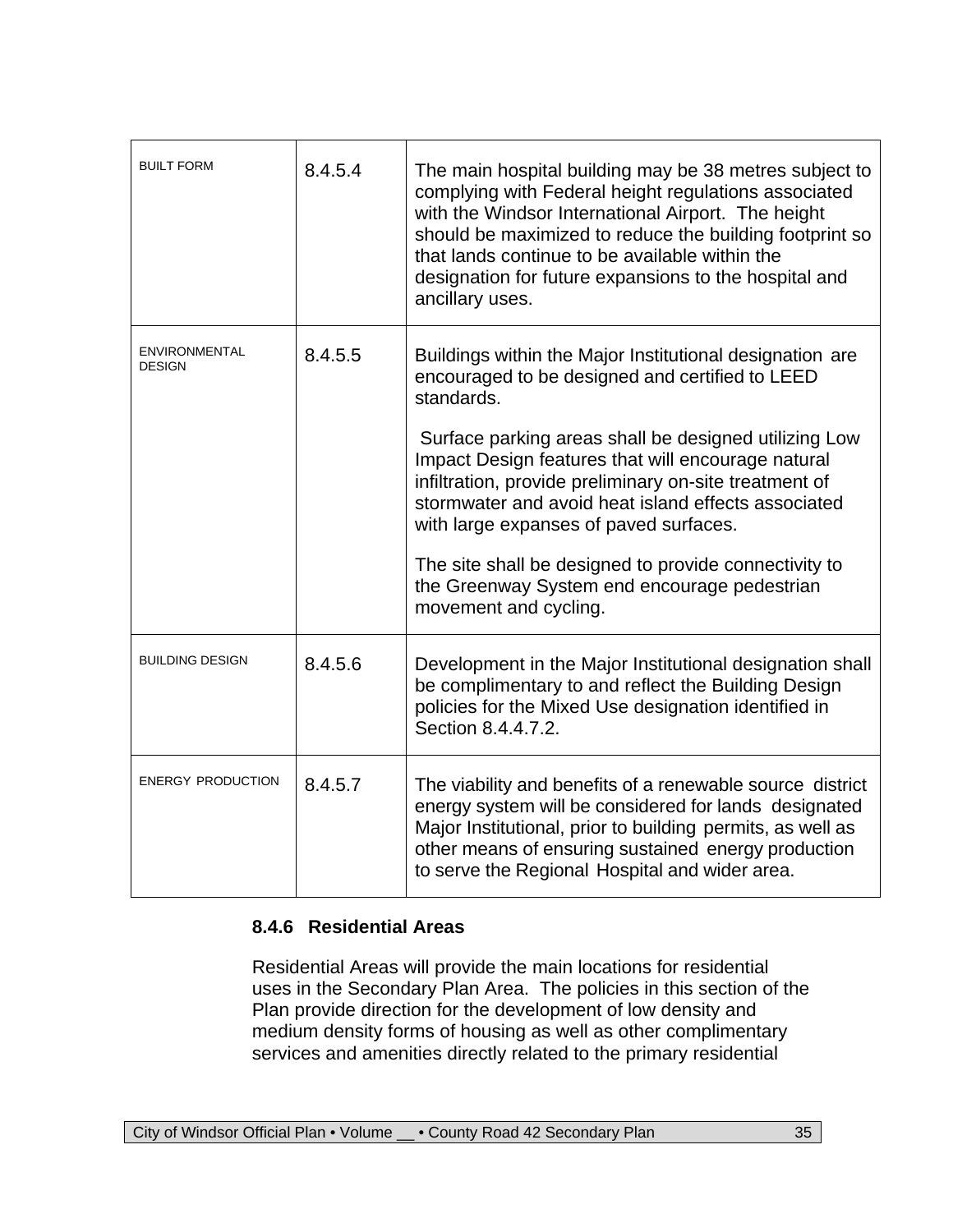use in the area. The permitted uses in the Residential Areas shall develop in accordance with the requirements of the Official Plan: Volume I, except as noted in the policies of this section of the Plan.

| PERMITTED USES        | 8.4.6.1 | The uses permitted in the Residential Areas include<br>low density and medium density uses, elementary<br>schools, parks and open space and neighbourhood<br>commercial uses.                                                                                                                      |  |
|-----------------------|---------|----------------------------------------------------------------------------------------------------------------------------------------------------------------------------------------------------------------------------------------------------------------------------------------------------|--|
| <b>LOW DENSITY</b>    | 8.4.6.2 | Development of residential dwellings shall occur at<br>densities of 20-30 residential units per gross hectare<br>within the Low Density Areas. Unit types permitted<br>within this density range will include: single detached<br>dwellings, semi-detached dwellings, duplexes, and<br>townhouses. |  |
| <b>MEDIUM DENSITY</b> | 8.4.6.3 | Development of residential dwellings shall occur at<br>densities up to 31-75 residential units per gross<br>hectare with a maximum building height of 18 m within<br>the Medium Density Areas. Unit types permitted within<br>this density range include townhouses and apartment<br>dwellings.    |  |
| ELEMENTARY SCHOOLS    | 8.4.6.4 | The following policies provide guidance for the<br>development of new schools in Residential<br>Areas:                                                                                                                                                                                             |  |
|                       |         | New elementary schools should be located<br>a)<br>adjoining parks or open space corridors<br>provided the School Boards provide adequate<br>outdoor space on their lands to meet their<br>needs.                                                                                                   |  |
|                       |         | (b)<br>New elementary schools should be located on<br>Class II Collector Roads in proximity to Class I<br>Collectors.                                                                                                                                                                              |  |
|                       |         | The specific location of school sites will be<br>(c)<br>determined in Guideline Plans following consultation<br>with the School Boards and the City.                                                                                                                                               |  |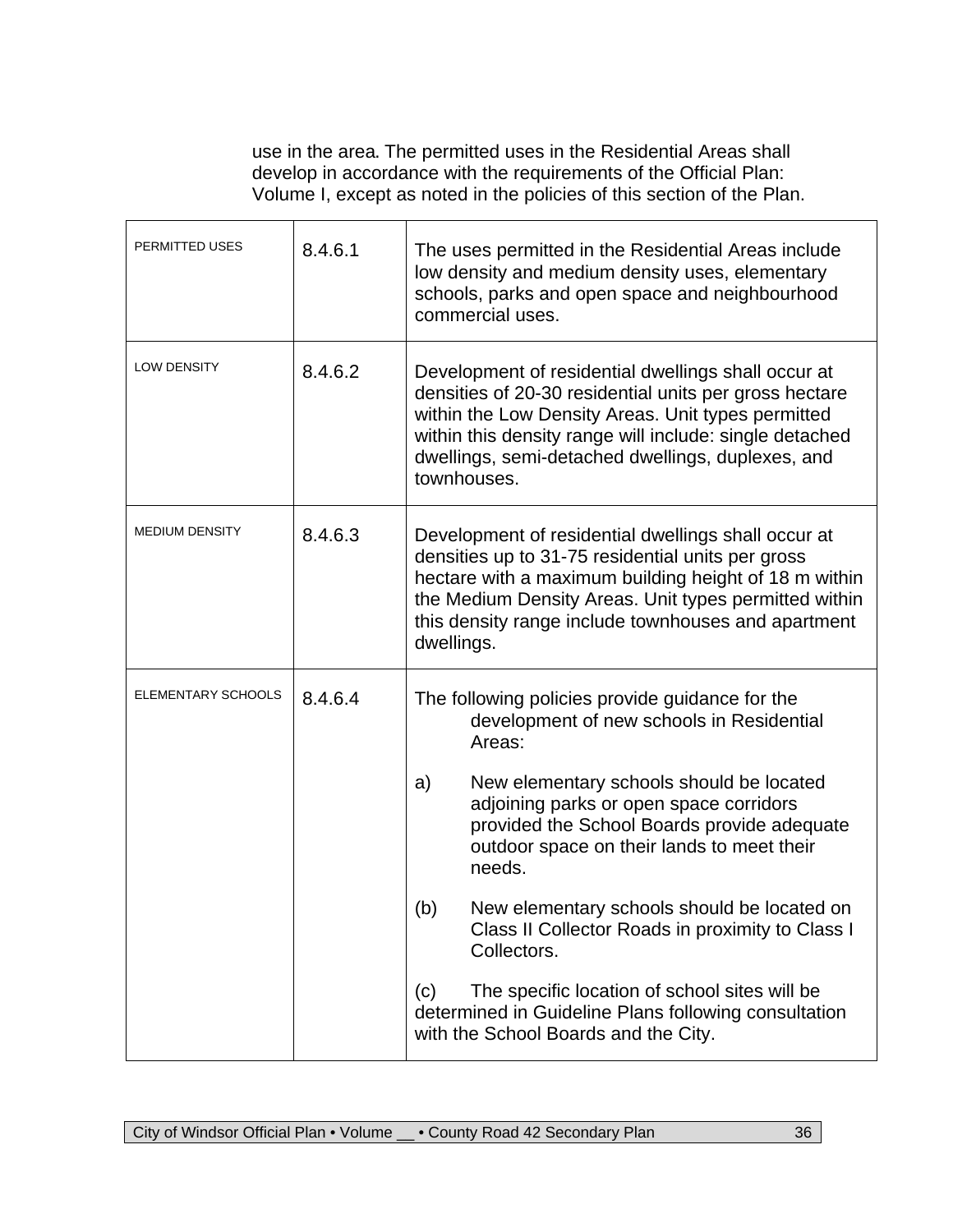| <b>SECONDARY SCHOOLS</b>                                | 8.4.6.5 | Secondary Schools should be located centrally<br>(a)<br>within the Secondary Plan and shall be located<br>adjacent to large Open Space areas with<br>access onto a Class I Collector Road.<br>Joint use of Secondary School facilities,<br>(b)<br>including outdoor recreation facilities will be<br>encouraged by the City.                          |
|---------------------------------------------------------|---------|-------------------------------------------------------------------------------------------------------------------------------------------------------------------------------------------------------------------------------------------------------------------------------------------------------------------------------------------------------|
| <b>NEIGHBOURHOOD</b><br>COMMERCIAL<br><b>DEFINITION</b> | 8.4.6.6 | For the purposes of this Plan, Neighbourhood<br>Commercial uses include commercial uses which are<br>intended to primarily serve the day to day needs of<br>residents living within each Neighbourhood phase<br>identified on Schedule H. Neighbourhood Commercial<br>uses in Residential Areas shall develop according to<br>the following policies: |
|                                                         |         | A maximum of two Neighbourhood Commercial<br>(a)<br>Centres shall be located in the Phase 2<br>Residential as identified on Schedule H.                                                                                                                                                                                                               |
|                                                         |         | (b)<br>The land area of any Neighbourhood Centre<br>shall be no greater than 0.5 hectares and be<br>located on a corner lot;                                                                                                                                                                                                                          |
|                                                         |         | The development shall be a maximum of eight<br>(c)<br>metres except where a Neighbourhood Centre<br>development forms the bottom floor of a<br>medium density residential mixed use building;                                                                                                                                                         |
|                                                         |         | (d)<br>The development shall be located at an<br>intersection with a Class I or Class II Collector<br>Road. Mid-block Neighbourhood Commercial<br>developments shall not be permitted;                                                                                                                                                                |
|                                                         |         | Neighbourhood Centres shall be identified in all<br>(e)<br>Guideline Plans approved by the City.                                                                                                                                                                                                                                                      |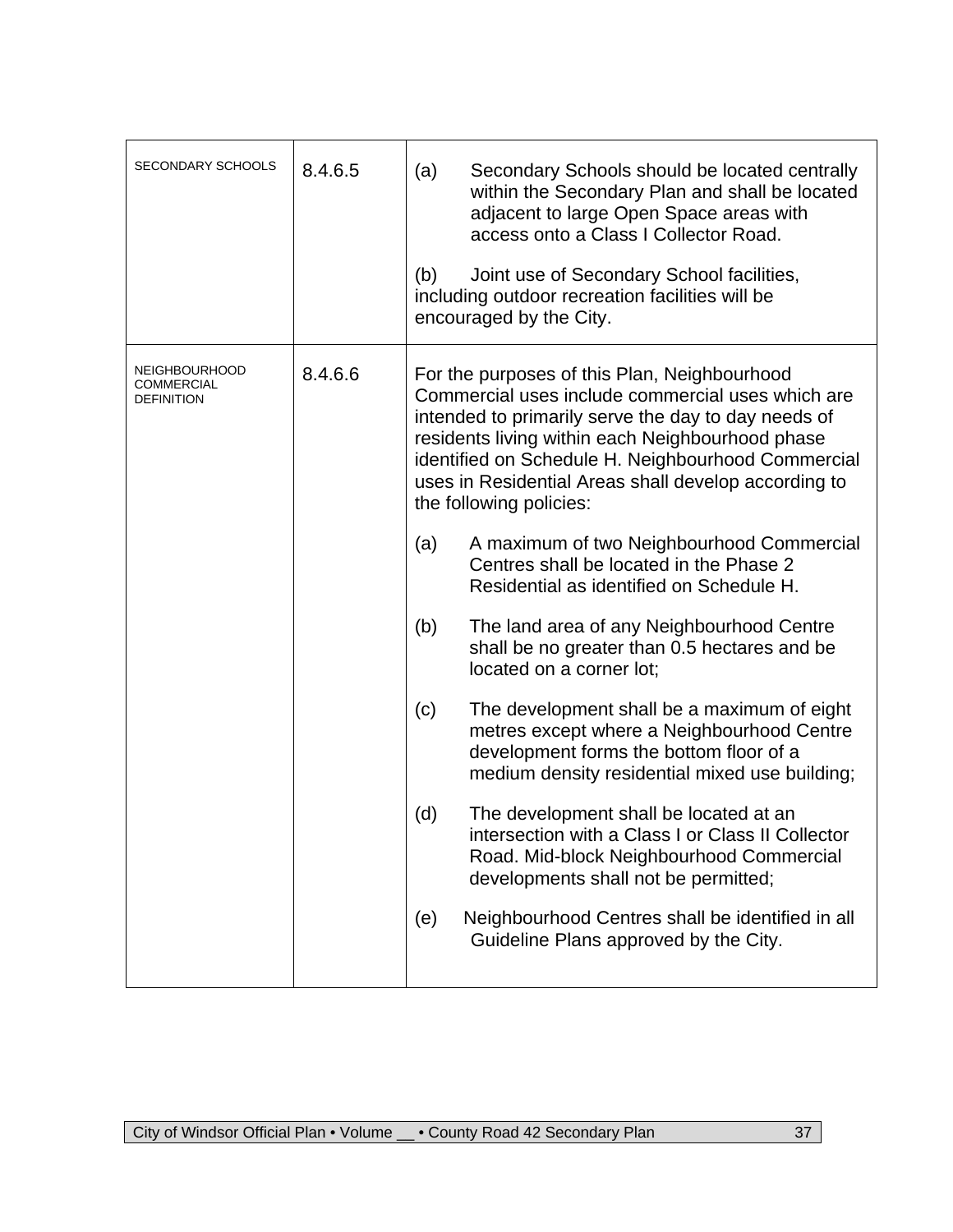| <b>MINOR INSTITUTIONAL</b><br><b>USES</b>                       | 8.4.6.7  | Minor institutional uses include places of worship,<br>small-scale non-profit community facilities and day<br>nurseries designed to meet the requirements of the<br>immediate community.                                                                                                                                                                                                                                       |
|-----------------------------------------------------------------|----------|--------------------------------------------------------------------------------------------------------------------------------------------------------------------------------------------------------------------------------------------------------------------------------------------------------------------------------------------------------------------------------------------------------------------------------|
| <b>MINOR INSTITUTIONAL</b><br><b>LOCATIONS</b>                  | 8.4.6.8  | Minor Institutional uses in Residential Areas shall be<br>encouraged to locate:<br>on prominent sites, close to centres of<br>(a)<br>community activity, to create community focal<br>points. Their locations shall maximize<br>accessibility for residents and other visitors;<br>adjacent to the Natural Heritage System<br>(b)<br>wherever appropriate, to promote their<br>functions as focal points within the community. |
| CONNECTIVITY TO<br>NATURAI<br><b>HERITAGGREENWAYE</b><br>SYSTEM | 8.4.6.9  | Where Minor Institutional uses are integral<br>components of, or are located adjacent to, the<br>Natural Heritage System, they shall be<br>designed so as to ensure connectivity of the<br>GreenwayNatural Heritage System, by<br>providing for through public access                                                                                                                                                          |
| <b>JOINT USES</b>                                               | 8.4.6.10 | The City will encourage the development of joint use<br>of Institution sites wherever possible, to promote the<br>efficient utilization of land and public resources.                                                                                                                                                                                                                                                          |

# **8.5 Transportation and Infrastructure**

# **8.5.1 Objectives**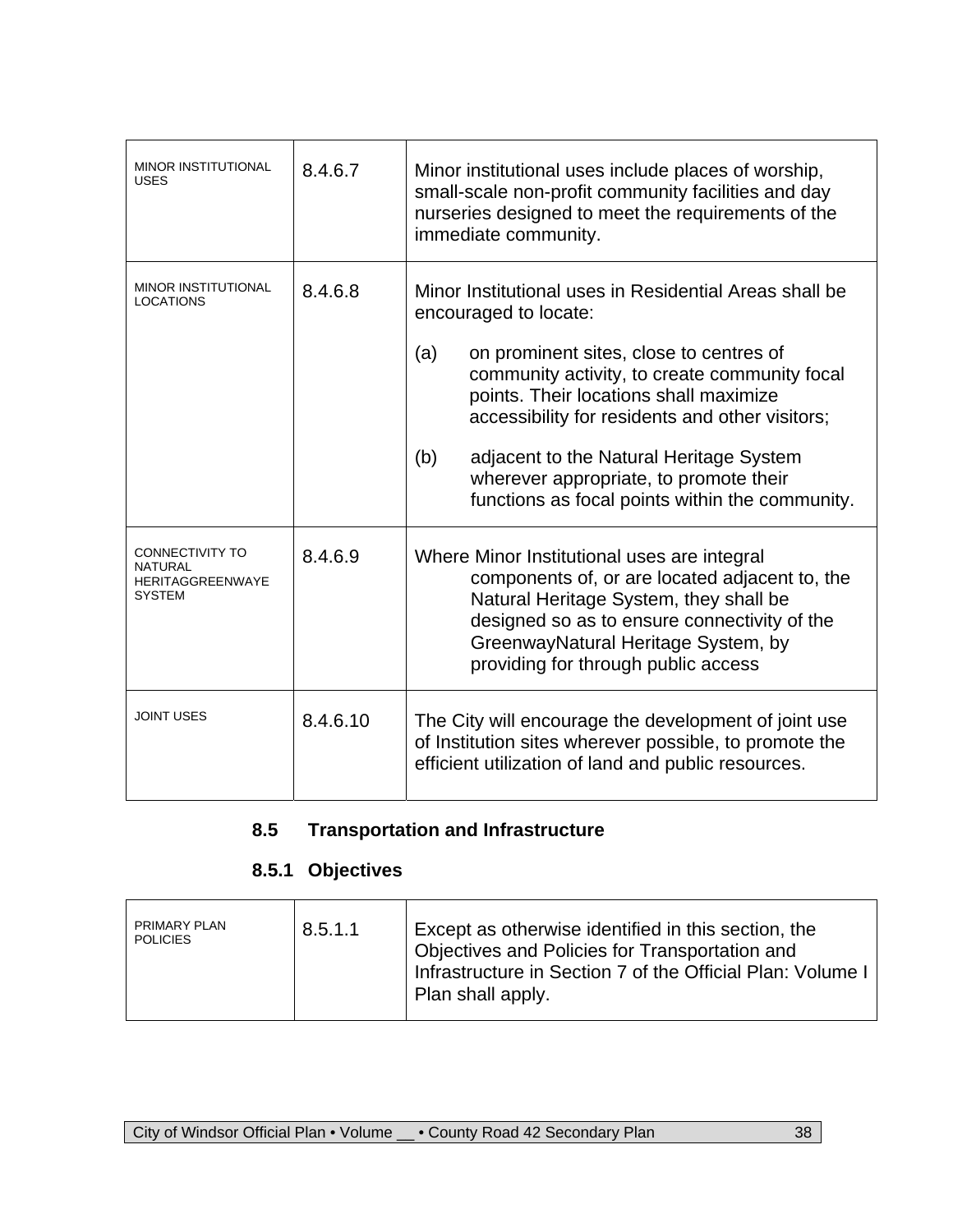| <b>PHASING OF</b><br><b>TRANSPORTATION AND</b><br><b>INFRASTRUCTURE</b>      | 8.5.1.2 | To ensure that the transportation and infrastructure<br>required to service the County Road 42 Secondary<br>Plan Area will be phased with the development of the<br>lands.                                                                                                 |
|------------------------------------------------------------------------------|---------|----------------------------------------------------------------------------------------------------------------------------------------------------------------------------------------------------------------------------------------------------------------------------|
| <b>COORDINATION OF</b><br><b>TRANSPORTATION AND</b><br><b>INFRASTRUCTURE</b> | 8.5.1.3 | To ensure that the development of transportation and<br>infrastructure is coordinated with the development of<br>the adjacent areas in the City, the surrounding<br>municipalities, the County, the Province and Transport<br>Canada.                                      |
| CONNECTIVITY AND<br><b>TRANSPORTATION</b><br><b>OPTIONS</b>                  | 8.5.1.4 | To develop in a manner that will encourage the use of<br>walkways, trails, cycle routes and public transit by<br>ensuring that alternatives to the automobile provide<br>efficient, connected and attractive options throughout<br>the County Road 42 Secondary Plan Area. |

# **8.5.2 Transportation Policies**

| <b>ROAD DESIGN</b>    | 8.5.2.1 | Roads within the County Road 42 Secondary Plan<br>Area shall be planned for the safe and efficient<br>movement of people and goods and designed to<br>accommodate all roadway users including active<br>transportation and emergency services. Roads within<br>the County Road 42 Secondary Plan Area shall<br>include sidewalks on both sides of the roads.                                                                                                                                                                                                                                                  |
|-----------------------|---------|---------------------------------------------------------------------------------------------------------------------------------------------------------------------------------------------------------------------------------------------------------------------------------------------------------------------------------------------------------------------------------------------------------------------------------------------------------------------------------------------------------------------------------------------------------------------------------------------------------------|
| <b>LAUZON PARKWAY</b> | 8.5.2.2 | Development of the proposed Lauzon Parkway will<br>form the central automobile corridor through the<br>County Road 42 Secondary Plan Area. Lauzon<br>Parkway will be designed as a controlled access<br>expressway as described in Section 7.2.6 of the<br>Official Plan: Volume I Plan. Lauzon Parkway will also<br>be designed to provide an attractive gateway to the<br>City and will incorporate significant landscaping and a<br>high level of architectural design within the structures<br>required for the roadway. The proposed location of<br>the Lauzon Parkway is shown on the schedules to this |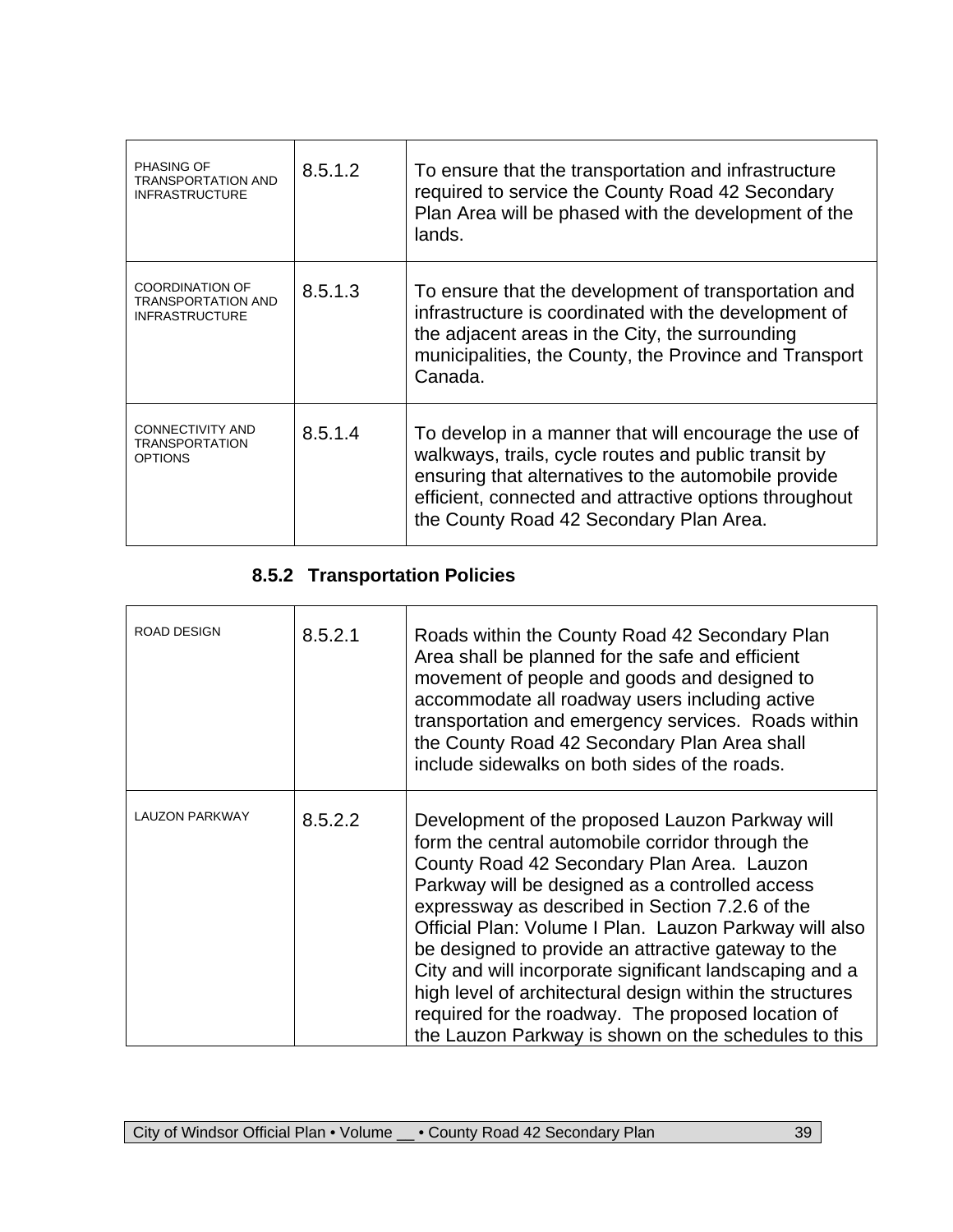|                                        |         | Plan.                                                                                                                                                                                                                                                                                                                                                                                                                     |
|----------------------------------------|---------|---------------------------------------------------------------------------------------------------------------------------------------------------------------------------------------------------------------------------------------------------------------------------------------------------------------------------------------------------------------------------------------------------------------------------|
| <b>BASELINE ARTERIAL</b>               | 8.5.2.3 | Baseline Road is planned to connect the Eighth<br>Concession at the East Pelton community to the<br>easterly limit of the Secondary Plan Area. This road<br>will connect with Lauzon Parkway. This intersection<br>will be designed to incorporate a round-a-bout with a<br>central gateway feature. This road is classified as a<br>Class II Arterial as described in Section 7.2.6.5 of the<br>Official Plan: Volume I. |
| <b>COLLECTOR ROADS</b>                 | 8.5.2.4 | Class I Collector Roads are identified on Schedule F to<br>this Secondary Plan. The final location and design of<br>the collector roads will be determined through the<br>Guideline Plan process described in Section 8.3 of this<br>Secondary Plan.                                                                                                                                                                      |
| <b>ACTIVE</b><br><b>TRANSPORTATION</b> | 8.5.2.5 | Development of the County Road 42 Secondary Plan<br>Area will include a connected active transportation<br>system throughout the Secondary Plan Area and<br>connected beyond that area. Detailed trail, walkway<br>and cycling routes will be incorporated into Guideline<br>Plans and reflected in plans of subdivision and site<br>plans approved within the Secondary Plan Area.                                       |

# **8.5.3 Infrastructure Development**

| PRIMARY PLAN<br><b>POLICIES</b>                 | 8.5.3.1 | Development of infrastructure within the County Road<br>42 Secondary Plan Area will be subject to the policies<br>in Chapter 7 Infrastructure of the Official Plan: Volume<br>۱.                                                                                                  |
|-------------------------------------------------|---------|-----------------------------------------------------------------------------------------------------------------------------------------------------------------------------------------------------------------------------------------------------------------------------------|
| <b>STORMWATER</b><br><b>MANAGEMENT POLICIES</b> | 8.5.3.2 | Stormwater management facilities shall be designed in<br>accordance with the Upper Little River Master Plan<br>Environmental Assessment. Facilities will be designed<br>to enhance opportunities for ecological diversity<br>throughout the Secondary Plan Area and will minimize |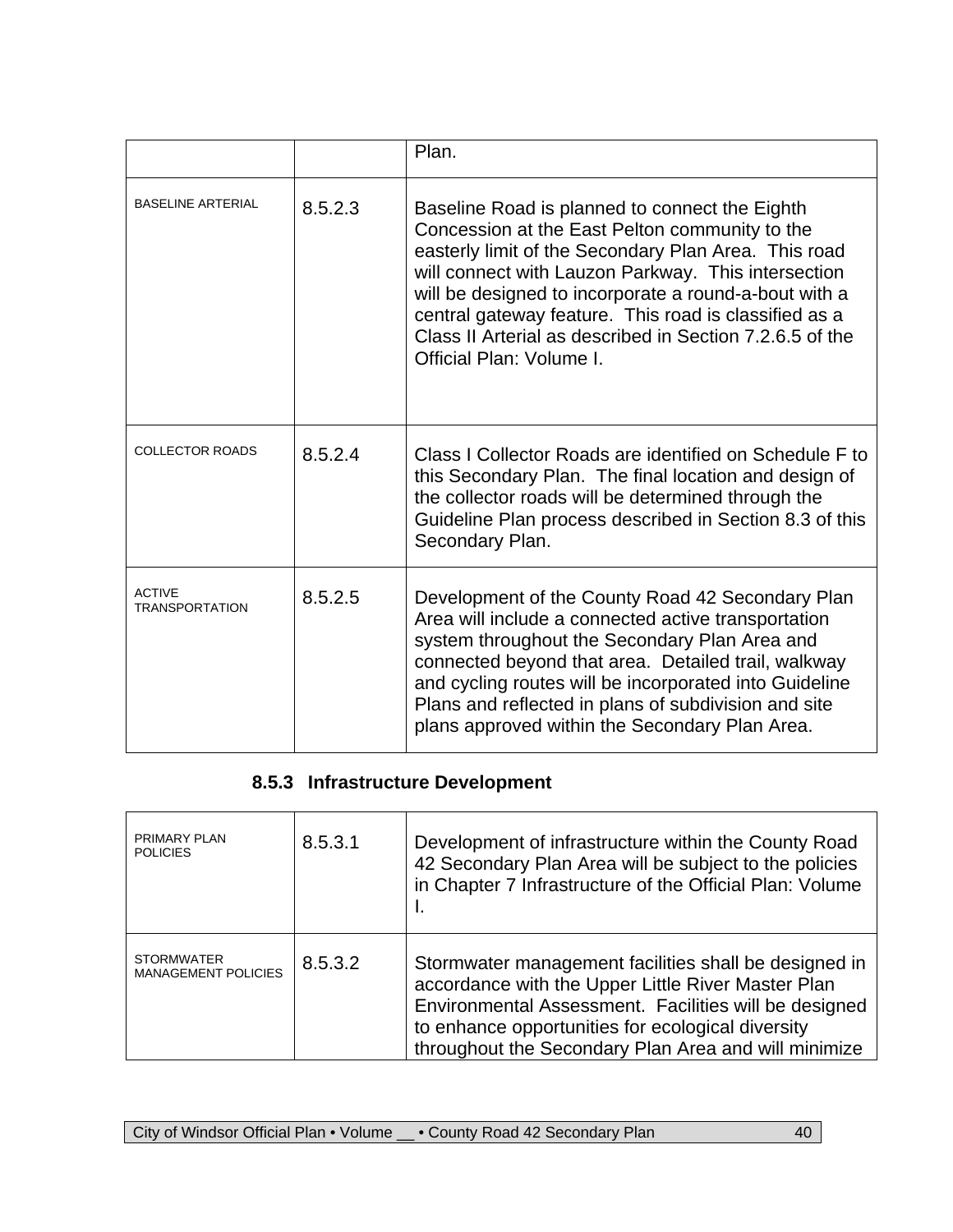|                                               |         | risks to Windsor International Airport.                                                                                                                                                                                                                                                                                                                                                                                                                                         |
|-----------------------------------------------|---------|---------------------------------------------------------------------------------------------------------------------------------------------------------------------------------------------------------------------------------------------------------------------------------------------------------------------------------------------------------------------------------------------------------------------------------------------------------------------------------|
| <b>MASTER SERVICING</b><br><b>PLANS</b>       | 8.5.3.3 | Following approval of this Secondary Plan, a Master<br>Servicing Report shall be prepared for the Secondary<br>Plan Area prior to any development requiring Planning<br>Act approval occurs in the area. The Master Servicing<br>Report shall provide conceptual design for sanitary<br>sewers, municipal water and stormwater management<br>infrastructure for the development area and establish<br>the feasibility and projected costs for servicing the<br>area.            |
| <b>FUNCTIONAL DESIGN</b><br><b>PLANS</b>      | 8.5.3.4 | Functional Servicing Report will be prepared in<br>conjunction with plans of subdivision, re-zoning and<br>site plan applications. These reports will provide a<br>level of detail sufficient for inclusion in development<br>agreements and for construction purposes. These<br>plans must be consistent with the Master Servicing<br>Report required pursuant to Section 8.5.3.3.                                                                                             |
| STORMWATER,<br>SANITARY AND WATER<br>SERVICES | 8.5.3.5 | Development in the Secondary Plan Area is contingent<br>on the availability of stormwater management facilities,<br>municipal services and utilities to service the<br>development.                                                                                                                                                                                                                                                                                             |
| <b>EXISTING PRIVATE</b><br><b>SERVICES</b>    | 8.5.3.6 | All habitable buildings in the Secondary Plan Area<br>shall be connected to full municipal services. Those<br>uses that are connected to existing private services<br>will be required to connect to full municipal services<br>within a reasonable time following the installation of<br>the municipal services. In these situations the<br>municipal connection fees shall reflect the costs to<br>connect to the services and the cost of the<br>infrastructure development. |
| <b>HOLDING</b>                                | 8.5.3.7 | The holding zone policies found in Chapter 11 of the<br>Official Plan Volume I shall apply.                                                                                                                                                                                                                                                                                                                                                                                     |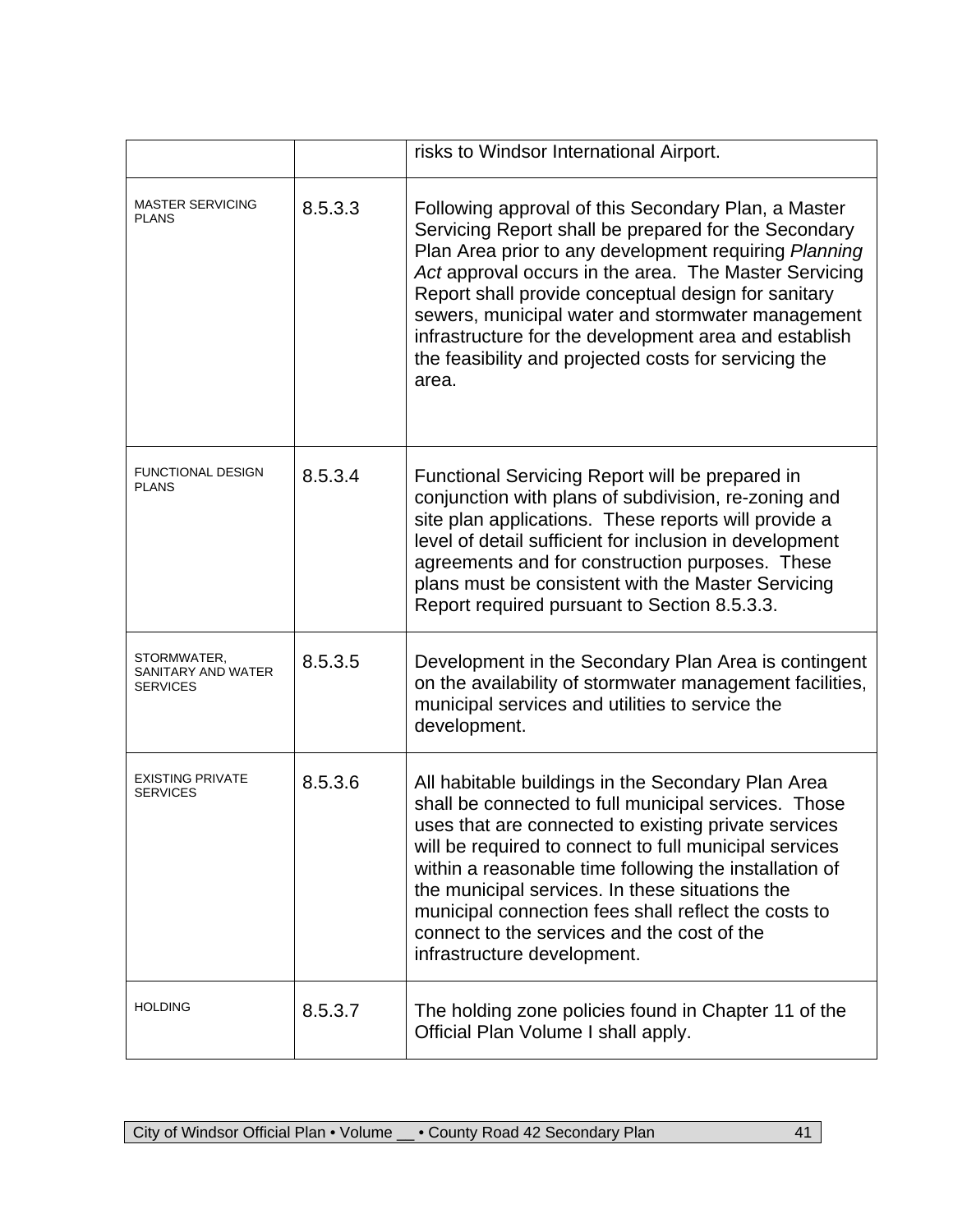# **8.5.4 Infrastructure Financing**

| <b>PRINCIPLE</b>                     | 8.5.4.1 | Development of infrastructure to service the County<br>Road 42 Secondary Plan Area will be based on the<br>principle that growth pays for growth to the greatest<br>extent possible within the law.                                                                                                                                                                                                                                                                                                                                                                                        |
|--------------------------------------|---------|--------------------------------------------------------------------------------------------------------------------------------------------------------------------------------------------------------------------------------------------------------------------------------------------------------------------------------------------------------------------------------------------------------------------------------------------------------------------------------------------------------------------------------------------------------------------------------------------|
| <b>DEVELOPMENT</b><br><b>CHARGES</b> | 8.5.4.2 | The City will undertake a Development Charges Study<br>to implement an area-wide development charge within<br>the transferred lands.                                                                                                                                                                                                                                                                                                                                                                                                                                                       |
| <b>LOCAL IMPROVEMENT</b>             | 8.5.4.3 | In the Ray Road and Joy Road area, the City may<br>consider extending municipal sanitary and water<br>services utilizing local improvement provisions of the<br>Municipal Act to assist property owners to finance<br>connection to municipal services.                                                                                                                                                                                                                                                                                                                                    |
| <b>COST SHARING</b>                  | 8.5.4.4 | As a condition of draft plan approval or site plan<br>approval, cost sharing agreements between the City<br>and the landowner(s) or among the landowners<br>themselves with respect to cost sharing may be<br>required. Such agreements shall include the<br>provisions of lands and relevant studies and the<br>development of infrastructure including but not be<br>limited to:<br>a) public parks<br>b) school sites<br>c) storm water management<br>d) arterial and collector roadways<br>e) sewage trunk mains and pumping stations<br>water supply and distribution facilities<br>f |
|                                      |         | g) facilities for transit and traffic controls                                                                                                                                                                                                                                                                                                                                                                                                                                                                                                                                             |
| <b>PARKLAND</b>                      | 8.5.4.5 | The policies of Chapters 6 and 11 of the Official Plan<br>Volume I regarding parkland dedication and<br>conveyance shall apply.                                                                                                                                                                                                                                                                                                                                                                                                                                                            |